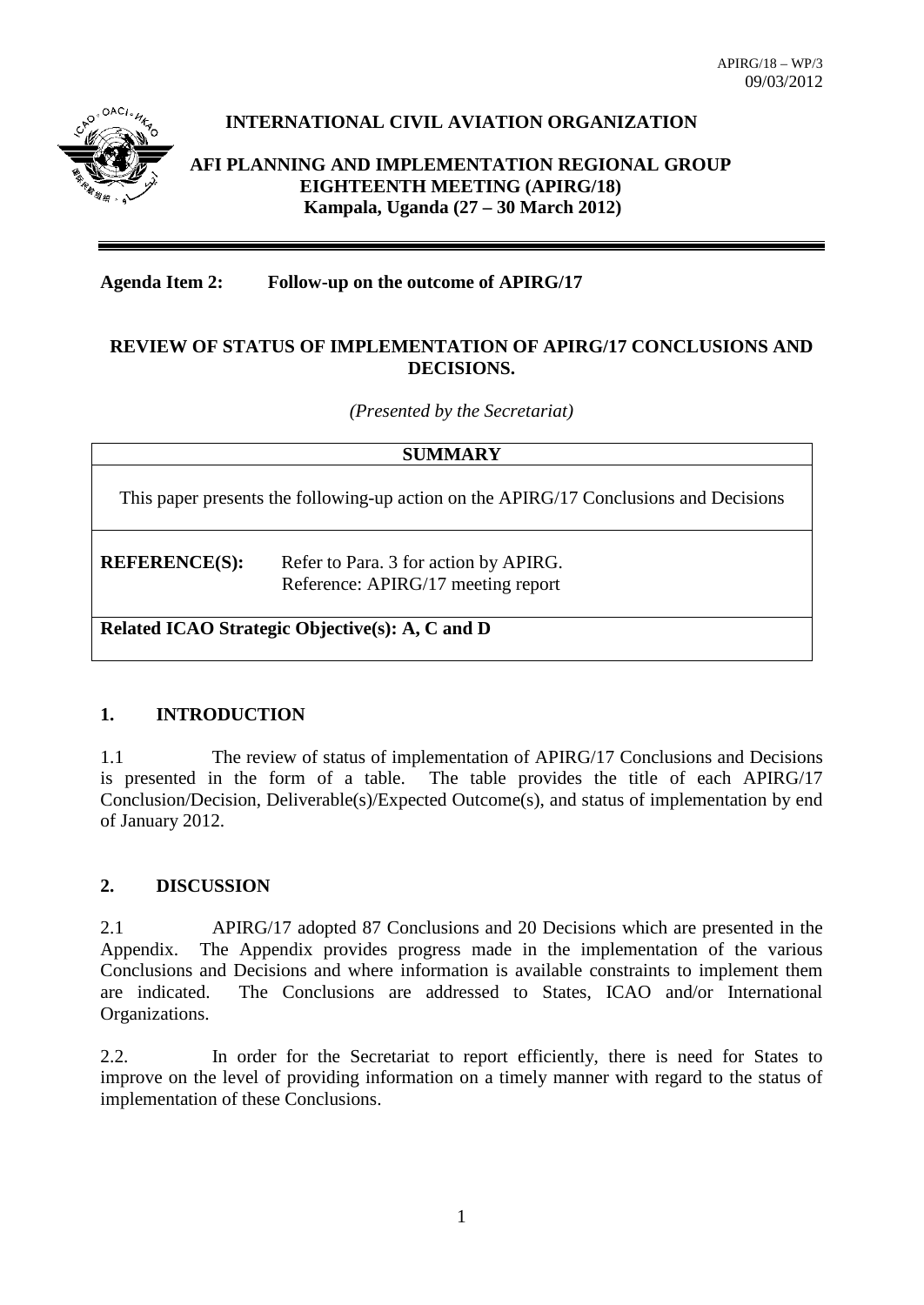## **3. ACTION BY THE MEETING**

- 3.1 The meeting is invited to:
	- a) note the progress made on APIRG/17 Conclusions and Decisions as given at the Appendix;
	- b) review and propose further action; and
	- c) urge States to provide the Secretariat from time to time with the required information on the status of implementation of these Conclusions in order to assess progress in the strengthening of the air navigation system.

-END-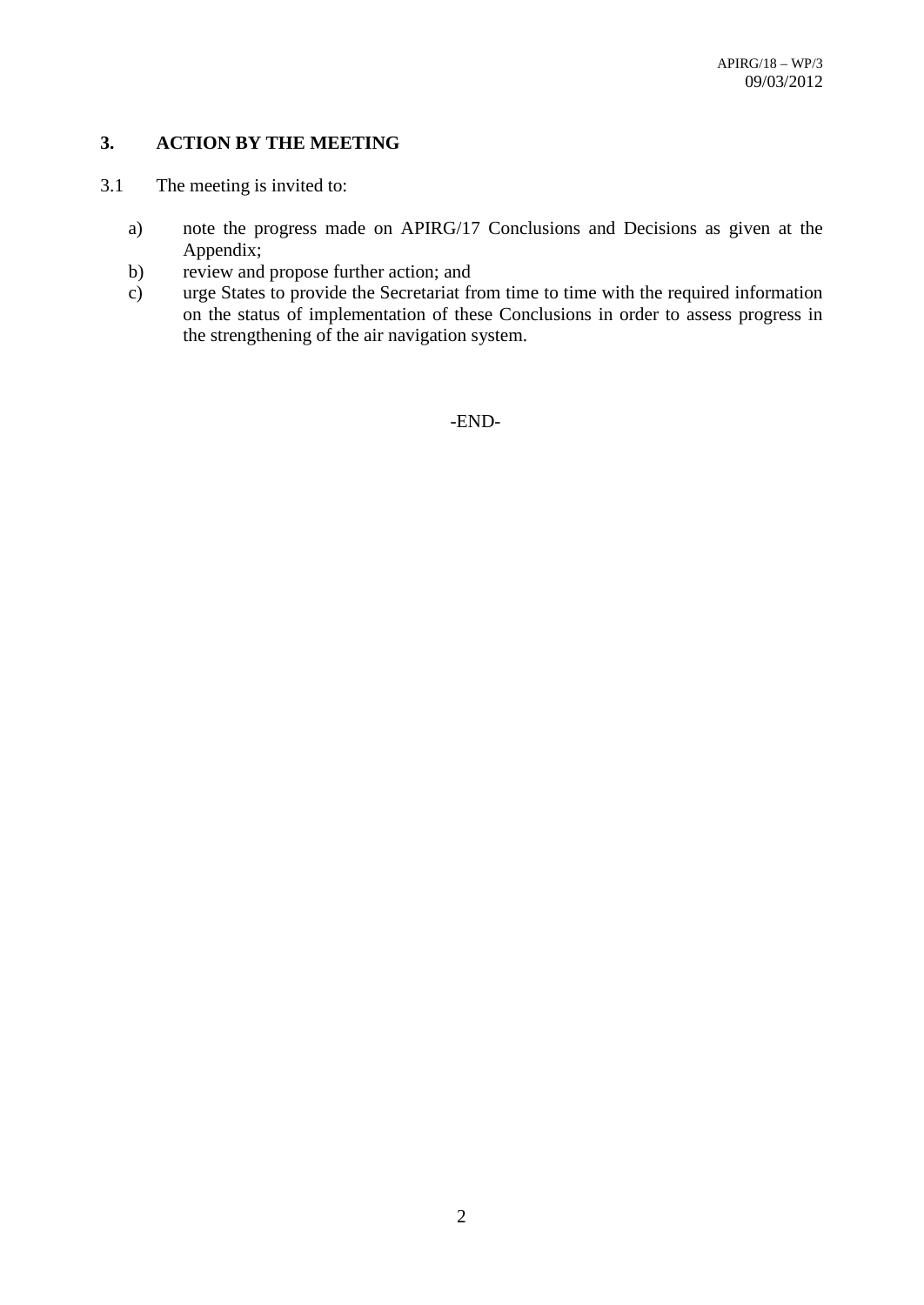| Conclusion/<br><b>Decision No.</b>         | <b>Title of Conclusion/</b><br><b>Decision</b>                                                                       | <b>Text of Conclusion/Decision</b>                                                                                                                                                                                                                                                                                                                                                                                                                                                                                                                                                                                                                                                     | Deliverables/<br><b>Intended Outcome</b>                                                                          | <b>Status of Implementation</b>                                                                                                                            |
|--------------------------------------------|----------------------------------------------------------------------------------------------------------------------|----------------------------------------------------------------------------------------------------------------------------------------------------------------------------------------------------------------------------------------------------------------------------------------------------------------------------------------------------------------------------------------------------------------------------------------------------------------------------------------------------------------------------------------------------------------------------------------------------------------------------------------------------------------------------------------|-------------------------------------------------------------------------------------------------------------------|------------------------------------------------------------------------------------------------------------------------------------------------------------|
| <b>Strategic</b>                           |                                                                                                                      |                                                                                                                                                                                                                                                                                                                                                                                                                                                                                                                                                                                                                                                                                        |                                                                                                                   |                                                                                                                                                            |
| <b>Objectives</b><br>Conclusion 17/1:<br>D | Strategies for improved<br>reporting and effective<br>Implementation of<br><b>APIRG Conclusions and</b><br>Decisions | That:<br>The template used to review and report<br>a)<br>the status of implementation of APIRG<br>Conclusions and Decisions be amended<br>to reflect the impact, results or effect on<br>the air navigation system of the actions<br>taken;<br>The activities of the task forces be.<br>b)<br>enhanced through regular meetings/<br>communications with States to reinforce<br>implementation of outstanding<br>conclusions and decisions; and<br>States be more responsive to requests by<br>c)<br>the Regional Offices for reports on<br>progress made in implementing these<br>conclusions and decisions in order to<br>develop business cases to support states<br>as appropriate. | Detailed summary of<br>progress made in<br>implementation.                                                        | Template implemented (see<br>attachment) however,<br>responses from States is slow.                                                                        |
| Decision 17/2:<br>D                        | Proposals for solutions to<br>long outstanding<br>Conclusions and<br>Decisions of APIRG                              | That, the sub-groups, when presenting their<br>reports to the group, make proposals on<br>strategies for addressing the long outstanding<br>Conclusions and Decisions.                                                                                                                                                                                                                                                                                                                                                                                                                                                                                                                 | Performance improvement<br>measurements.                                                                          | <b>Implementation by States is</b><br>very slow.<br>Most proposed strategies<br>recommended require financial<br>resources which are limited in<br>States. |
| Conclusion 17/3:<br>D                      | Next Generation of<br><b>Aviation Professionals</b>                                                                  | That, States in the AFI Region take<br>necessary actions to ensure that an adequate<br>number of qualified and competent aviation<br>professionals to operate, manage and                                                                                                                                                                                                                                                                                                                                                                                                                                                                                                              | a) Efficient management of<br>the civil aviation system.<br>b) Qualified and competent<br>aviation professionals. | Accessing and retaining<br>qualified professionals still a<br>challenge to many States due<br>to poor organizational                                       |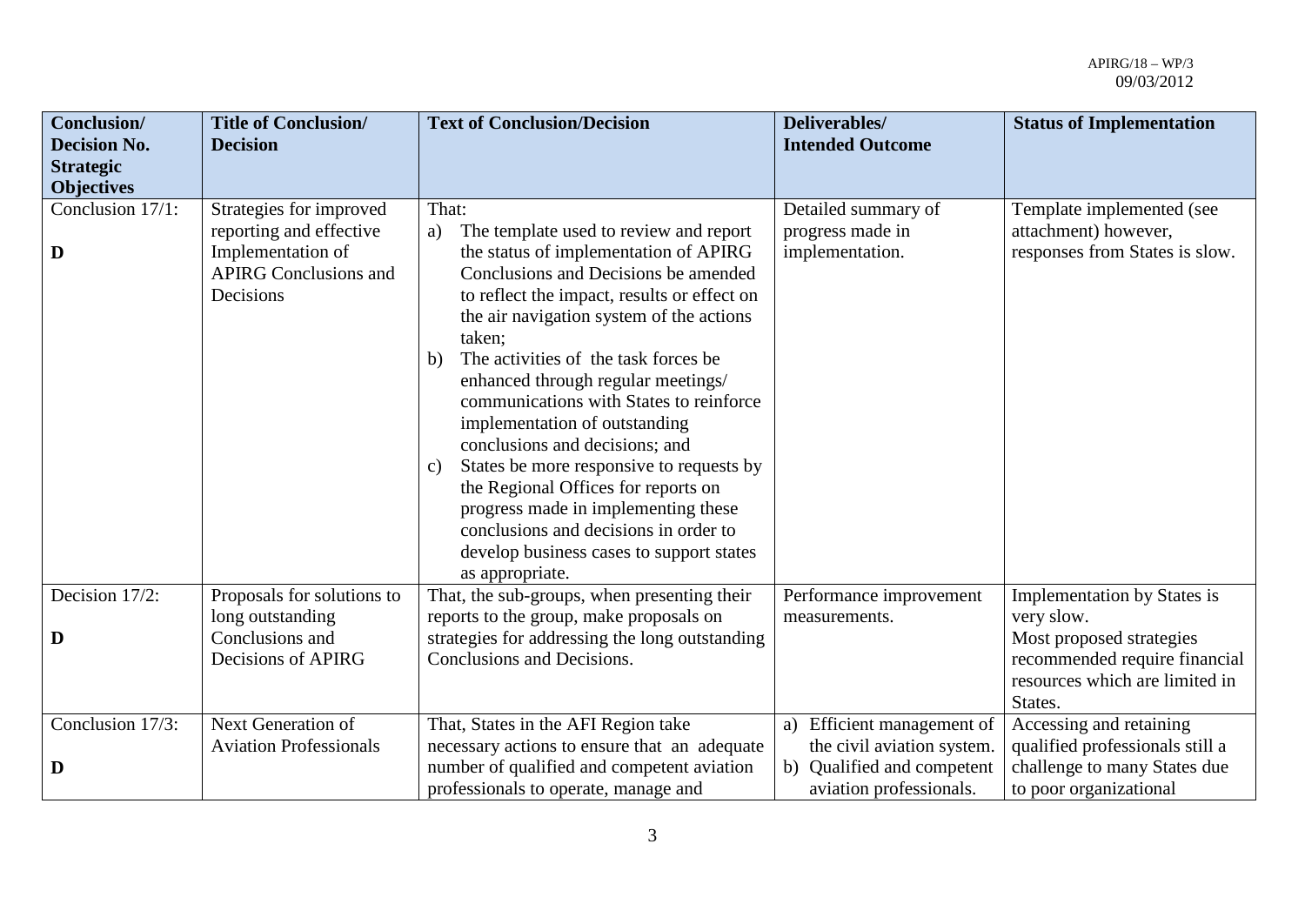| Conclusion/<br><b>Decision No.</b><br><b>Strategic</b><br><b>Objectives</b> | <b>Title of Conclusion/</b><br><b>Decision</b>                                        | <b>Text of Conclusion/Decision</b>                                                                                                                                                                                                                                                                                                            | Deliverables/<br><b>Intended Outcome</b>                                                                                                                                                                            | <b>Status of Implementation</b>                                                                                                                                                                                                                                        |
|-----------------------------------------------------------------------------|---------------------------------------------------------------------------------------|-----------------------------------------------------------------------------------------------------------------------------------------------------------------------------------------------------------------------------------------------------------------------------------------------------------------------------------------------|---------------------------------------------------------------------------------------------------------------------------------------------------------------------------------------------------------------------|------------------------------------------------------------------------------------------------------------------------------------------------------------------------------------------------------------------------------------------------------------------------|
|                                                                             |                                                                                       | maintain the future international air transport<br>systems is developed and retained.                                                                                                                                                                                                                                                         |                                                                                                                                                                                                                     | structure, poor remunerations<br>and unattractive terms of<br>employment.<br><b>Establishment of Autonomous</b><br>CAA being encouraged by<br>ICAO to address this situation.                                                                                          |
| Conclusion 17/4:<br>D                                                       | <b>Mechanism for Data</b><br>Collection to support<br>regional performance<br>metrics | That, States that have not done so, are<br>requested to establish, when possible, a<br>mechanism for data collection, processing<br>and storage and provide the information to<br>the corresponding Regional Office for the<br>identified regional performance metrics.                                                                       | Measurement of the<br>performance of the civil<br>aviation system.                                                                                                                                                  | Slow response from States<br>$(25\%)$ .                                                                                                                                                                                                                                |
| Conclusion 17/5:<br>D                                                       | Mechanism for Follow up<br>on ACIP Activities                                         | That, ACIP should develop and implement a<br>mechanism to follow up how much the<br>training activities conducted have translated<br>into actual implementation of the SARPS<br>and eventually the reduction of accidents and<br>incidents.                                                                                                   | Surveys on the link between<br>the training activities<br>conducted under AFI Plan<br>and the level of<br>implementation of SARPs                                                                                   | Detailed survey on ACIP<br>a)<br>(now AFI Plan) activities<br>conducted in 2010.<br>Specific surveys on each<br>b)<br>training activity under<br>way, Results expected<br>second quarter 2012.                                                                         |
| Conclusion 17/6:<br>A                                                       | Development of Training<br>Programmes for<br>Aerodrome Inspectors                     | That:<br>ACIP should assist a few of the existing<br>a)<br>training institutions to develop and<br>implement Aerodrome Inspectors<br>training programmes.<br>In addition to the theoretical training to<br>b)<br>be offered at the training institutions,<br>States should establish mechanisms for<br>allowing their Aerodrome Inspectors to | Aerodrome inspectors<br>a)<br>training course material<br>available and courses<br>delivered;<br>States have established<br>b)<br>mechanisms for<br>allowing their<br>Aerodrome Inspectors<br>to undergo on-the-job | Aerodrome inspectors training<br>course material developed in<br>English and French;<br>3 courses delivered in English<br>and 2 in French between<br>December 2010 and December<br>2011 leading to training of 119<br>aerodromes inspectors from 45<br>African States. |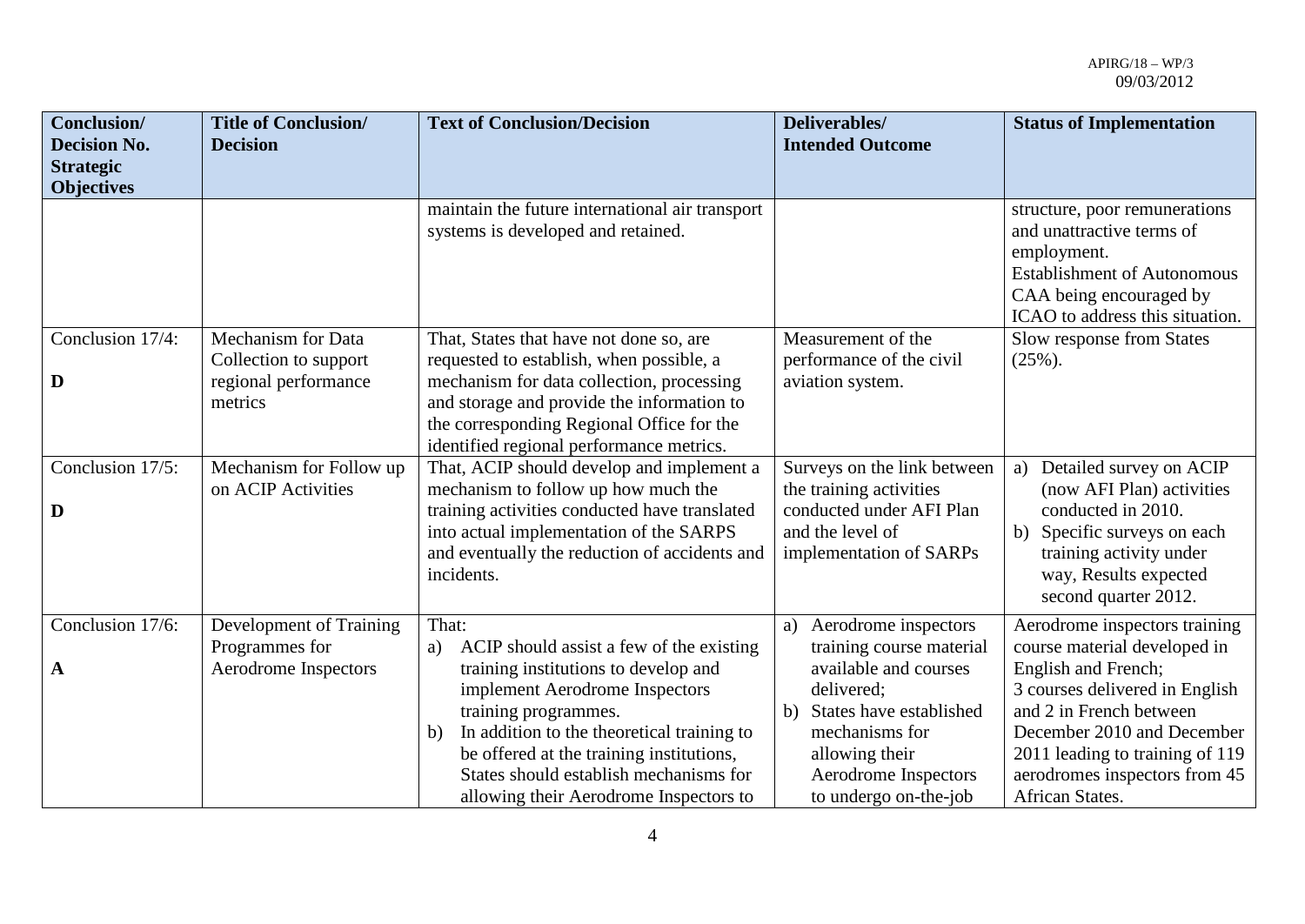| Conclusion/<br><b>Decision No.</b><br><b>Strategic</b><br><b>Objectives</b> | <b>Title of Conclusion/</b><br><b>Decision</b>                                                             | <b>Text of Conclusion/Decision</b>                                                                                                                                                                                                                                                                                                      | Deliverables/<br><b>Intended Outcome</b>                                                                                                                                                                                                                                | <b>Status of Implementation</b>                                                                                                                                                                                                                                                                                                                    |
|-----------------------------------------------------------------------------|------------------------------------------------------------------------------------------------------------|-----------------------------------------------------------------------------------------------------------------------------------------------------------------------------------------------------------------------------------------------------------------------------------------------------------------------------------------|-------------------------------------------------------------------------------------------------------------------------------------------------------------------------------------------------------------------------------------------------------------------------|----------------------------------------------------------------------------------------------------------------------------------------------------------------------------------------------------------------------------------------------------------------------------------------------------------------------------------------------------|
|                                                                             |                                                                                                            | undergo on-the-job training through<br>attachments.                                                                                                                                                                                                                                                                                     | training through<br>attachments.                                                                                                                                                                                                                                        |                                                                                                                                                                                                                                                                                                                                                    |
| Conclusion 17/7:<br>$\mathbf A$                                             | <b>Establishment of Regional</b><br><b>Aviation Safety Teams</b><br>(RASTs) (Special AFI<br>RAN Rec. 5/14) | That:<br>ICAO Regional Offices should be the<br>a)<br>champions in the establishment of<br><b>Regional Aviation Safety Teams</b><br>(RAST); and<br>The Terms of Reference of the RAST<br>b)<br>should be established so that in<br>soliciting participants from States,<br>appropriate individuals are identified for<br>participation. | Coordinated<br>a)<br>establishment of<br><b>Regional Aviation</b><br>Safety Teams (RASTs)<br>with recognized TOR<br>and operational<br>procedures.<br>b) State commitment to the<br>support of the work of<br>the RASTs                                                 | a) RAST's yet to be<br>established and<br>operationalized. However,<br><b>Regional Office Safety</b><br>Teams (ROSTs) have been<br>established in the two<br>Regional Offices of<br>Nairobi and Dakar.<br><b>National Safety Team</b><br>progressively being<br>established.<br>Activities ongoing with<br>b)<br>emphasis on States under<br>MARB. |
| Conclusion 17/8:<br>$\mathbf A$                                             | Training of Rescue and<br>Fire Fighting (RFFS)<br>Personnel                                                | That, States which have not done so, should<br>develop specific guidance on the rescue and<br>firefighting personnel minimum education<br>background, qualifications and skills during<br>their development including requirement for<br>periodic medical examination.                                                                  | Guidance material to<br>a)<br>support the<br>improvement of the<br>caliber of the Rescue<br>Fire Fighting Services<br>(RFFS) staff in States.<br>b) Improvement to the<br>ability to implement<br>various RFFS personnel<br>development programs<br>including training. | Status of implementation to be<br>evaluated before AOP/SG/10.                                                                                                                                                                                                                                                                                      |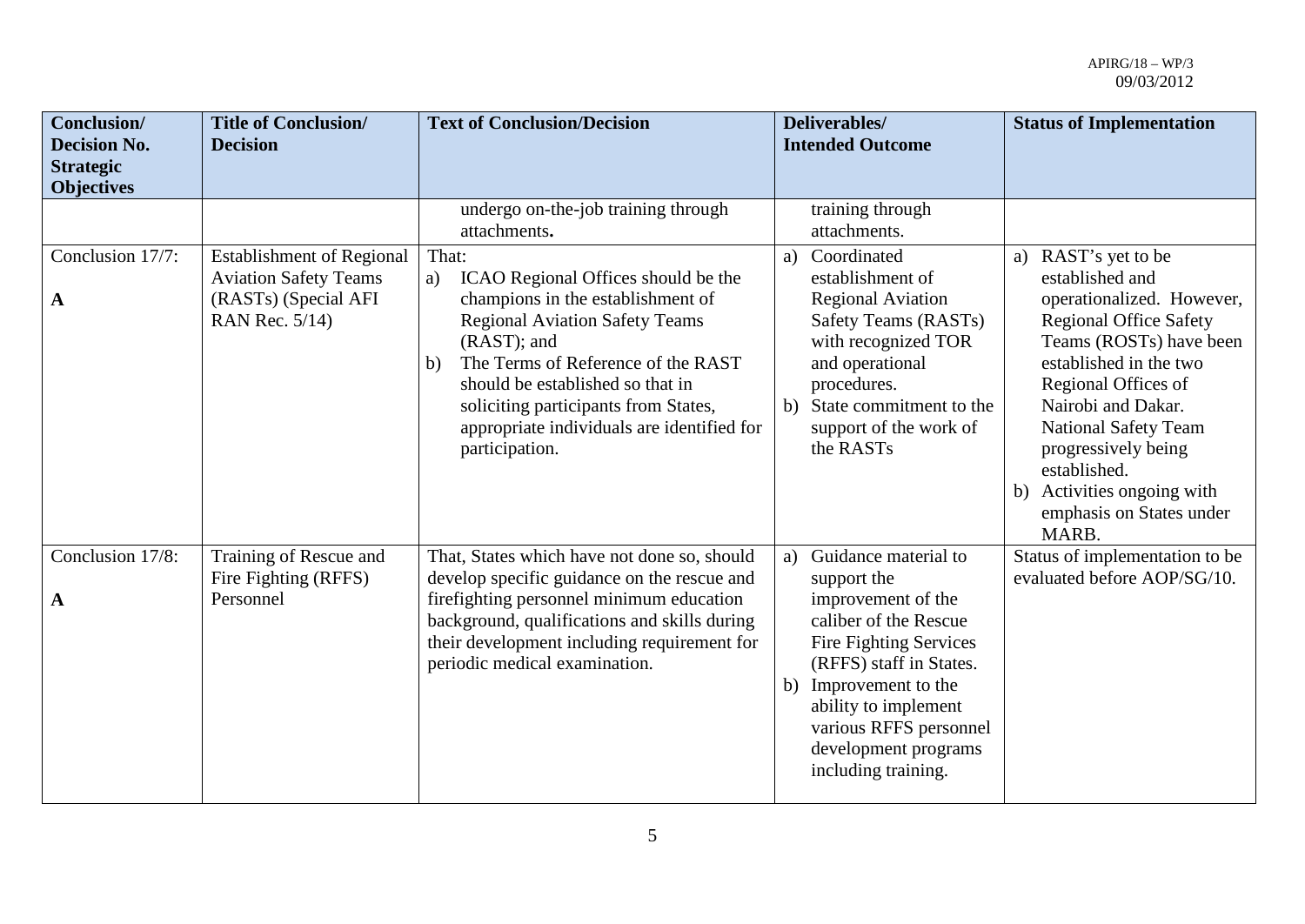| <b>Conclusion/</b><br><b>Decision No.</b><br><b>Strategic</b> | <b>Title of Conclusion/</b><br><b>Decision</b> | <b>Text of Conclusion/Decision</b>                                                                                                                                                                                                                                                                                                                                                                                                   | Deliverables/<br><b>Intended Outcome</b>                                                                                                                                                                                                                                                                                                                                            | <b>Status of Implementation</b>                                                                                                                                                                                                                                                                                                           |
|---------------------------------------------------------------|------------------------------------------------|--------------------------------------------------------------------------------------------------------------------------------------------------------------------------------------------------------------------------------------------------------------------------------------------------------------------------------------------------------------------------------------------------------------------------------------|-------------------------------------------------------------------------------------------------------------------------------------------------------------------------------------------------------------------------------------------------------------------------------------------------------------------------------------------------------------------------------------|-------------------------------------------------------------------------------------------------------------------------------------------------------------------------------------------------------------------------------------------------------------------------------------------------------------------------------------------|
| <b>Objectives</b>                                             |                                                |                                                                                                                                                                                                                                                                                                                                                                                                                                      |                                                                                                                                                                                                                                                                                                                                                                                     |                                                                                                                                                                                                                                                                                                                                           |
| Conclusion 17/9:<br>A                                         | Aerodrome Emergency<br>Plans                   | That:<br>States should develop guidance material<br>a)<br>to enable aerodrome operators review<br>their aerodrome emergency plans to<br>include "Public Health Emergencies";<br>and<br>ICAO Regional Offices should carry out<br>b)<br>surveys of all International Airports<br>close to large bodies of water or<br>swampy areas and organize workshops<br>for them to emphasize the need to<br>provide specific rescue facilities. | a) Uniform and<br>coordinated<br>implementation of the<br>requirement in<br>amendment No. 10 to<br>Annex 14, Vol. I with<br>respect to AEPs.<br>b) Evaluation of the level<br>of implementation of the<br>requirement in Annex<br>14, Vol. I with respect<br>to special RFFS<br>facilities at airports<br>close to large bodies of<br>water, swampy areas<br>and difficult terrain. | Status of implementation<br>a)<br>to be evaluated before<br>AOP/SG/10.<br>b) Survey questionnaire sent<br>to States but minimum<br>responses received.<br>c) Follow up as part of the<br><b>ROST</b> activities (Burundi<br>and Rwanda as of February<br>2012.<br>d) Guidance material being<br>developed. To be<br>distributed to States |
| Conclusion 17/10:                                             | <b>Aerodrome Certification</b>                 | That:<br>States which have not done so should<br>a)                                                                                                                                                                                                                                                                                                                                                                                  | a) Improved<br>implementation of the                                                                                                                                                                                                                                                                                                                                                | Status of implementation<br>a)<br>to be evaluated before                                                                                                                                                                                                                                                                                  |
|                                                               |                                                | while developing their legislative                                                                                                                                                                                                                                                                                                                                                                                                   | Annex 14. Vol. I                                                                                                                                                                                                                                                                                                                                                                    | AOP/SG/10.                                                                                                                                                                                                                                                                                                                                |
| $\mathbf A$                                                   |                                                | frameworks ensure that Aerodrome<br>Inspectors are adequately empowered to<br>impose operating restrictions and<br>sanctions at aerodromes in cases where<br>non-conformances have been identified;<br>and<br>Where aerodrome certification has not<br>b)<br>been implemented, the Aerodrome<br>Operators should commit to certification                                                                                             | requirement for<br>aerodrome certification<br>in the AFI States.                                                                                                                                                                                                                                                                                                                    | b) Follow up by Regional<br>Offices as part of the<br>ROST activities Rwanda,<br>Mozambique and Zambia<br>as at end of February 2012.                                                                                                                                                                                                     |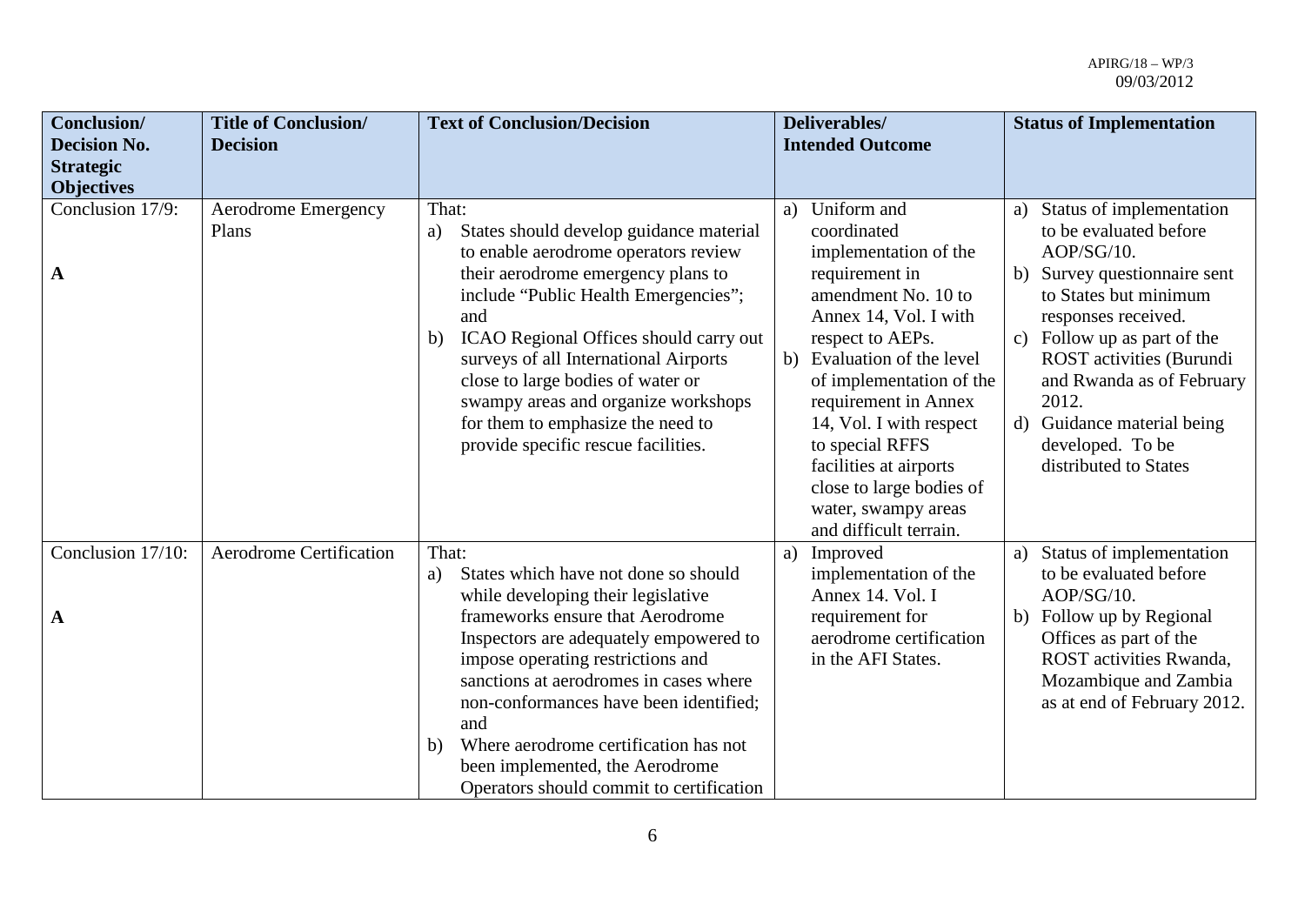| Conclusion/<br><b>Decision No.</b><br><b>Strategic</b> | <b>Title of Conclusion/</b><br><b>Decision</b> | <b>Text of Conclusion/Decision</b>                                                                                                                                                                                                                                                                                                                                                                                                                                                                                                                                                                                                                                                                                                                                                                                                                                                                            | Deliverables/<br><b>Intended Outcome</b>                                                                                                                                                                    | <b>Status of Implementation</b>                                                                                                                         |
|--------------------------------------------------------|------------------------------------------------|---------------------------------------------------------------------------------------------------------------------------------------------------------------------------------------------------------------------------------------------------------------------------------------------------------------------------------------------------------------------------------------------------------------------------------------------------------------------------------------------------------------------------------------------------------------------------------------------------------------------------------------------------------------------------------------------------------------------------------------------------------------------------------------------------------------------------------------------------------------------------------------------------------------|-------------------------------------------------------------------------------------------------------------------------------------------------------------------------------------------------------------|---------------------------------------------------------------------------------------------------------------------------------------------------------|
| <b>Objectives</b>                                      |                                                |                                                                                                                                                                                                                                                                                                                                                                                                                                                                                                                                                                                                                                                                                                                                                                                                                                                                                                               |                                                                                                                                                                                                             |                                                                                                                                                         |
|                                                        |                                                | of their aerodromes by 2011.                                                                                                                                                                                                                                                                                                                                                                                                                                                                                                                                                                                                                                                                                                                                                                                                                                                                                  |                                                                                                                                                                                                             |                                                                                                                                                         |
| Conclusion 17/11:                                      | Implementation of SSP<br>and SMS               | That:<br>To effectively achieve the objectives of<br>a)<br>SMS at certified aerodromes, senior                                                                                                                                                                                                                                                                                                                                                                                                                                                                                                                                                                                                                                                                                                                                                                                                                | a) Improved uniform<br>implementation of the<br>Annex 14, Vol. I                                                                                                                                            | Status of implementation<br>a)<br>to be evaluated before<br>AOP/SG/10.                                                                                  |
| $\mathbf A$                                            |                                                | management of the aerodrome<br>organizations should demonstrate<br>commitment to SMS by actively<br>participating in its implementation and<br>by providing adequate resources for<br>training of staff and contractors, and by<br>facilitating the flow of safety<br>information to all staff;<br>Senior management at aerodromes<br>b)<br>should pay more attention to safety<br>monitoring and to the implementation of<br>remedial actions necessary for the<br>achievement of required safety<br>performance levels and ensure that<br>safety objectives and strategies are<br>clearly defined; and<br>As a matter of urgency, civil aviation<br>C)<br>authorities should endeavor to establish<br>objective strategic plans for the<br>implementation of the SSP in order to<br>expeditiously support implementation of<br>Annex 14 requirements for aerodrome<br>certification and SMS implementation. | requirement for<br>establishment of SMS at<br>certified aerodromes.<br>b) Improved uniform<br>implementation of the<br>Annex 14, Vol. I<br>requirement for<br>establishment of SSP in<br><b>AFI</b> States. | b) Follow up by Regional<br>Offices as part of the<br><b>ROST</b> activities for States<br>who achieve<br>implementation of<br>aerodrome certification. |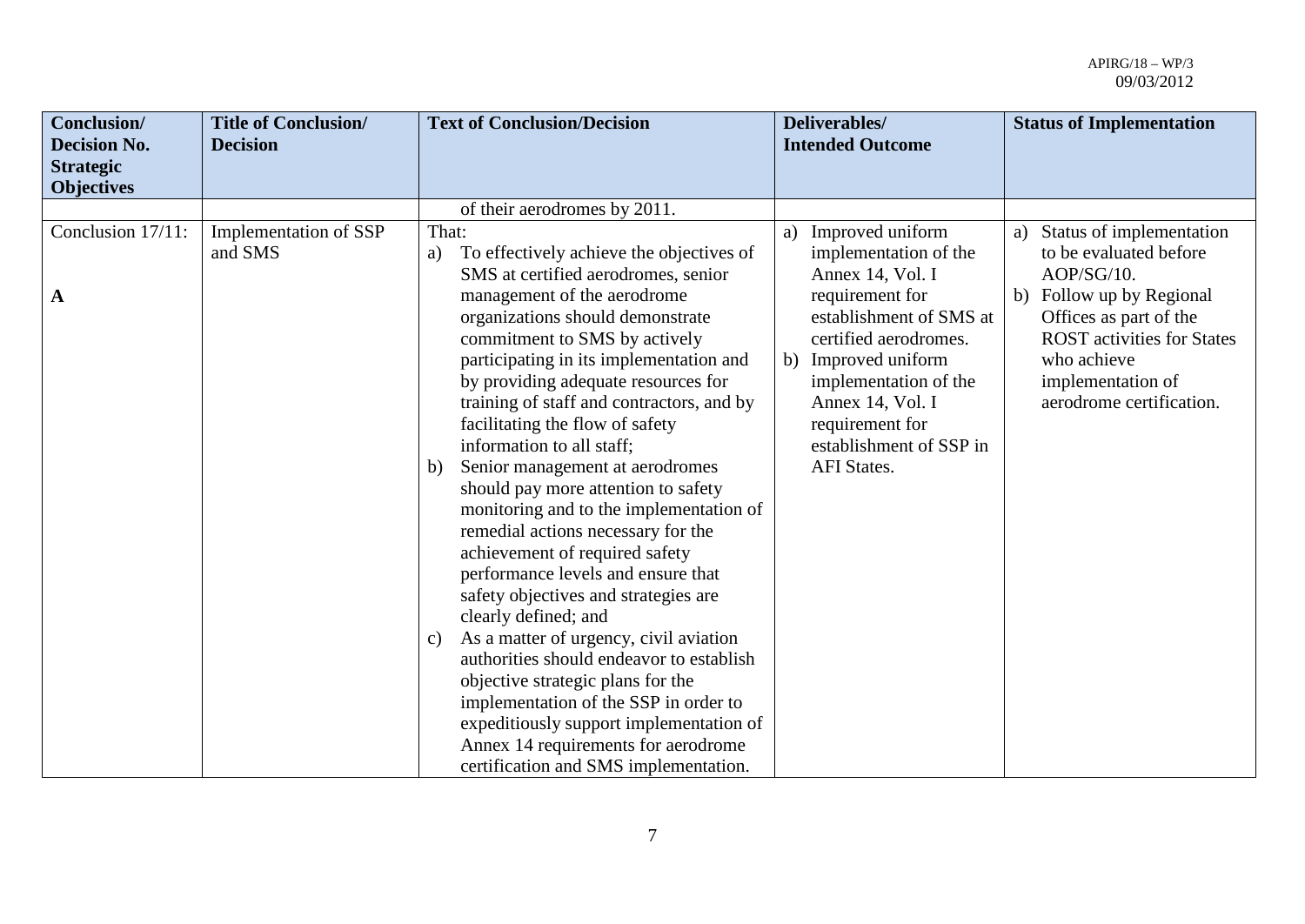| Conclusion/         | <b>Title of Conclusion/</b>     | <b>Text of Conclusion/Decision</b>              | Deliverables/                 | <b>Status of Implementation</b> |
|---------------------|---------------------------------|-------------------------------------------------|-------------------------------|---------------------------------|
| <b>Decision No.</b> | <b>Decision</b>                 |                                                 | <b>Intended Outcome</b>       |                                 |
| <b>Strategic</b>    |                                 |                                                 |                               |                                 |
| <b>Objectives</b>   |                                 |                                                 |                               |                                 |
| Decision 17/12:     | <b>Participation of Members</b> | That, all States and Organizations which are    | Increased participation in    | CNS/SG members notified.        |
| D                   | at CNS/SG Meetings              | members of the CNS sub-group should             | Sub-group activities,         | 60 participants attended        |
|                     |                                 | participate in sub-group                        |                               | CNS/SG/4 (July 2011)            |
|                     |                                 | meetings/teleconferences.                       |                               |                                 |
| Conclusion 17/13:   | <b>AFTN Performance</b>         | That, D.R. Congo, Congo, Ghana and              | Improved coordination         | Implemented.                    |
|                     |                                 | Nigeria should endeavour to improve the         | between concerned FIRs.       |                                 |
| $\mathbf{A}$        |                                 | Accra/Kano and Brazzaville/Kinshasa             |                               |                                 |
|                     |                                 | circuits as soon as possible but not later than |                               |                                 |
|                     |                                 | the end of December 2010.                       |                               |                                 |
| Conclusion 17/14:   | <b>AFTN Monthly Statistical</b> | That, States which have not done so, follow     | Statistical data submitted by | Implementation in progress.     |
|                     | Data                            | up on and implement Recommendation 9/4          | all AFTN centres to support   | Data are being sent to ICAO     |
| D                   |                                 | of AFI/7 (Performance of AFTN Circuits)         | performance assessments.      | ROs on a more regular basis.    |
|                     |                                 | and Decision 16/12 of APIRG/16 (Follow up       |                               |                                 |
|                     |                                 | of the performances of the aeronautical fixed   |                               |                                 |
|                     |                                 | service) by forwarding to the Regional          |                               |                                 |
|                     |                                 | Offices the AFTN Monthly Statistics             |                               |                                 |
|                     |                                 | (missing flight plans status, transit time      |                               |                                 |
|                     |                                 | statistics).                                    |                               |                                 |
| Conclusion 17/15:   | Development of an AFTN          | That:                                           | a) Timely submission of,      | Implementation in<br>a)         |
|                     | Database                        | States provide AFTN centers with<br>a)          | and access to, statistical    | progress.                       |
| D                   |                                 | statistics software for the automation of       | data facilitated.             | b) Not implemented              |
|                     |                                 | AFTN data collection; and                       | b) Improved monitoring of     |                                 |
|                     |                                 | ICAO develop a secured data base to<br>b)       | AFTN performance.             | To be re-assessed in the        |
|                     |                                 | facilitate web-based electronic                 |                               | framework of transition to      |
|                     |                                 | compilation of AFTN statistical data            |                               | AHMS.                           |
|                     |                                 | collection and monitoring.                      |                               |                                 |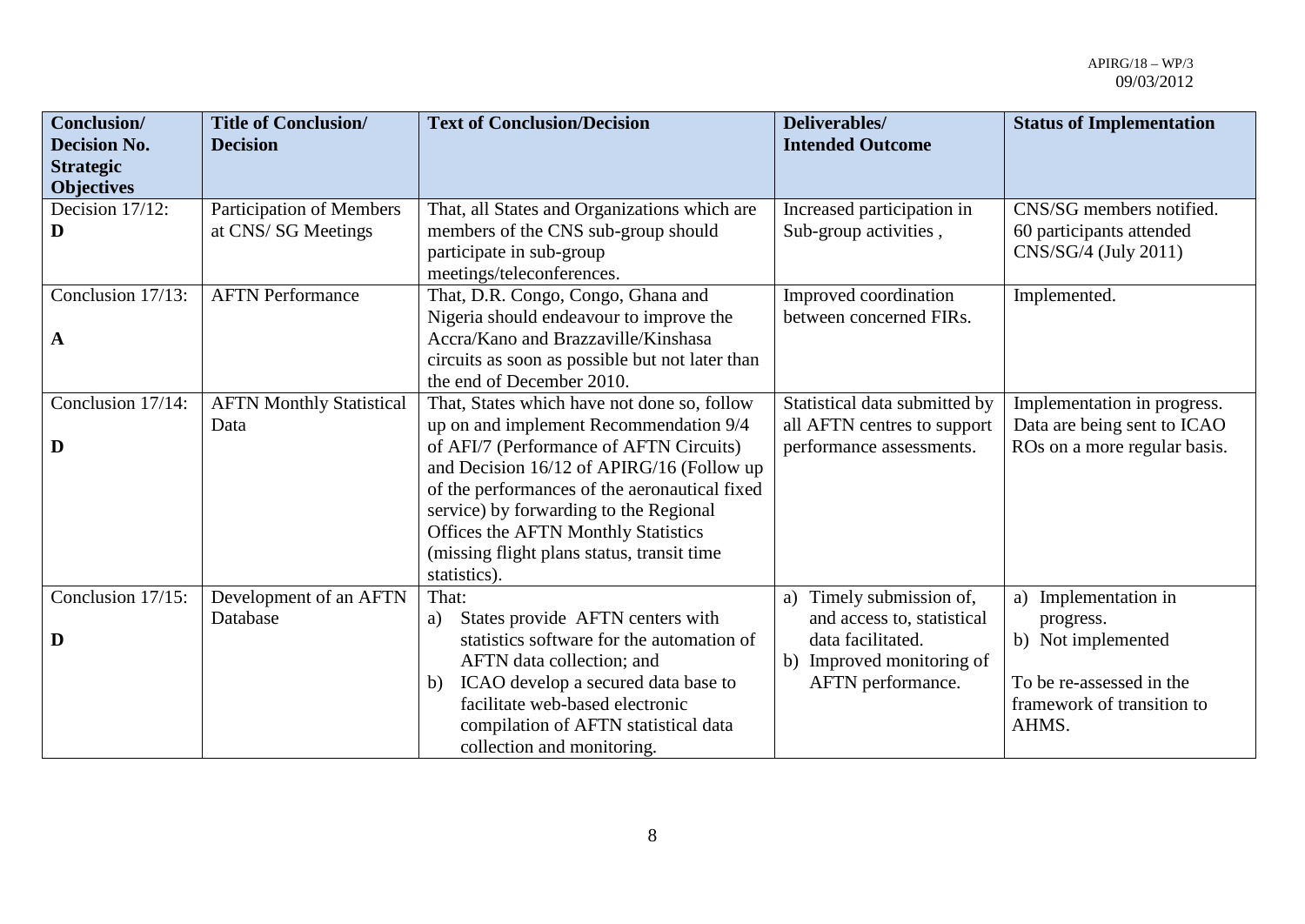| <b>Conclusion/</b><br><b>Decision No.</b> | <b>Title of Conclusion/</b><br><b>Decision</b> | <b>Text of Conclusion/Decision</b>                                                       | Deliverables/<br><b>Intended Outcome</b> | <b>Status of Implementation</b>                    |
|-------------------------------------------|------------------------------------------------|------------------------------------------------------------------------------------------|------------------------------------------|----------------------------------------------------|
| <b>Strategic</b>                          |                                                |                                                                                          |                                          |                                                    |
| <b>Objectives</b>                         |                                                |                                                                                          |                                          |                                                    |
| Conclusion 17/16:                         | <b>Implementation of AMHS</b>                  | That, when implementing AMHS as part of<br><b>Aeronautical Telecommunication Network</b> | Coordinated                              | Implementation in progress.                        |
|                                           |                                                |                                                                                          | implementation of AMHS<br>in the Region. |                                                    |
|                                           |                                                | (ATN) system, AFI States and Organizations<br>adopt a cooperative approach based on a    |                                          |                                                    |
| $\mathbf A$                               |                                                | regional coordination to ensure the                                                      |                                          |                                                    |
|                                           |                                                | continuity of AFS during the transition                                                  |                                          |                                                    |
|                                           |                                                | period between AFTN and full AMHS                                                        |                                          |                                                    |
|                                           |                                                | operations.                                                                              |                                          |                                                    |
| Conclusion 17/17:                         | <b>Creation of an AMHS</b>                     | That:                                                                                    | Regional<br>a)                           | Implemented<br>a)                                  |
|                                           | <b>Implementation Task</b>                     | A task force be formed with Terms of<br>a)                                               | implementation                           | Implementation in<br>b)                            |
|                                           | Force                                          | Reference as at Appendix 3.3A to this                                                    | strategy developed and                   | progress. Regional AMHS                            |
| D                                         |                                                | report in order to coordinate and plan for                                               | adopted by APIRG.                        | Workshop held in 2011                              |
|                                           |                                                | the implementation of AMHS in AFI;                                                       | Aviation personnel<br>b)                 |                                                    |
|                                           |                                                | and                                                                                      | familiarized with                        |                                                    |
|                                           |                                                | ICAO continue to strongly support<br>b)                                                  | AMHS technology and                      |                                                    |
|                                           |                                                | States in the implementation of AMHS                                                     | procedures.                              |                                                    |
|                                           |                                                | by organizing more relevant workshops                                                    |                                          |                                                    |
|                                           |                                                | and seminars in AFI region.                                                              |                                          |                                                    |
| Conclusion 17/18:                         | Implementation of                              | That, concerned States and Organizations                                                 | Full connectivity and                    | Implementation in<br>a)                            |
|                                           | <b>ATS/DS Circuits</b>                         | take appropriate action and implement the                                                | improved coordination                    | progress.                                          |
|                                           |                                                | outstanding AFI ANP ATS/DS Circuits. In                                                  | between ATS units.                       | b) ATS/DS facilities have                          |
| $\mathbf A$                               |                                                | doing so, the guidelines developed by ICAO                                               |                                          | been implemented by AFI                            |
|                                           |                                                | for the implementation of VSAT should be<br>taken into consideration and ensure:         |                                          | States in accordance with                          |
|                                           |                                                | Harmonized networks avoiding the<br>a)                                                   |                                          | ANP requirements. Such<br>facilities are yet to be |
|                                           |                                                | multiplication of sub-networks and                                                       |                                          | operational in few States                          |
|                                           |                                                | technology; and                                                                          |                                          | (See Con.17/19)                                    |
|                                           |                                                |                                                                                          |                                          |                                                    |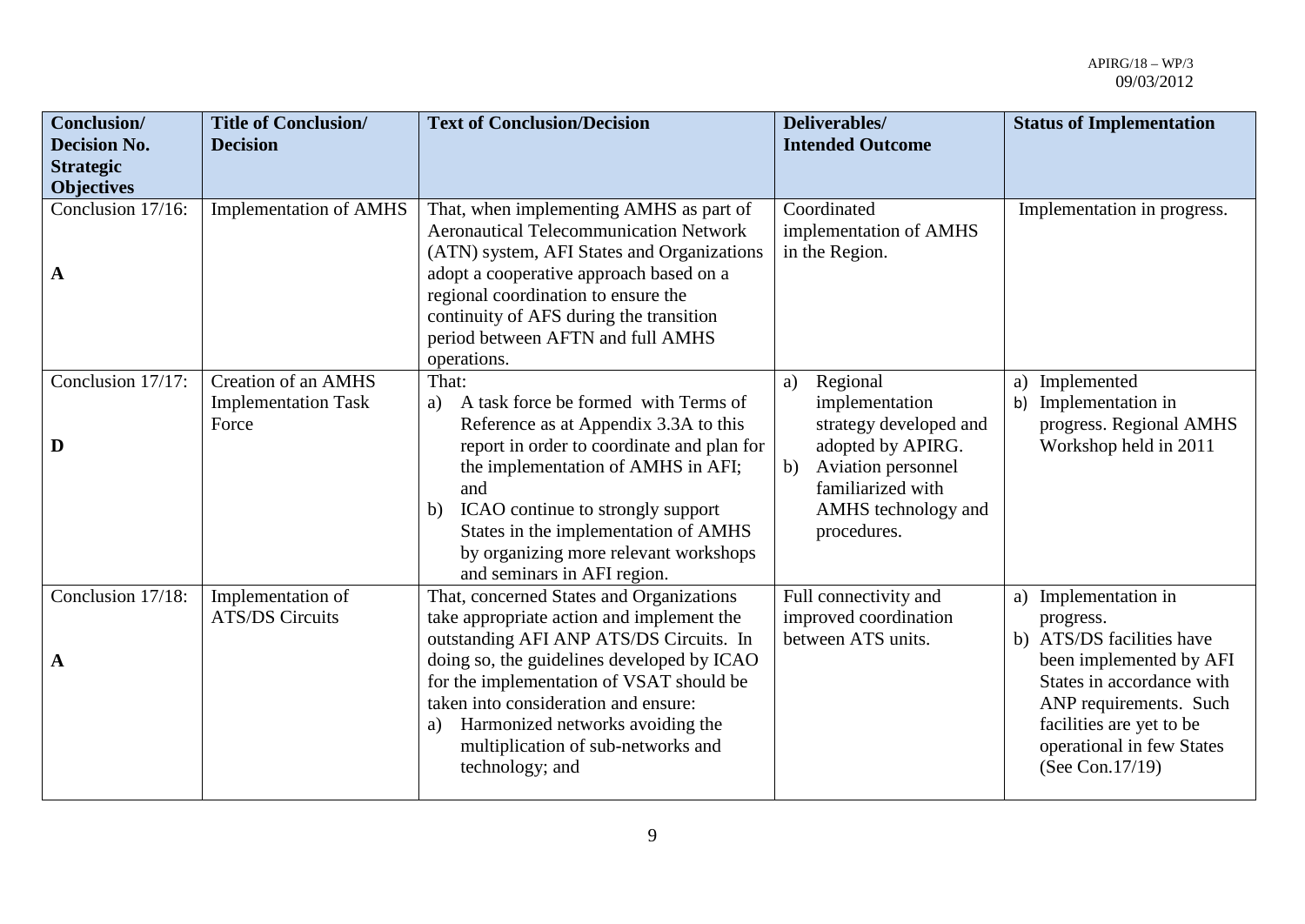| Conclusion/<br><b>Decision No.</b><br><b>Strategic</b><br><b>Objectives</b> | <b>Title of Conclusion/</b><br><b>Decision</b>  | <b>Text of Conclusion/Decision</b>                                                                                                                                                                                                                                                                                                                                                                                                            | Deliverables/<br><b>Intended Outcome</b>                                                                                                                    | <b>Status of Implementation</b>                                                                                                        |
|-----------------------------------------------------------------------------|-------------------------------------------------|-----------------------------------------------------------------------------------------------------------------------------------------------------------------------------------------------------------------------------------------------------------------------------------------------------------------------------------------------------------------------------------------------------------------------------------------------|-------------------------------------------------------------------------------------------------------------------------------------------------------------|----------------------------------------------------------------------------------------------------------------------------------------|
|                                                                             |                                                 | Cost effective networks by sharing<br>b)<br>existing networks interconnection<br>capability.                                                                                                                                                                                                                                                                                                                                                  |                                                                                                                                                             |                                                                                                                                        |
| Conclusion 17/19:<br>A,D                                                    | <b>Activation of AFS</b><br>Circuits            | That:<br>DRC, Ethiopia, Eritrea, Rwanda and<br>a)<br>Burundi endeavour to activate the<br>following circuits which have been<br>implemented through<br>NAFISAT/SADC/2 Networks in<br>order to improve flights coordination:<br>Addis Ababa/Asmara,<br>Kinshasa/Kigali; and<br>$\bullet$<br>Bujumbura/Kinshasa.<br>ICAO facilitates the necessary<br>b)<br>arrangements as required.                                                           | a) Activation of Addis<br>Ababa/ Asmara,<br>Kinshasa/Kigali and<br>Bujumbura/Kinshasa<br>circuits.<br>b) Improved ATS<br>coordination and flight<br>safety. | a) Not implemented for non-<br>technical reasons.<br>b) Follow up was done during<br>NAFISAT and SADC<br>VSAT coordination<br>meetings |
| Decision 17/20:<br>D                                                        | Need for an ATS-Voice<br>Numbering Plan for AFI | That, in accordance with ICAO manual on<br>ATS ground-ground voice switching and<br>signaling (Doc 9804, Chapter 2 Section 2.3):<br>A technical study for the development of<br>a)<br>a global ATS voice numbering plan for<br>the AFI Region be conducted to ensure<br>inter regional interconnection and<br>interoperability of Voice<br><b>Communication Switching Systems</b><br>(VCSS) and;<br>The work programme of the CNS/SG be<br>b) | Numbering plan developed<br>for ATS voice<br>communications.                                                                                                | a) Not implemented.<br>b) Implemented                                                                                                  |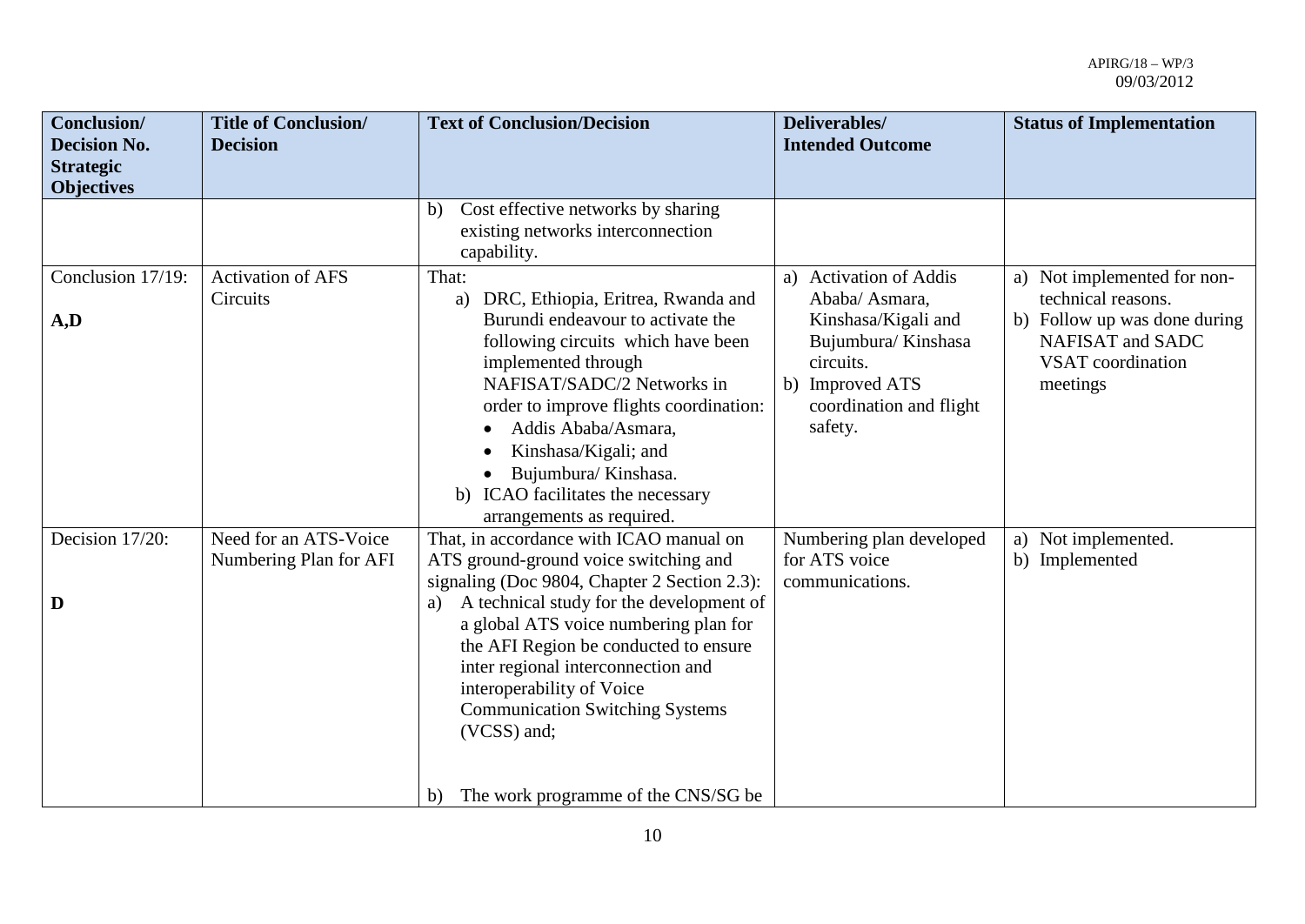| <b>Conclusion</b> /<br><b>Decision No.</b><br><b>Strategic</b><br><b>Objectives</b> | <b>Title of Conclusion/</b><br><b>Decision</b>  | <b>Text of Conclusion/Decision</b>                                                                                                                                                                                                                                                                                                                                  | Deliverables/<br><b>Intended Outcome</b>                    | <b>Status of Implementation</b>                                                                                |
|-------------------------------------------------------------------------------------|-------------------------------------------------|---------------------------------------------------------------------------------------------------------------------------------------------------------------------------------------------------------------------------------------------------------------------------------------------------------------------------------------------------------------------|-------------------------------------------------------------|----------------------------------------------------------------------------------------------------------------|
|                                                                                     |                                                 | amended accordingly.                                                                                                                                                                                                                                                                                                                                                |                                                             |                                                                                                                |
| Conclusion 17/21:<br>D                                                              | <b>AFISNET Network</b>                          | That, AFISNET States/Organizations pursue<br>their effort in implementing the various<br>conclusions of the previous relevant<br>meetings (Conclusion 16/07 of SNMC/16;<br>Recommendation 6/18 of SP AFI RAN;<br>Conclusion 17/02 of SNMC/17; Conclusions<br>of the Joint Technical Team) to modernize<br>the network by evaluating and re-<br>engineering AFISNET. | Sustainable network<br>meeting performance<br>requirements. | Implementation in<br>a)<br>progress.<br>b) Call for tenders prepared<br>by SNMC for AFISNET<br>re-engineering. |
| Conclusion 17/22:                                                                   | <b>Regular Meetings</b><br>between VSAT Network | That, in order to ensure interoperability<br>between VSAT Networks AFI States should                                                                                                                                                                                                                                                                                | Integrated /consolidated<br>SAT network.                    | Implemented. AFI VSAT/<br>meetings held in 2011 and                                                            |
| D                                                                                   | <b>Managers</b>                                 | implement Recommendation 6/19 of SP AFI<br>RAN 2008 calling for regular meetings to be<br>held by VSAT Managers under the<br>coordination of ICAO Regional Offices.                                                                                                                                                                                                 |                                                             | 2012.                                                                                                          |
| Conclusion 17/23:<br>$\mathbf A$                                                    | Back Up-Systems for<br><b>AFS</b>               | That, States provide suitable backup systems<br>for AFS (ATS/DS and AFTN) based on<br>available conventional and emerging<br>technologies (satellite, fiber optics etc.), and                                                                                                                                                                                       | Continuity of services.                                     | Implementation in progress.                                                                                    |
|                                                                                     |                                                 | install and/or enhance their backup systems<br>using:<br>Satellite telephone voice and/or data<br>a)<br>facilities;<br>Public switched telephone network;<br>b)<br>Secured internet; and<br>$\mathcal{C}$ )<br>Voice over Internet Protocol (VoIP).<br>d)                                                                                                           |                                                             |                                                                                                                |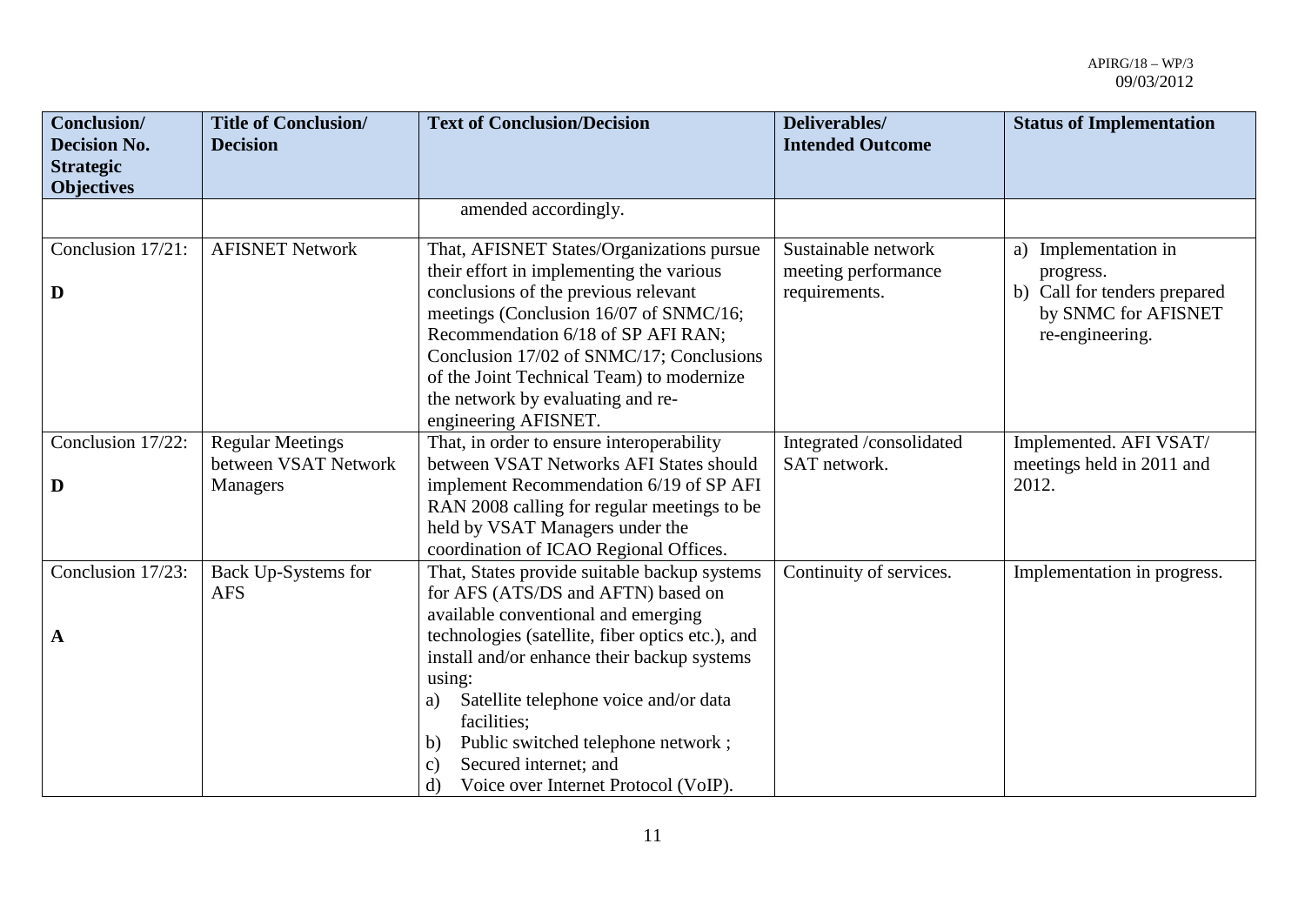| Conclusion/                             | <b>Title of Conclusion/</b> | <b>Text of Conclusion/Decision</b>           | Deliverables/               | <b>Status of Implementation</b> |
|-----------------------------------------|-----------------------------|----------------------------------------------|-----------------------------|---------------------------------|
| <b>Decision No.</b><br><b>Strategic</b> | <b>Decision</b>             |                                              | <b>Intended Outcome</b>     |                                 |
| <b>Objectives</b>                       |                             |                                              |                             |                                 |
| Conclusion 17/24:                       | Submission of COM Lists     | That, States that have not done so, submit   | AFI COM lists completed     | Implementation in progress.     |
|                                         |                             | their updated COM lists to the ICAO          | <b>Efficient frequency</b>  |                                 |
| D                                       |                             | Regional Offices. The submitted lists should | assignment planning and     |                                 |
|                                         |                             | have the aeronautical coordinates provided   | management.                 |                                 |
|                                         |                             | in WGS-84 format.                            |                             |                                 |
| Conclusion 17/25:                       | Implementation of           | That, States implement CPDLC procedures      | Increased use of data<br>a) | Implementation in progress.     |
|                                         | <b>CPDLC</b>                | for en-route operations in their managed     | link communications.        |                                 |
| D                                       |                             | oceanic and remote continental airspace.     | Improved air-ground<br>b)   |                                 |
|                                         |                             |                                              | communications in           |                                 |
|                                         |                             |                                              | <b>FIRs</b>                 |                                 |
| Conclusion 17/26:                       | Implementation of RCP       | That:                                        | a) Efficient ATS            | Not implemented. Global<br>a)   |
|                                         | Concept                     | a) States take the advantage of RCP concept  | communications.             | <b>Operational Data Link</b>    |
|                                         |                             | stated in ICAO Doc 9869 to improve the       | b) Aviation personnel       | Document (GOLD)                 |
| D                                       |                             | provision of aeronautical mobile service     | familiarized with RCP       | finalized.                      |
|                                         |                             | (AMS) meeting service level agreements;      | concept.                    | b) Not implemented due to       |
|                                         |                             | and                                          |                             | budget constraints.             |
|                                         |                             | b) ICAO support the implementation of the    |                             |                                 |
|                                         |                             | <b>RCP</b> concept through Regional Seminars |                             |                                 |
|                                         |                             | and Workshops                                |                             |                                 |
| Conclusion 17/27:                       | Elimination of              | That, States take urgent action to eliminate | Increased compliance with   | Implementation in<br>a)         |
|                                         | <b>Aeronautical Radio</b>   | the current outstanding aeronautical radio   | Air navigation plan         | progress.                       |
| $\mathbf{A}$                            | navigation Service          | navigation service (ARNS) deficiencies as    | requirements.               | b) No updates from States       |
|                                         | (ARNS) Deficiencies         | identified in Appendix 4.1D to the report.   |                             | concerned.                      |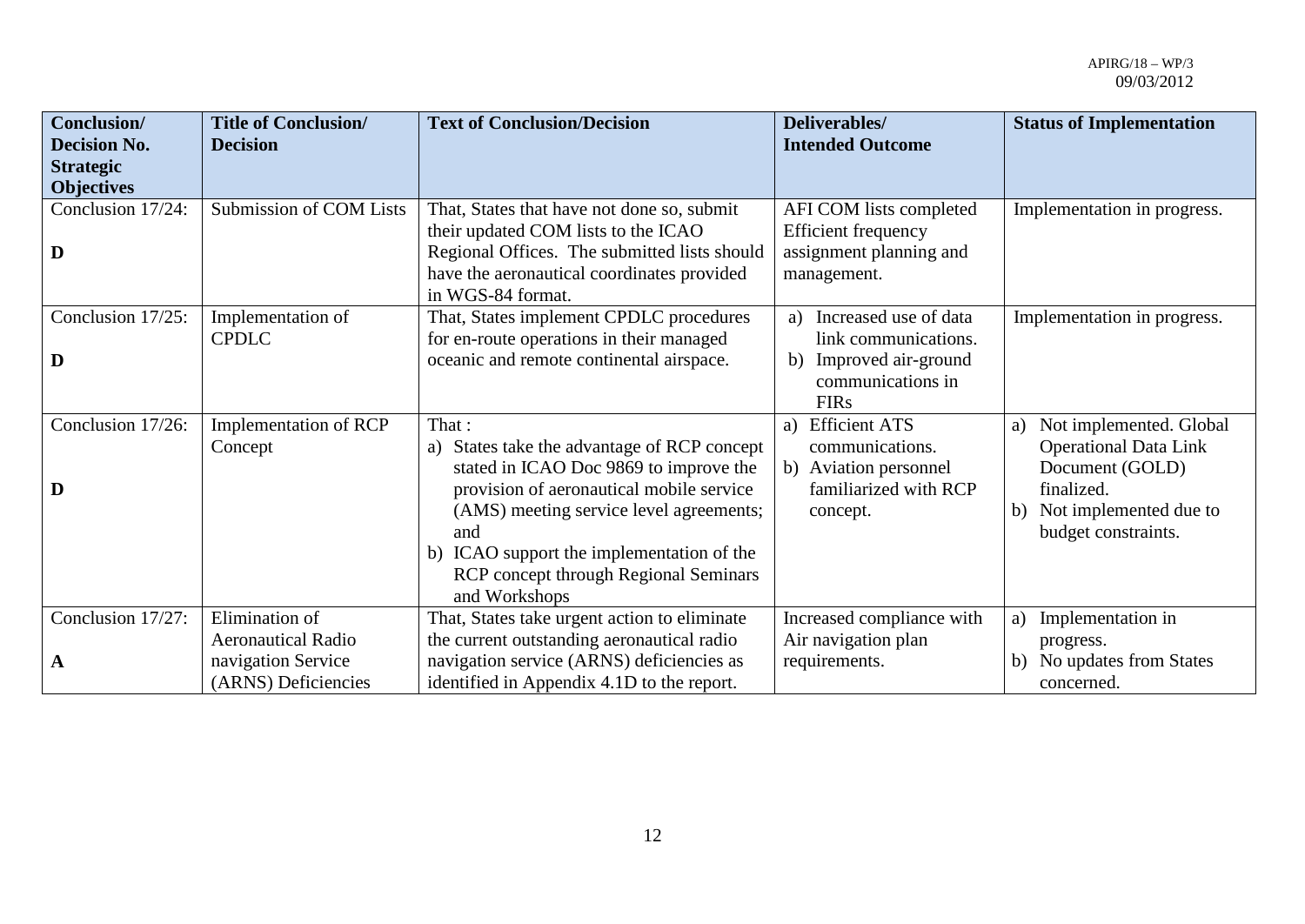| Conclusion/<br><b>Decision No.</b><br><b>Strategic</b> | <b>Title of Conclusion/</b><br><b>Decision</b>                            | <b>Text of Conclusion/Decision</b>                                                                                                                                                                                                                                                                                                                                                         | Deliverables/<br><b>Intended Outcome</b>                                           | <b>Status of Implementation</b>                                                            |
|--------------------------------------------------------|---------------------------------------------------------------------------|--------------------------------------------------------------------------------------------------------------------------------------------------------------------------------------------------------------------------------------------------------------------------------------------------------------------------------------------------------------------------------------------|------------------------------------------------------------------------------------|--------------------------------------------------------------------------------------------|
| <b>Objectives</b>                                      |                                                                           |                                                                                                                                                                                                                                                                                                                                                                                            |                                                                                    |                                                                                            |
| Conclusion 17/28:<br>D                                 | Need for a High Level<br>Meeting on AFI GNSS<br>Strategy                  | That, in order to assist AFI States in making<br>an informed decision on the regional strategy<br>for the introduction of GNSS applications,<br>AFCAC organize as a matter of urgency a<br>high level meeting in coordination with<br>ICAO, ASECNA, IATA, AFRAA and other<br>relevant stakeholders.                                                                                        | a) High level meeting held.<br>b) Consistency in AFI<br>GNSS Strategy.             | AFCAC/AU meeting held in<br>November 2010.                                                 |
| Conclusion 17/29:<br>D                                 | Need for an Independent<br><b>Cost-Benefit Analysis</b>                   | That, considering the lack of consensus<br>between stakeholders on available cost-<br>benefit analyses related to SBAS<br>implementation in the AFI Region, a cost<br>benefit analysis based on objective<br>assumptions should be performed by<br>independent experts, and submitted to the<br>high level meeting to be organized by<br>AFCAC on AFI GNSS strategy, for<br>consideration. | Independent SBAS cost-<br>benefit analysis completed.                              | Not implemented. Terms of<br>reference developed. Lack of<br>funding for the study.        |
| Decision 17/30:<br>D                                   | <b>Coordination of Traffic</b><br>Data for Aeronautical<br><b>Studies</b> | That, APIRG bodies should closely<br>coordinate their work with the AFI Traffic<br>Forecasting group (TFG) to ensure that<br>accurate and reliable traffic data are made<br>available for aeronautical studies conducted<br>in the AFI Region, including CNS/ATM<br>related Cost Benefit Analysis (CBA).                                                                                   | Common and reliable data<br>source used for aeronautical<br>studies in the Region. | APIRG bodies notified.                                                                     |
| Conclusion 17/31:<br>A                                 | Implementation of ADS-<br>C.                                              | That, States implement ADS-C Procedures<br>for en-route operations in their managed<br>oceanic and remote continental airspace.                                                                                                                                                                                                                                                            | Improved situational<br>awareness for en-route<br>operations.                      | Areas of routing AR1, AR2<br>and AR6 have been<br>implemented. AR4 and AR5<br>in progress. |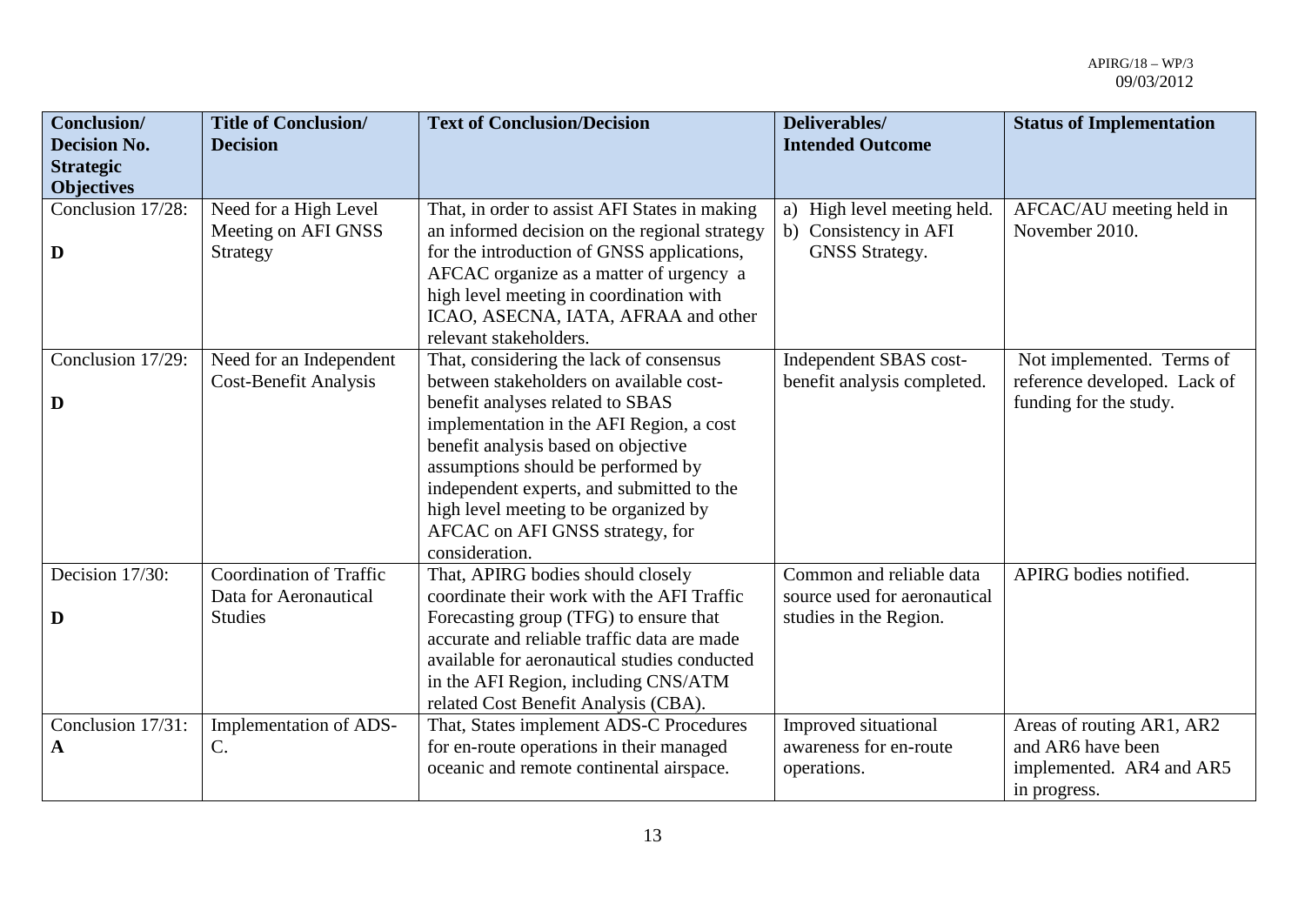| Conclusion/<br><b>Decision No.</b><br><b>Strategic</b> | <b>Title of Conclusion/</b><br><b>Decision</b>             | <b>Text of Conclusion/Decision</b>                                                                                                                                                                                                                                                                                                                                                                                                                                                                                 | Deliverables/<br><b>Intended Outcome</b>                                                                        | <b>Status of Implementation</b>                                      |
|--------------------------------------------------------|------------------------------------------------------------|--------------------------------------------------------------------------------------------------------------------------------------------------------------------------------------------------------------------------------------------------------------------------------------------------------------------------------------------------------------------------------------------------------------------------------------------------------------------------------------------------------------------|-----------------------------------------------------------------------------------------------------------------|----------------------------------------------------------------------|
| <b>Objectives</b>                                      |                                                            |                                                                                                                                                                                                                                                                                                                                                                                                                                                                                                                    |                                                                                                                 |                                                                      |
| Decision 17/32:<br>D                                   | Development of AFI<br><b>Surveillance Strategy</b>         | That, in order to finalize the development of<br>AFI Surveillance Strategy, the Terms of<br>Reference, work programme and<br>composition of the AFI Surveillance Task<br>Force be amended as shown in Appendix<br>3.3D to this report.                                                                                                                                                                                                                                                                             | <b>AFI Surveillance Strategy</b><br>finalized.                                                                  | Implemented.                                                         |
| Conclusion 17/33:<br>D                                 | Data collection for<br>Aerodrome and TMA<br>categorization | That, no later than 31 December 2010, States<br>which have not yet done so, compile and<br>submit the relevant data concerning their<br>managed aerodromes and Terminal Areas<br>(TMAs) in order to facilitate the work of the<br>CNS sub-group on their categorization. To<br>this effect, States should ensure that close<br>coordination is carried out between civilian<br>and military stakeholders.                                                                                                          | Aeronautical surveillance<br>requirements established<br>based on categorization of<br>AFI TMAs and aerodromes. | Surveillance strategy for AFI<br>TMAs and aerodromes<br>implemented. |
| Conclusion 17/34:<br>D                                 | <b>ICAO</b> Position for the<br>ITU WRC-2012               | That, States and Air Navigation Service<br>Providers (ANSPS):<br>Continue their efforts on implementation<br>a)<br>of the relevant elements of ICAO<br>Assembly Resolution A32-13 and in<br>particular, participate in the preparatory<br>work of the ITU and the ATU for WRC;<br>and<br>Continue to assign high priority to the<br>b)<br>tasks relating to the protection and<br>availability of Radio frequency spectrum<br>allocated to aeronautical services and in<br>particular, actively participate in the | Support to ICAO position<br>for ITU WRC-12.                                                                     | Implemented. WRC-12 held<br>from 23 January to 17 March<br>2012.     |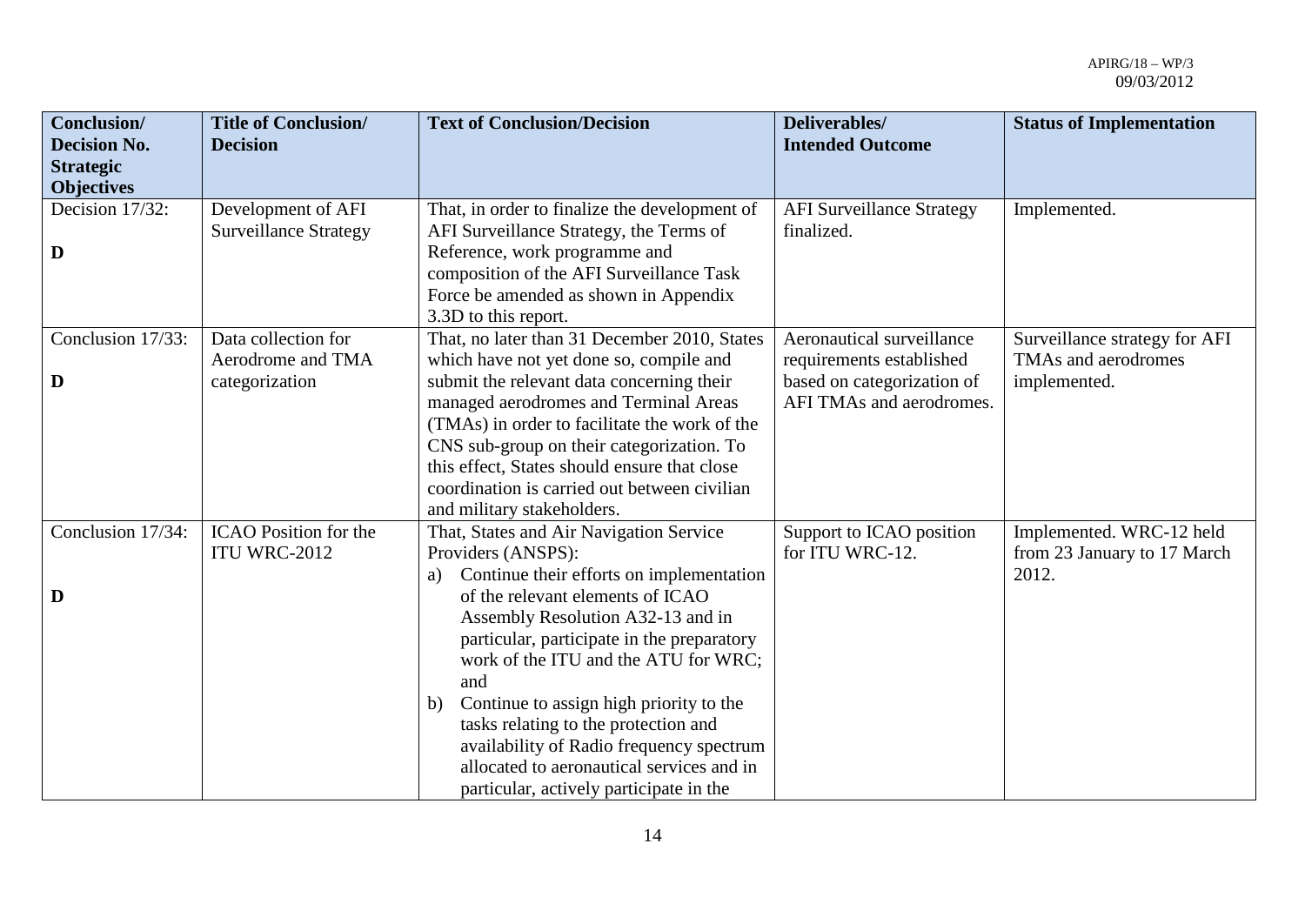| Conclusion/<br><b>Decision No.</b><br><b>Strategic</b><br><b>Objectives</b> | <b>Title of Conclusion/</b><br><b>Decision</b>              | <b>Text of Conclusion/Decision</b>                                                                                                                                                                                                                                                                                                              | Deliverables/<br><b>Intended Outcome</b>              | <b>Status of Implementation</b>                                                            |
|-----------------------------------------------------------------------------|-------------------------------------------------------------|-------------------------------------------------------------------------------------------------------------------------------------------------------------------------------------------------------------------------------------------------------------------------------------------------------------------------------------------------|-------------------------------------------------------|--------------------------------------------------------------------------------------------|
|                                                                             |                                                             | relevant activities of the ITU-R and<br>ATU.                                                                                                                                                                                                                                                                                                    |                                                       |                                                                                            |
| Conclusion 17/35:<br>D                                                      | <b>Deletion of Footnotes</b><br>5.330, 5.362B and 5.362C    | That, States with footnotes at 5.330, 5.362B<br>and 5.362C be urged to contact their<br>spectrum regulators to delete theses<br>footnotes                                                                                                                                                                                                       | Footnotes deleted from ITU<br>Radio Regulations.      | Implementation in<br>a)<br>progress.<br>b) States to report status under<br>Agenda item 3. |
| Conclusion 17/36:<br>D                                                      | Registration of<br><b>Operational Frequencies</b>           | That, States which have not formally<br>registered their operational frequencies take<br>the necessary steps to register their<br>operational frequencies with their<br>Telecommunication Regulatory Authorities.                                                                                                                               | All aeronautical frequencies<br>duly registered.      | Implementation in progress.<br>States to report status under<br>Agenda item 3.             |
| Decision 17/37:<br>D                                                        | Follow - Up of AFI/FMG<br><b>Action Plan</b>                | That:<br>The following States should follow up<br>a)<br>on ITU WRC-12 Agenda items and<br>report to AFI/FMG:<br>South Africa: Agenda item 1.7;<br>Ghana: Agenda item 1.3;<br>• Kenya: Agenda item 1.4; and<br>The AFI/FMG rapporteur (ASECNA)<br>b)<br>coordinate and follow up the AFI/FMG<br>action plan and report to the CNS Sub-<br>group. | Reports submitted to<br>AFI/FMG and CNS/SG.           | Implemented by Ghana, Kenya<br>and South Africa                                            |
| Conclusion 17/38:                                                           | Non-Application of<br>Charges for the                       | That, AFI States refrain from subjecting Air<br>Navigation Service Providers to charges for                                                                                                                                                                                                                                                     | <b>AFI ANSPs exonerated</b><br>from Radio Regulators' | States notified of the<br>Conclusion through a State                                       |
| D                                                                           | Utilization of<br><b>Aeronautical Frequency</b><br>Spectrum | the utilization of Aeronautical Frequency<br>Spectrum, including aeronautical<br>communications supported by VSAT<br><b>Stations</b>                                                                                                                                                                                                            | charges.                                              | letter.                                                                                    |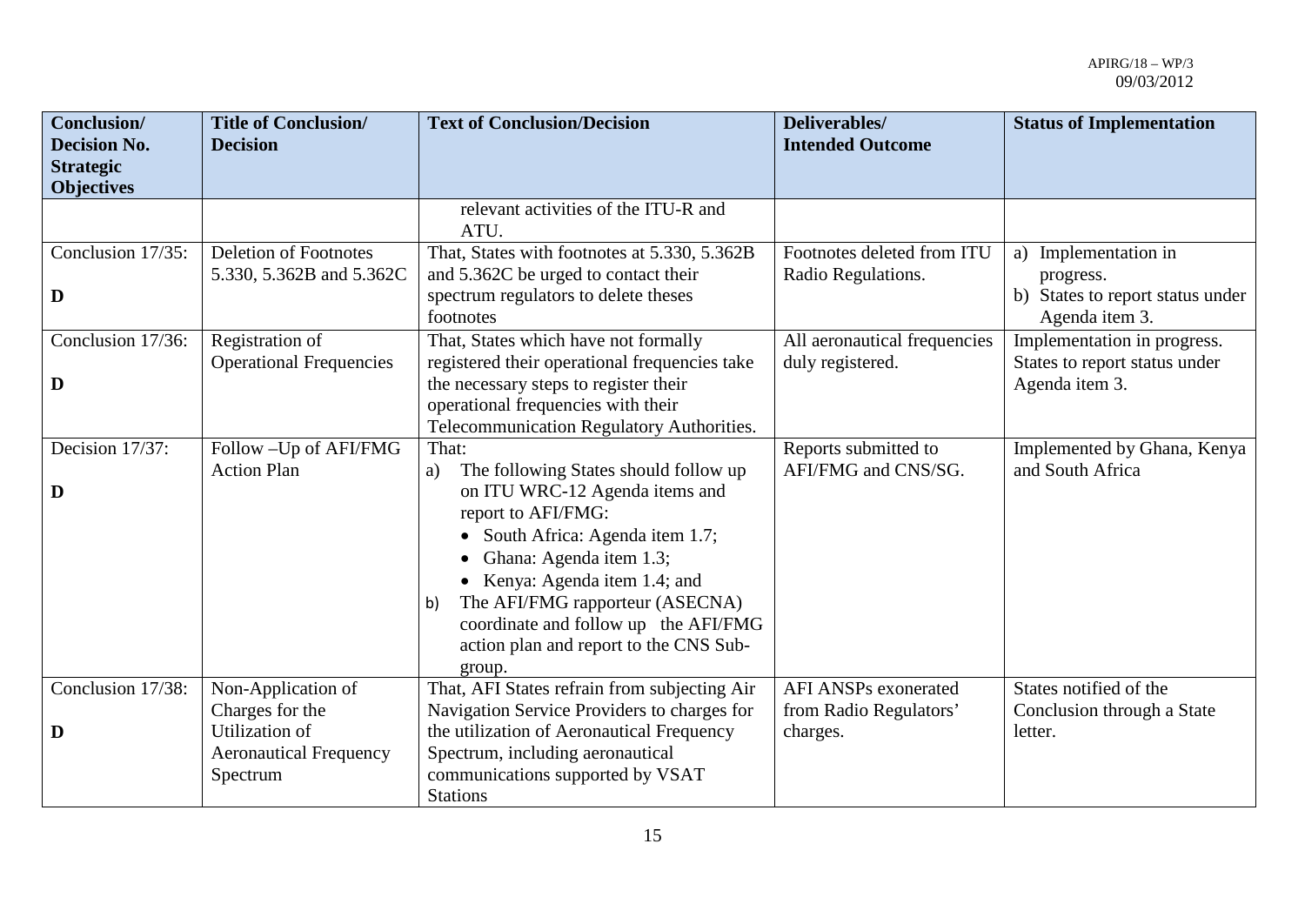| Conclusion/<br><b>Decision No.</b><br><b>Strategic</b><br><b>Objectives</b> | <b>Title of Conclusion/</b><br><b>Decision</b>                          | <b>Text of Conclusion/Decision</b>                                                                                                                                                                                                                                                                                                                                                                                                                                                                                                                                                                                   | Deliverables/<br><b>Intended Outcome</b>                                | <b>Status of Implementation</b>                                                                                                    |
|-----------------------------------------------------------------------------|-------------------------------------------------------------------------|----------------------------------------------------------------------------------------------------------------------------------------------------------------------------------------------------------------------------------------------------------------------------------------------------------------------------------------------------------------------------------------------------------------------------------------------------------------------------------------------------------------------------------------------------------------------------------------------------------------------|-------------------------------------------------------------------------|------------------------------------------------------------------------------------------------------------------------------------|
| Decision 17/39:<br>D                                                        | <b>Future Work Programme</b><br>and Composition of The<br>CNS Sub-Group | That, the work programme and composition<br>of the CNS Sub-group be adopted as shown<br>at Appendix 3.3F to this report.                                                                                                                                                                                                                                                                                                                                                                                                                                                                                             | CNS/SG work programme<br>addressed and report<br>submitted to APIRG/18. | Implemented.                                                                                                                       |
| Conclusion 17/40:<br>D                                                      | <b>CNS</b> Performance<br>Objectives                                    | That, the CNS performance objectives and<br>performance framework form developed by<br>ICAO SP AFI RAN (2008) be amended as<br>shown at Appendix 3.3G to this report.                                                                                                                                                                                                                                                                                                                                                                                                                                                | Regional/national<br>performance objectives<br>updated.                 | Implemented.                                                                                                                       |
| Conclusion 17/41:<br>$\mathbf A$                                            | <b>ATM Performance</b><br>Framework                                     | That, the AFI performance framework forms<br>formulated by the Special AFI/08 RAN<br>Meeting regarding performance objectives in<br>the fields of CNS/ATM and SAR are<br>updated as at Appendix 3.4A to this report:<br>Appendix 3.4A $(1)$ Implementation of the<br>new ICAO Flight Plan<br>Provisions;<br>Appendix 3.4A (2) Optimization of the ATS<br>route Structure in en-route<br><i>airspace</i> ;<br>Appendix 3.4A (3) Optimization of the ATS<br>route Structure in terminal<br>airspace;<br>Appendix 3.4A (4) Optimization of vertically<br>guided RNP approaches;<br>Appendix 3.4A (5) Search and Rescue. | <b>Updated PFFs.</b><br>Harmonized planning.                            | a) PFFs updated.<br>b) Updated by<br>ATM/AIM/SAR SG/12<br>c) Updated by<br>ATM/AIM/SAR SG/12<br>d) Updated by<br>ATM/AIM/SAR SG/12 |
| Conclusion 17/42:<br>D                                                      | <b>Resolution of Missing</b><br><b>Flight Plans Problem</b>             | That, in order to effectively address the<br>problem of missing flight plans between AFI<br>ACCS, AFI states:                                                                                                                                                                                                                                                                                                                                                                                                                                                                                                        | Resolved problem related to<br>missing flight plan.                     | a) Regional surveys<br>conducted<br>b) Potentially problematic<br>routes/flows being targeted.                                     |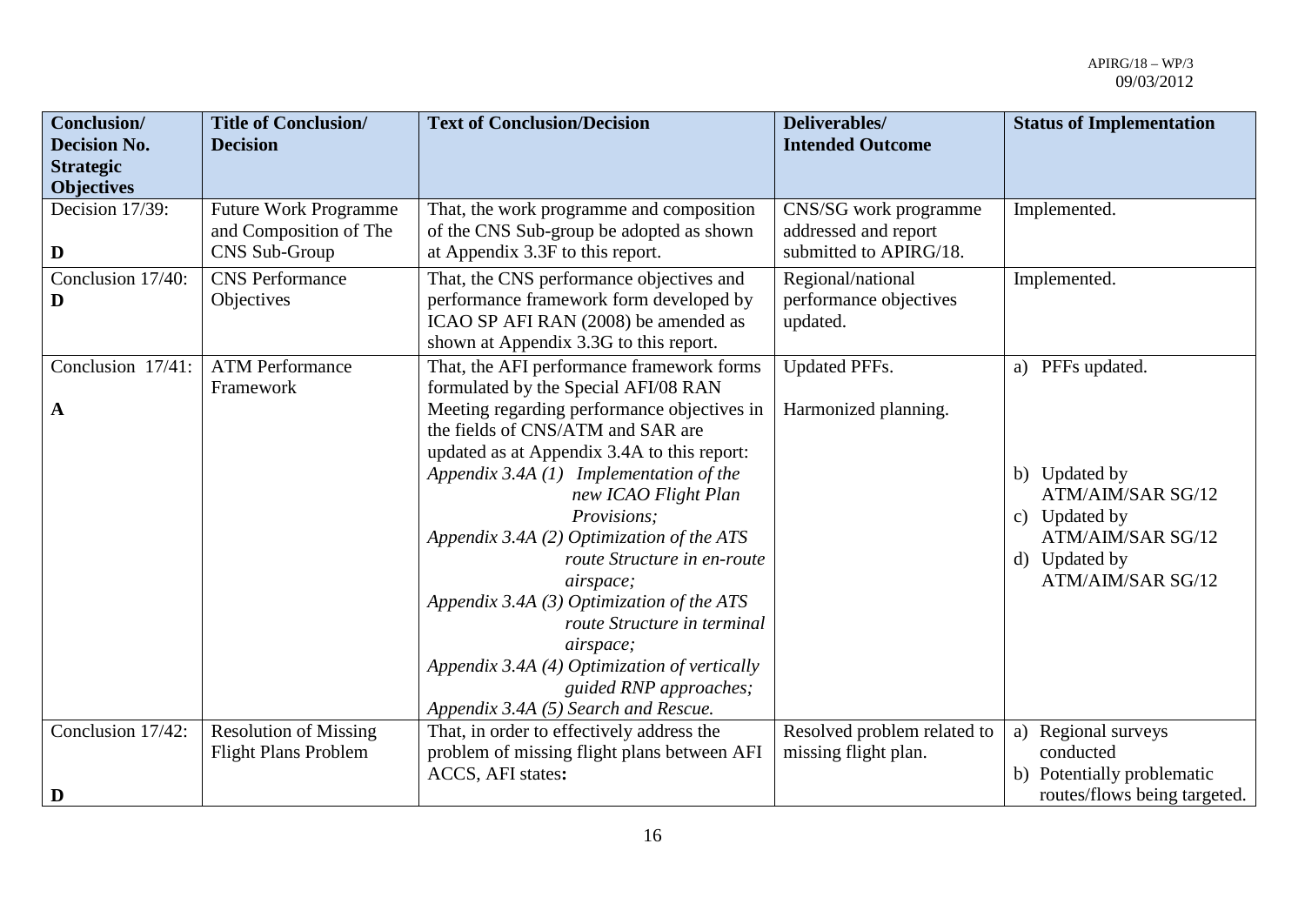| <b>Conclusion</b> /<br><b>Decision No.</b> | <b>Title of Conclusion/</b><br><b>Decision</b>                                    | <b>Text of Conclusion/Decision</b>                                                                                                                                                                                                                                                                                                                                                                                                                                                                                                                                                                                                                    | Deliverables/<br><b>Intended Outcome</b>                                                                           | <b>Status of Implementation</b>                                                                                                                                                                                           |
|--------------------------------------------|-----------------------------------------------------------------------------------|-------------------------------------------------------------------------------------------------------------------------------------------------------------------------------------------------------------------------------------------------------------------------------------------------------------------------------------------------------------------------------------------------------------------------------------------------------------------------------------------------------------------------------------------------------------------------------------------------------------------------------------------------------|--------------------------------------------------------------------------------------------------------------------|---------------------------------------------------------------------------------------------------------------------------------------------------------------------------------------------------------------------------|
| <b>Strategic</b>                           |                                                                                   |                                                                                                                                                                                                                                                                                                                                                                                                                                                                                                                                                                                                                                                       |                                                                                                                    |                                                                                                                                                                                                                           |
| <b>Objectives</b>                          |                                                                                   |                                                                                                                                                                                                                                                                                                                                                                                                                                                                                                                                                                                                                                                       |                                                                                                                    |                                                                                                                                                                                                                           |
|                                            |                                                                                   | a) Take immediate measures to ensure that<br>standard requirements for flight plan<br>processing are adhered to;<br>b) Ensure that all FIRs collect/record<br>information on missing flight plans and<br>exchange such information/data with other<br>FIRs;<br>c) Ensure that ACCs/FICs respond to queries<br>from other ACCs/FICs regarding missing<br>flight plans on a timely basis, providing<br>details that might assist not just the<br>affected firs but others in resolving the<br>causes for missing flight plans; and<br>d) Bring the trend information/data on<br>missing flight plans to the attention of the<br>TAG for further action. |                                                                                                                    | c) The Secretariat, in close<br>collaboration with ARMA,<br>will collect information on<br>missing flight plans and<br>will bring the matter to the<br>attention of the TAG/4<br>meeting to be convened in<br>March 2012. |
| Conclusion 17/43:                          | Implementation of<br><b>Strategic Lateral Offsets</b><br>(SLOP) in the AFI Region | That, AFI States implement SLOP within<br>their areas of responsibility, by AIRAC<br>effective date 30th November 2010, in line                                                                                                                                                                                                                                                                                                                                                                                                                                                                                                                       | a) Application of SLOP in<br><b>AFI</b> oceanic FIRs<br>b) Application of SLOP in                                  | Implementation to be<br>completed by December 2012.<br>Changes to SLOP and routes                                                                                                                                         |
| A, D                                       |                                                                                   | with provisions in PANS-ATM Doc 4444<br>Chapter 16 and the following guidance:<br>SLOP will be applied in those oceanic<br>a)<br>FIRs where fixed routes are established;<br>SLOP will be applied in all areas of the<br>b)<br>continental AFI Region except in those<br>areas where ATC separation is provided<br>by surveillance, unless approved by the<br>State; and                                                                                                                                                                                                                                                                              | areas of continental<br>(AFI Region).<br>c) Application of SLOP in<br>oceanic random routing<br>areas (AFI Region) | will be reviewed annually<br>through the PBN Regional<br>Plan implementation<br>mechanism.                                                                                                                                |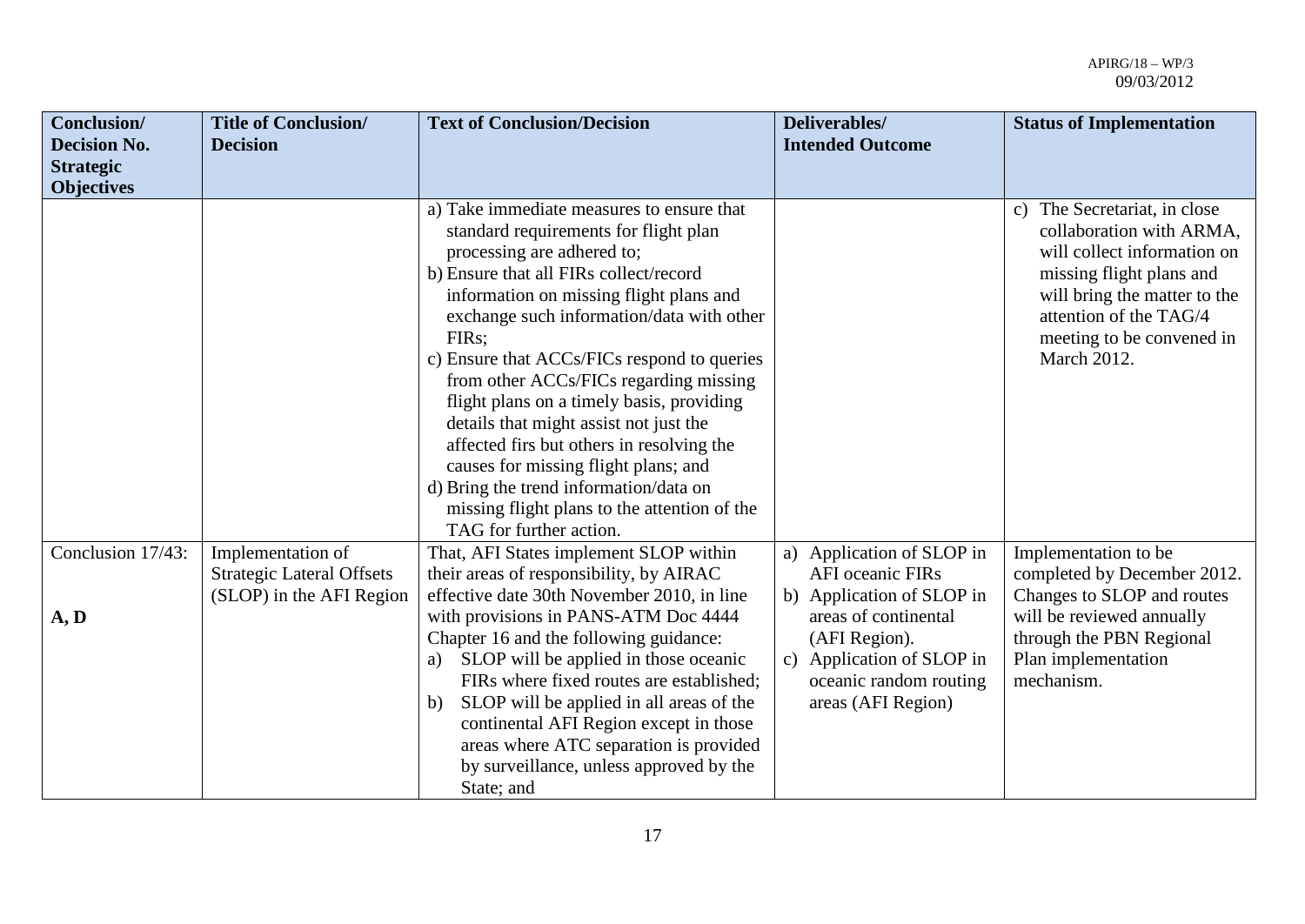| Conclusion/                             | <b>Title of Conclusion/</b> | <b>Text of Conclusion/Decision</b>                                            | Deliverables/                     | <b>Status of Implementation</b> |
|-----------------------------------------|-----------------------------|-------------------------------------------------------------------------------|-----------------------------------|---------------------------------|
| <b>Decision No.</b><br><b>Strategic</b> | <b>Decision</b>             |                                                                               | <b>Intended Outcome</b>           |                                 |
| <b>Objectives</b>                       |                             |                                                                               |                                   |                                 |
|                                         |                             | SLOP will be applied in oceanic random<br>$\mathbf{c}$                        |                                   |                                 |
|                                         |                             | routing areas (AORRA and IORRA)                                               |                                   |                                 |
|                                         |                             | with effect from the target date of<br>AIRAC date of 2 June 2011.             |                                   |                                 |
| Decision                                | <b>Dissolution Of APIRG</b> | That, taking into consideration the successful                                | Dissolution of the AFI<br>a)      | Action completed                |
| 17/44:                                  | RVSM Task Force and re-     | implementation of RVSM in the AFI Region                                      | <b>RVSM Task Force</b>            |                                 |
| A, D                                    | assignment of               | on 25 September 2008, and the                                                 | Revised TOR of the<br>b)          |                                 |
|                                         | activities                  | establishment of the Tactical Action Group                                    | <b>ATS/AIS/SAR SG</b>             |                                 |
|                                         |                             | (TAG) by the Special AFI RAN Meeting,                                         |                                   |                                 |
|                                         |                             | 2008:                                                                         |                                   |                                 |
|                                         |                             |                                                                               |                                   |                                 |
|                                         |                             | a) The AFI RVSM Task Force established                                        |                                   |                                 |
|                                         |                             | under APIRG Decision 13/58 is                                                 |                                   |                                 |
|                                         |                             | dissolved and;                                                                |                                   |                                 |
|                                         |                             | b) The ATS/AIS/SAR Sub-group review                                           |                                   |                                 |
|                                         |                             | and adjust its terms of reference                                             |                                   |                                 |
|                                         |                             | accordingly in order to address issues                                        |                                   |                                 |
|                                         |                             | related to RVSM implementation.                                               |                                   |                                 |
| Decision                                | <b>ARMA Scrutiny Group</b>  | That, the ARMA Scrutiny Group is                                              | Establishment of the              | Implemented                     |
| 17/45:                                  |                             | established with the Terms of Reference at                                    | <b>ARMA Scrutiny Group and</b>    |                                 |
| A, D                                    |                             | Appendix 3.4C to this report.                                                 | its TOR                           |                                 |
| Conclusion 17/46:                       | AFI PBN implementation      | That:                                                                         | a) Updated AFI Regional           | Regional PBN Plan updated       |
|                                         | <b>Regional Plan</b>        | a) The AFI Regional PBN implementation                                        | <b>PBN</b> Implementation<br>Plan | based on A37-11s                |
| A, D                                    |                             | plan is updated and endorsed as at<br>Appendix g 3.4D to this report, to more | b) Updated Doc 003                |                                 |
|                                         |                             | accurately reflect PBN implementation                                         |                                   |                                 |
|                                         |                             | goals in Assembly Resolution A36-23,                                          |                                   |                                 |
|                                         |                             | guidance in the PBN Manual (9613), and                                        |                                   |                                 |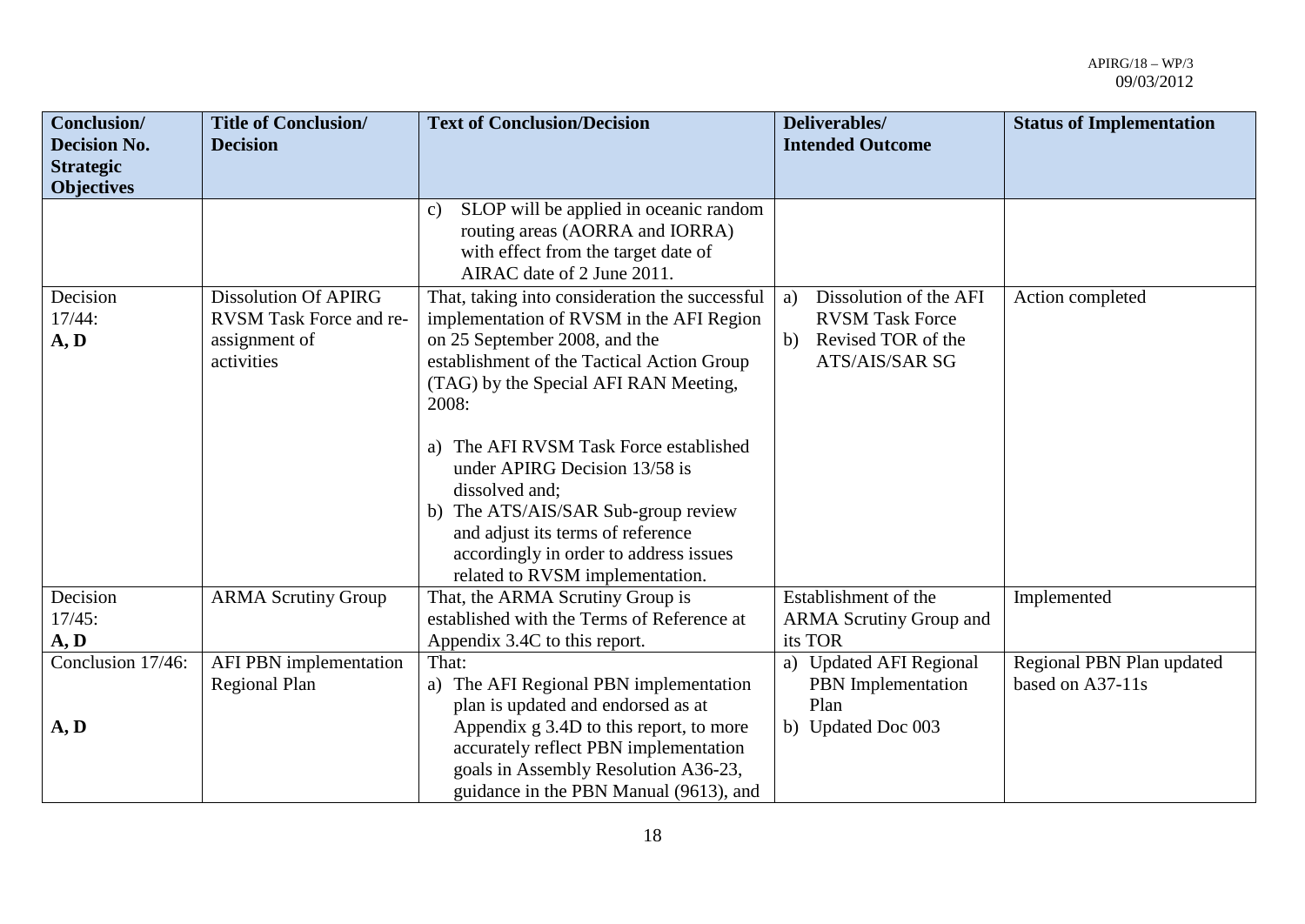| Conclusion/<br><b>Decision No.</b><br><b>Strategic</b><br><b>Objectives</b> | <b>Title of Conclusion/</b><br><b>Decision</b> | <b>Text of Conclusion/Decision</b>                                                                                                                                                                                                                                                                                                                                                                                                                                                                                                                                                                                                                                                                                         | Deliverables/<br><b>Intended Outcome</b>                                                                                                                                                                                                     | <b>Status of Implementation</b>                                                                                                                                                                                                                                                  |
|-----------------------------------------------------------------------------|------------------------------------------------|----------------------------------------------------------------------------------------------------------------------------------------------------------------------------------------------------------------------------------------------------------------------------------------------------------------------------------------------------------------------------------------------------------------------------------------------------------------------------------------------------------------------------------------------------------------------------------------------------------------------------------------------------------------------------------------------------------------------------|----------------------------------------------------------------------------------------------------------------------------------------------------------------------------------------------------------------------------------------------|----------------------------------------------------------------------------------------------------------------------------------------------------------------------------------------------------------------------------------------------------------------------------------|
|                                                                             |                                                | Regional planning guidance provided by<br>APIRG; and<br>The Regional PBN Implementation Plan<br>b)<br>be included in the AFI Doc 003.                                                                                                                                                                                                                                                                                                                                                                                                                                                                                                                                                                                      |                                                                                                                                                                                                                                              |                                                                                                                                                                                                                                                                                  |
| Conclusion 17/47:<br>A, D                                                   | <b>National PBN</b><br>implementation plan     | <b>That States:</b><br>a) Use the Regional PBN implementation<br>plan template at Appendix 3.4E to this<br>report, for the development of a national<br>PBN implementation plan and consider<br>the action planning provided by the Joint<br>PBN/GNSS/I Task Forces Meeting to<br>support planning;<br>b) Provide feedback to the ESAF and<br><b>WACAF Regional Offices by 30 October</b><br>2010 regarding progress in the<br>development of their national plans,<br>indicating any challenges, if any, that are<br>delaying the development of the plan, as<br>well as measures taken or to be taken to<br>overcome such challenges; and<br>Complete their National PBN plans as<br>$\mathbf{c}$ )<br>soon as possible. | a) Development of national<br>PBN implementation<br>Plans.<br>b) Update on States' PBN<br>Plans provided to ICAO<br><b>ESAF</b> and WACAF<br>Regional Offices during<br>$2010 - 2012$<br>c) Completed and<br>published National PBN<br>plans | PBN Plans received from<br>a)<br>13 States: (Botswana,<br>DRC, Egypt, Ethiopia,<br>Ghana, Kenya,<br>Madagascar, Mauritius,<br>Nigeria, Seychelles, South<br>Africa, Togo and Uganda).<br>31 States have developed<br>b)<br>and published PBN<br>approaches as of January<br>2012 |
| Conclusion 17/48:                                                           | PBN implementation tools                       | That States:                                                                                                                                                                                                                                                                                                                                                                                                                                                                                                                                                                                                                                                                                                               | a) PBN implementation                                                                                                                                                                                                                        | a) Implementation in some                                                                                                                                                                                                                                                        |
| A, D                                                                        |                                                | Use project management plans and<br>a)<br>implementation action plans provided by<br>the PBN Task Force, as well as project<br>management softwares (such as<br>Microsoft project or freely available                                                                                                                                                                                                                                                                                                                                                                                                                                                                                                                      | supported by project<br>management plans/tools<br>during 2010-2011.<br>b) Completed gap analysis<br>by December 2011.                                                                                                                        | States on-going during<br>2012 until completion of<br>their PBN Plans.                                                                                                                                                                                                           |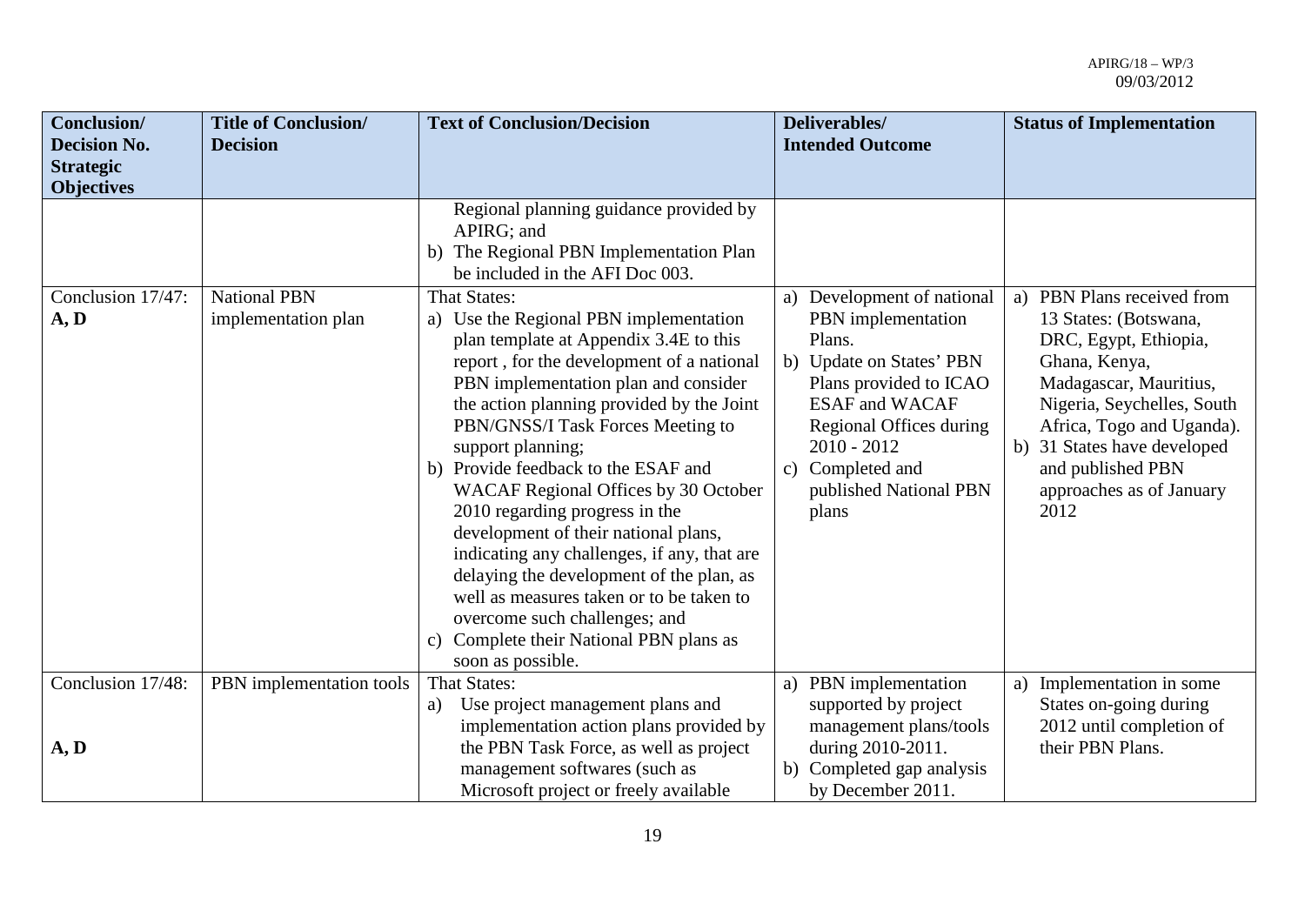| Conclusion/         | <b>Title of Conclusion/</b> | <b>Text of Conclusion/Decision</b>          | Deliverables/                | <b>Status of Implementation</b>      |
|---------------------|-----------------------------|---------------------------------------------|------------------------------|--------------------------------------|
| <b>Decision No.</b> | <b>Decision</b>             |                                             | <b>Intended Outcome</b>      |                                      |
| <b>Strategic</b>    |                             |                                             |                              |                                      |
| <b>Objectives</b>   |                             | applications), to support PBN               |                              |                                      |
|                     |                             | implementation activities; and              |                              |                                      |
|                     |                             | Carry out a gap analysis using the<br>b)    |                              |                                      |
|                     |                             | project plan template attached to the       |                              |                                      |
|                     |                             | report, or similar approach, in order to    |                              |                                      |
|                     |                             | more accurately develop their PBN           |                              |                                      |
|                     |                             | implementation plans.                       |                              |                                      |
| Decision            | Dissolution of the GNSS     | That, the GNSS implementation and PBN       | Dissolution of GNSS/PBN      | Action completed.                    |
| 17/49:              | implementation and PBN      | Task Forces are dissolved and the           | TF and establishment of the  |                                      |
|                     | task forces and             | PBN/GNSS Task Force is established with     | PBN/GNSS TF                  |                                      |
| A, D                | Establishment of the        | the terms of reference in Appendix 3.4F to  |                              |                                      |
|                     | PBN/GNSS task force.        | this report.                                |                              |                                      |
| Decision            | <b>PBN Route Network</b>    | That, the AFI PBN Route Network             | <b>Establishment of PRND</b> | PRND WG established;<br>a)           |
| 17/50:              | Development Working         | Development Working Group (PRND WG)         | <b>WG</b>                    | 2 meetings held during<br>b)         |
|                     | Group (PRND WG)             | is established with the terms of reference, |                              | 2010/2011;                           |
| A, D                |                             | composition and working arrangements as at  |                              | Over 65 ATS route<br>$\mathcal{C}$ ) |
|                     |                             | Appendix 3.4G to this report.               |                              | trajectories agreed, most            |
|                     |                             |                                             |                              | have been implemented;               |
|                     |                             |                                             |                              | AFI ANP amended.<br>d)               |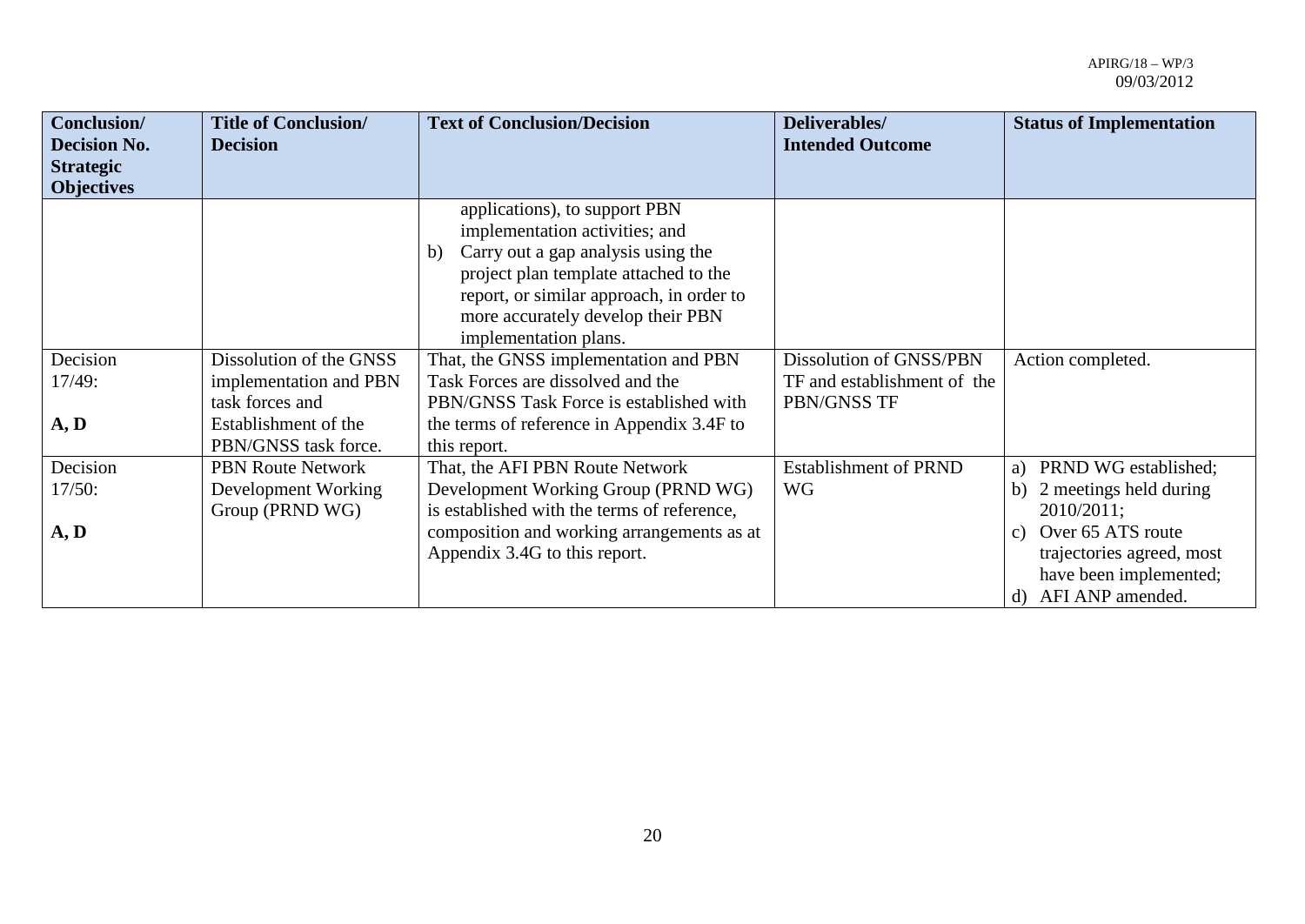| Conclusion/<br><b>Decision No.</b><br><b>Strategic</b><br><b>Objectives</b> | <b>Title of Conclusion/</b><br><b>Decision</b>                                                                                 | <b>Text of Conclusion/Decision</b>                                                                                                                                                                                                                                                                                         | Deliverables/<br><b>Intended Outcome</b>                             | <b>Status of Implementation</b>                                                                                                                                                                                                  |
|-----------------------------------------------------------------------------|--------------------------------------------------------------------------------------------------------------------------------|----------------------------------------------------------------------------------------------------------------------------------------------------------------------------------------------------------------------------------------------------------------------------------------------------------------------------|----------------------------------------------------------------------|----------------------------------------------------------------------------------------------------------------------------------------------------------------------------------------------------------------------------------|
| Conclusion 17/51:<br>A, D                                                   | Lowering of RNAV /<br>RNP Routes UM214 and<br><b>UM215</b>                                                                     | That, the ICAO Regional Offices carry out<br>further consultations with the States<br>concerned about the lowering of RNAV /<br>RNP routes UM214 and UM215 from FL330<br>down to FL320, taking into account<br>operational considerations.                                                                                 | Lower limit of 320 on<br>RNAV routes UM214 and<br>UM215 implemented. | Action coordinated with<br>ASECNA and DRC. To be<br>reviewed at the next<br>PBN/GNSS TF meeting                                                                                                                                  |
| Conclusion 17/52:<br>A, D                                                   | Dissemination of a letter<br>inviting proposals for<br>establishment of the AFI<br><b>Flight Procedures</b><br>Programme (FPP) | That, pursuant to special AFI/08 RAN<br>meeting Recommendation 6/10, ICAO<br>disseminates, as a matter of urgency, the<br>letter inviting interested States and<br>international organizations to submit<br>proposals for establishment and hosting of<br>the AFI FPP.                                                     | <b>Issue State Letter.</b>                                           | State letter circulated and<br>a)<br>responses received from 27<br>States and 1 Organization;<br>b) ICAO to study the APAC<br>model by July 2012 in<br>order to adopt the best<br>method and mechanism for<br>its establishment. |
| Conclusion 17/53:<br>A, D                                                   | Training in support of<br>PBN implementation                                                                                   | That, in order to support the implementation<br>of PBN in the AFI Region:<br>PBN Task Force identify priority<br>a)<br>training needs for implementation for<br>PBN;<br>AFI Regional Offices organize<br>b)<br>seminars/workshops for training of<br>relevant personnel directly involved in<br>the implementation of PBN. | PBN Seminars and<br>workshops convened                               | PBN Seminars (SIP approved)<br>for 2011 has been postponed to<br>2012 due to expertise<br>constraints and non-<br>availability of consultants<br>during 2011                                                                     |
| Conclusion 17/54:<br>A, D                                                   | PBN enabling legislation                                                                                                       | That, AFI States that have not already done<br>so, include in their legislation and/or<br>regulations provisions to enable the<br>implementation of PBN.                                                                                                                                                                   | <b>Implemented PBN</b><br>legislation                                | States are in the process of<br>developing legislation. A<br>survey on status of<br>implementation will be carried<br>in July 2012.                                                                                              |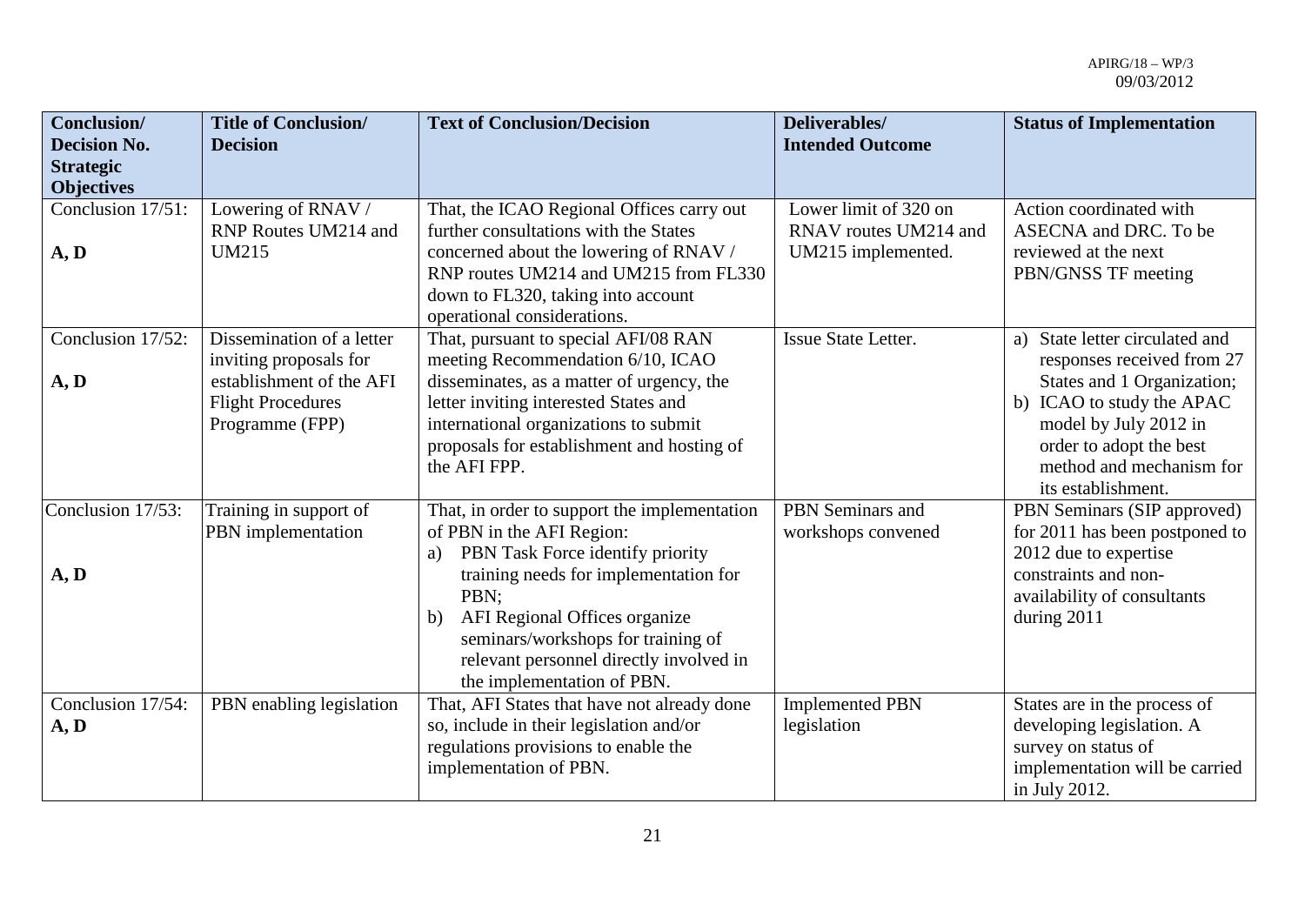| <b>Conclusion/</b><br><b>Decision No.</b> | <b>Title of Conclusion/</b><br><b>Decision</b>   | <b>Text of Conclusion/Decision</b>                                                                                                                                                                                                                    | Deliverables/<br><b>Intended Outcome</b>                  | <b>Status of Implementation</b>                                                                                         |
|-------------------------------------------|--------------------------------------------------|-------------------------------------------------------------------------------------------------------------------------------------------------------------------------------------------------------------------------------------------------------|-----------------------------------------------------------|-------------------------------------------------------------------------------------------------------------------------|
| <b>Strategic</b>                          |                                                  |                                                                                                                                                                                                                                                       |                                                           |                                                                                                                         |
| <b>Objectives</b>                         |                                                  |                                                                                                                                                                                                                                                       |                                                           |                                                                                                                         |
| Conclusion 17/55:                         | Participation of<br>representatives of States    | That, in order to support the PBN planning<br>and implementation processes, AFI States                                                                                                                                                                | Shared PBN expertise                                      | This requirement will be<br>moved to the PBN/GNSS Task                                                                  |
| A, D                                      | involved in PBN approval<br>process              | are urged to include in their delegations to<br>meetings of the PBN Task Force, experts and<br>officials involved in the PBN approval<br>process of aircraft operators.                                                                               |                                                           | Force TOR, after consideration<br>and approval by APIRG/18                                                              |
| Conclusion 17/56:                         | Funding of the PBN                               | That, regulatory bodies, operators, service                                                                                                                                                                                                           | <b>Funded PBN</b>                                         | PBN funding are incorporated                                                                                            |
| A, D                                      | implementation<br>programme                      | providers and other stakeholders be granted<br>budgetary allocations for acquisitions and<br>other activities necessary for ensuring that all<br>the requirements be met in a timely manner<br>in order to safely implement PBN in the AFI<br>Region. | implementation programme                                  | in States'/ANSPs' annual<br>budget allocation.                                                                          |
| Conclusion 17/57:<br>A, D                 | IATA guidelines for<br>operational approvals     | That, IATA facilitates stakeholders'<br>access to its guidelines developed to<br>assist operators in obtaining airworthiness<br>and operational approvals for PBN, for<br>guidance and reference as required.                                         | Access to guidelines                                      | a) Action completed.                                                                                                    |
| Conclusion 17/58:<br>A, D                 | <b>National PBN Programme</b><br>Managers (NPPM) | That, in order to facilitate the<br>implementation of PBN and Regional<br>coordination:                                                                                                                                                               | a) NPPM nominated<br>b) Updated NPPMs contact<br>details. | b) 47 NPPMs from States<br>received. 6 NPPMs from<br>Organizations received.<br>Details of NPPMs have<br>$\mathbf{c}$ ) |
|                                           |                                                  | AFI States that have not already done so<br>a)<br>nominate/designate NPPMs as soon as<br>possible and assign them the terms of<br>reference as at Appendix 3.4H to this<br>report .and provide ICAO with contact<br>details of the NPPMs; and         |                                                           | been updated during<br>Regional meetings in 2011.<br>This process will continue<br>during 2012.                         |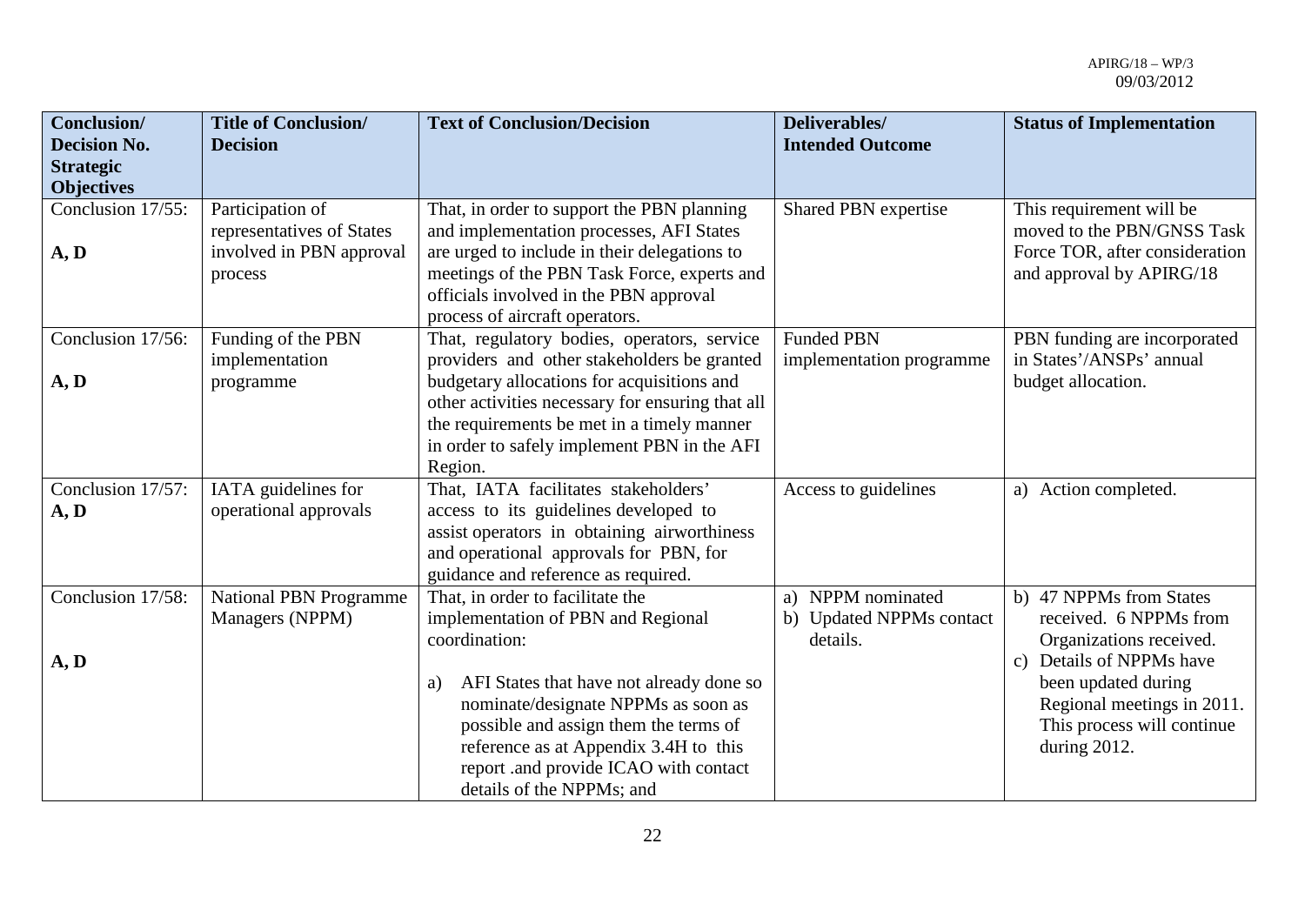| Conclusion/<br><b>Decision No.</b><br><b>Strategic</b><br><b>Objectives</b> | <b>Title of Conclusion/</b><br><b>Decision</b>        | <b>Text of Conclusion/Decision</b>                                                                                                                                                                                                                                                                                                                                                                                                                                                                                                                                                                                                                                                                                                                                                                                                                                                                                                         | Deliverables/<br><b>Intended Outcome</b>                                                                                                                                                                    | <b>Status of Implementation</b>                                                                                                                   |
|-----------------------------------------------------------------------------|-------------------------------------------------------|--------------------------------------------------------------------------------------------------------------------------------------------------------------------------------------------------------------------------------------------------------------------------------------------------------------------------------------------------------------------------------------------------------------------------------------------------------------------------------------------------------------------------------------------------------------------------------------------------------------------------------------------------------------------------------------------------------------------------------------------------------------------------------------------------------------------------------------------------------------------------------------------------------------------------------------------|-------------------------------------------------------------------------------------------------------------------------------------------------------------------------------------------------------------|---------------------------------------------------------------------------------------------------------------------------------------------------|
|                                                                             |                                                       | States update the NPPMs contact<br>$\mathbf{b}$<br>information provided to ICAO<br>whenever changes have been made.                                                                                                                                                                                                                                                                                                                                                                                                                                                                                                                                                                                                                                                                                                                                                                                                                        |                                                                                                                                                                                                             |                                                                                                                                                   |
| Conclusion 17/59:<br>A, D                                                   | Airspace Planning and<br>Aircraft Equipment<br>Survey | That, in order to facilitate airspace planning<br>and decisions related to air navigation<br>infrastructure:<br>a) ICAO in coordination with IATA and<br>AFRAA conduct regular surveys on<br>aircraft equipage within the AFI Region;<br>b) AFI States and air navigation service<br>providers (ANSPs) are urged to support<br>the ICAO/IATA global survey on aircraft<br>equipment aimed at developing a<br>database with accurate information on<br>present and future avionics capabilities of<br>airline fleets;<br>c) AFI States make efforts to bring<br>awareness to the aircraft operators<br>regarding the ICAO efforts on aircraft<br>equipage data, and that joint efforts<br>between civil aviation authorities and<br>ANSPs be embarked upon to bring<br>quicker results; and<br>AFI States ensure that initiatives for air<br>d)<br>navigation system enhancements are<br>matched with fleets capabilities and<br>readiness. | Updated survey on<br>a)<br>aircraft equipage<br>b) Awareness to operators<br>on aircraft equipage<br>requirements<br>c) Having air navigation<br>system that matches<br>fleet capabilities and<br>readiness | Global survey carried out<br>a)<br>during in $2010-2011$ by<br>IATA HQ. The results of<br>the survey will be<br>presented to APIRG/18 by<br>IATA. |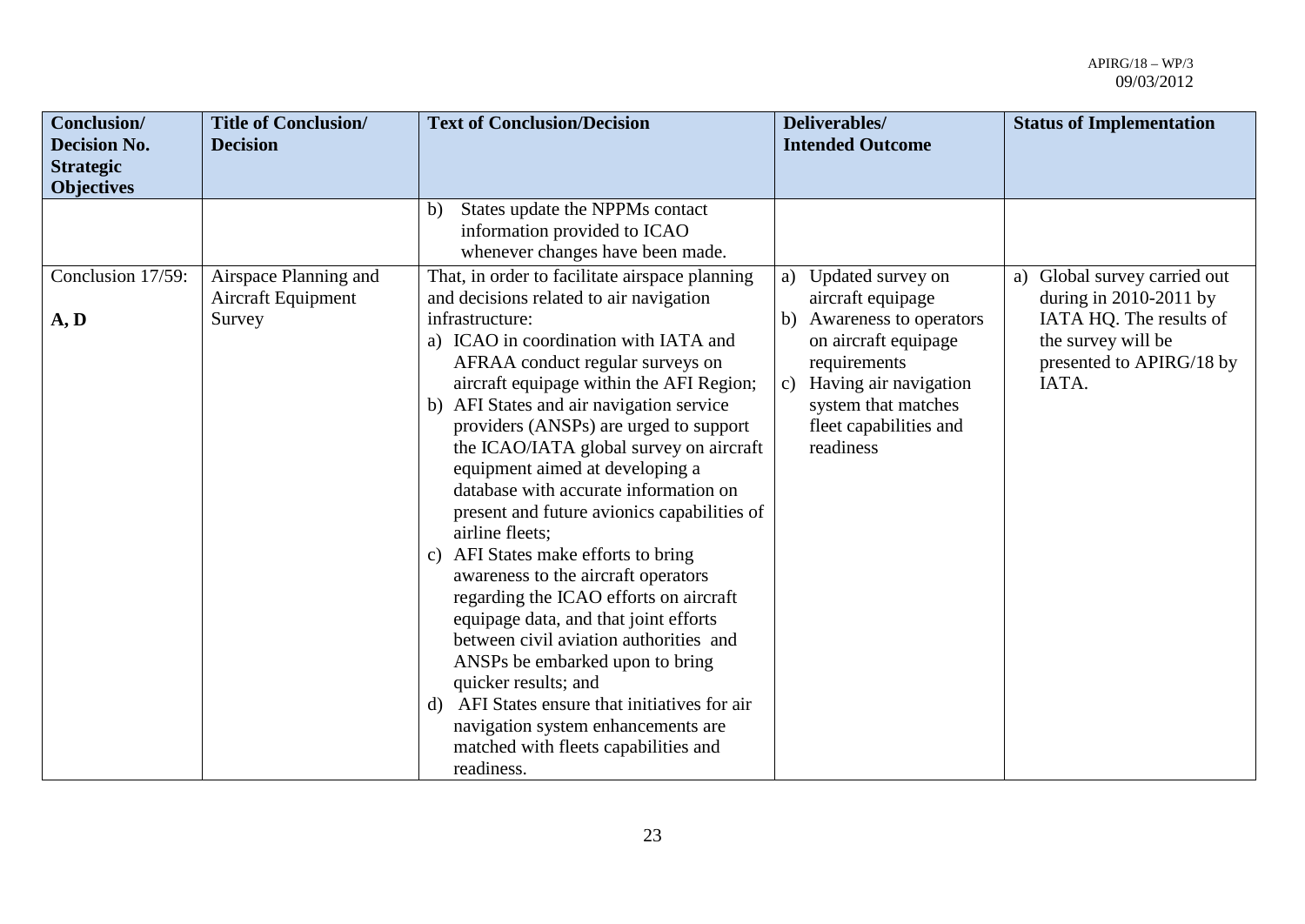| <b>Conclusion/</b><br><b>Decision No.</b><br><b>Strategic</b><br><b>Objectives</b> | <b>Title of Conclusion/</b><br><b>Decision</b>                                    | <b>Text of Conclusion/Decision</b>                                                                                                                                                                                                                                                                                                                                                                                                                                        | Deliverables/<br><b>Intended Outcome</b>  | <b>Status of Implementation</b>                                                                                                                                                                                                                                                                                                                                                     |
|------------------------------------------------------------------------------------|-----------------------------------------------------------------------------------|---------------------------------------------------------------------------------------------------------------------------------------------------------------------------------------------------------------------------------------------------------------------------------------------------------------------------------------------------------------------------------------------------------------------------------------------------------------------------|-------------------------------------------|-------------------------------------------------------------------------------------------------------------------------------------------------------------------------------------------------------------------------------------------------------------------------------------------------------------------------------------------------------------------------------------|
| Conclusion 17/60:<br>A, D                                                          | Direct transitions to/from<br>AORRA airspace                                      | That, the ICAO Regional Offices facilitate<br>coordination, publication and<br>implementation by Angola, Ghana, Sao<br>Tome and Principe, ASECNA and Roberts<br>FIR, with regard to the AORRA airspace<br>to/from transition points in Appendix 3.4I<br>(as amended) to this report.                                                                                                                                                                                      | <b>Direct Access to AORRA</b><br>airspace | Coordination on-going for<br>a)<br>direct transitions to/from<br>AORRA airspace.<br>A Coordination meeting<br>b)<br>was held in 2011 but<br>Angola did not attend.<br>AFI Regional Offices to<br>c)<br>coordinate another meeting<br>with concerned States by<br>July 2012 in order to<br>address outstanding<br>challenges and to expedite<br>implementation by<br>September 2012. |
| Decision<br>17/61:<br>A, D                                                         | Establishment of the AFI<br><b>Flight Plan Transition</b><br>Task Force (FPLT TF) | That, in order to enable a harmonized<br>regional implementation of Amendment 1 to<br>the Fifteenth edition of PANS-ATM (Doc<br>4444) in coordination with other ICAO<br>Regions:<br>The AFI Flight Plan Transition Task<br>a)<br>Force (FPLT TF) is established with the<br>terms of reference (TOR) at Appendix<br>3.4J to this report.<br>The Task Force should, if practical hold<br>b)<br>its first meeting as soon as possible but<br>no later than September 2010; | <b>Established FPLT TF</b>                | FPLT TF established;<br>a)<br>b) Four TF meetings<br>conducted<br>3 surveys conducted<br>$\mathbf{c})$<br>Implementation date: 15<br>d)<br>November 2012                                                                                                                                                                                                                            |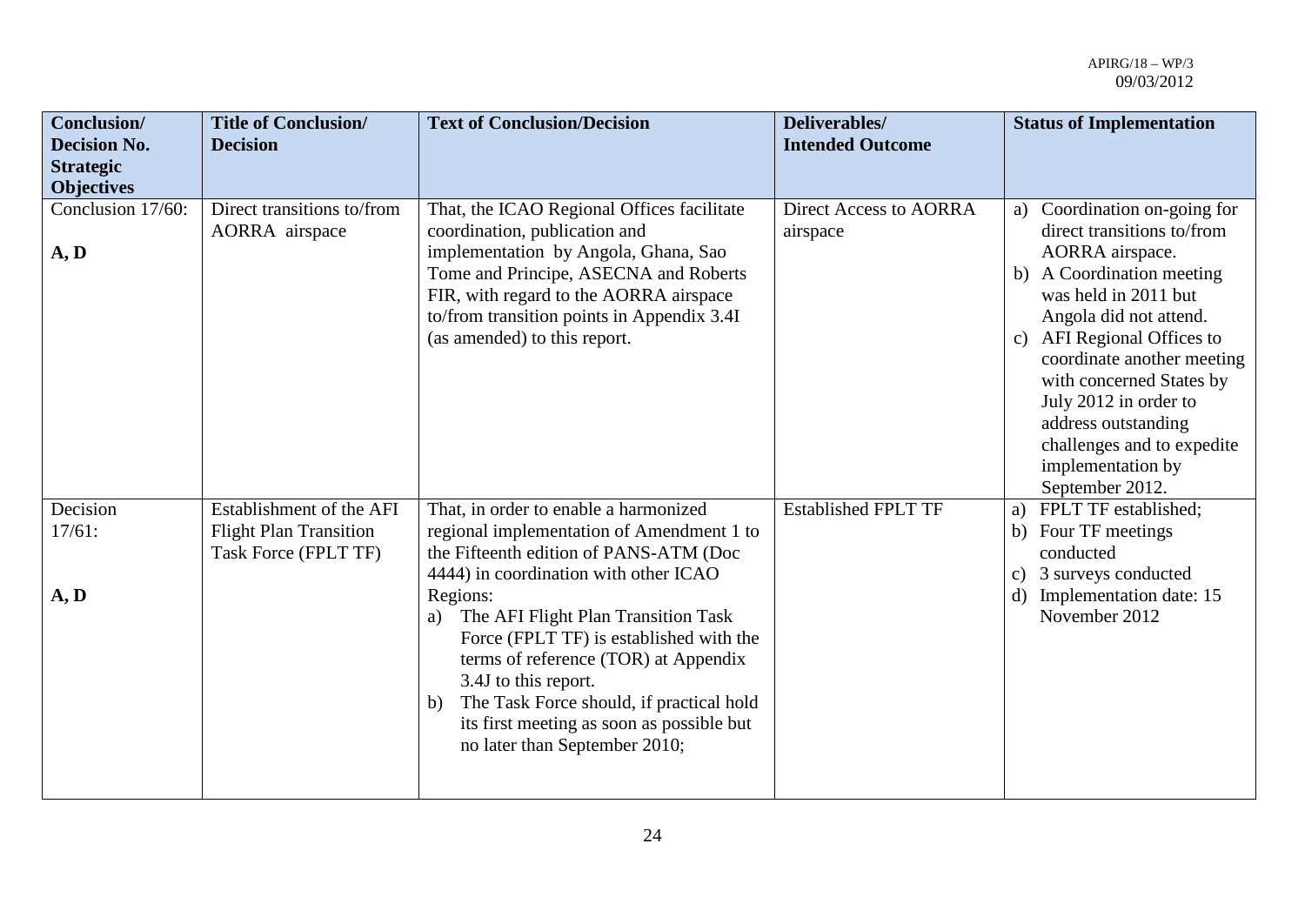| <b>Conclusion/</b>  | <b>Title of Conclusion/</b> | <b>Text of Conclusion/Decision</b>                      | Deliverables/                         | <b>Status of Implementation</b> |
|---------------------|-----------------------------|---------------------------------------------------------|---------------------------------------|---------------------------------|
| <b>Decision No.</b> | <b>Decision</b>             |                                                         | <b>Intended Outcome</b>               |                                 |
| <b>Strategic</b>    |                             |                                                         |                                       |                                 |
| <b>Objectives</b>   |                             |                                                         |                                       |                                 |
|                     |                             | AFI States are urged to provide to the<br>$\mathbf{c})$ |                                       |                                 |
|                     |                             | Task Force information requested with                   |                                       |                                 |
|                     |                             | regard to its studies and assessments,                  |                                       |                                 |
|                     |                             | with minimum delay; and                                 |                                       |                                 |
|                     |                             | APIRG noting that its next regular<br>d)                |                                       |                                 |
|                     |                             | meeting could be in late 2011, directed                 |                                       |                                 |
|                     |                             | the ATS/AIS/SAR SG to endorse the                       |                                       |                                 |
|                     |                             | Regional strategy and plan including                    |                                       |                                 |
|                     |                             | changes thereto, on its behalf.                         |                                       |                                 |
| Conclusion 17/62:   | Convening of a workshop     | That, in order to enable the optimum                    | Workshop on New ICAO                  | a) Workshop convened            |
|                     | on implementation of        | contribution of relevant stakeholder in the             | FPLT Model provisions                 | b) Action completed.            |
| A, D                | New ICAO Flight Plan        | transition to and implementation of the new             |                                       |                                 |
|                     | model provisions            | ICAO flight plan mode provisions, Regional              |                                       |                                 |
|                     |                             | Offices arrange workshops to sensitize and              |                                       |                                 |
|                     |                             | inform States, ANSPs and related entities.              |                                       |                                 |
| Conclusion 17/63:   | Dissemination of AIAG       | That, the ICAO Regional Offices ensure that             | Disseminated AIAG                     | Reports being disseminated to   |
| A                   | reports                     | the final reports of the ATS Incidents                  | Reports                               | States and ANSPs after each     |
|                     |                             | Analysis Group (AIAG) are made available                |                                       | AIAG meeting.                   |
|                     |                             | to all States and air navigation service                |                                       |                                 |
|                     |                             | providers for remedial action.                          |                                       |                                 |
| Conclusion 17/64:   | Implementation of safety    | That, AFI States are urged to take necessary            | <b>Safety Management</b><br>a)        | Implementation to be 100% by    |
|                     | management in the AFI       | measures including the development and                  | implemented in all AFI                | December 2012.                  |
| A, D                | Region                      | promulgation of legislative/regularity                  | <b>States</b>                         |                                 |
|                     |                             | provisions in order to:                                 | Annex 11 safety<br>b)                 |                                 |
|                     |                             | Implement the safety management<br>a)                   | management                            |                                 |
|                     |                             | provision of Annex 11;                                  | implemented                           |                                 |
|                     |                             | Prioritize giving effect to Assembly<br>b)              | Collection of safety<br>$\mathbf{c})$ |                                 |
|                     |                             | Resolutions A36-8, A36-9 and A36-10                     | information                           |                                 |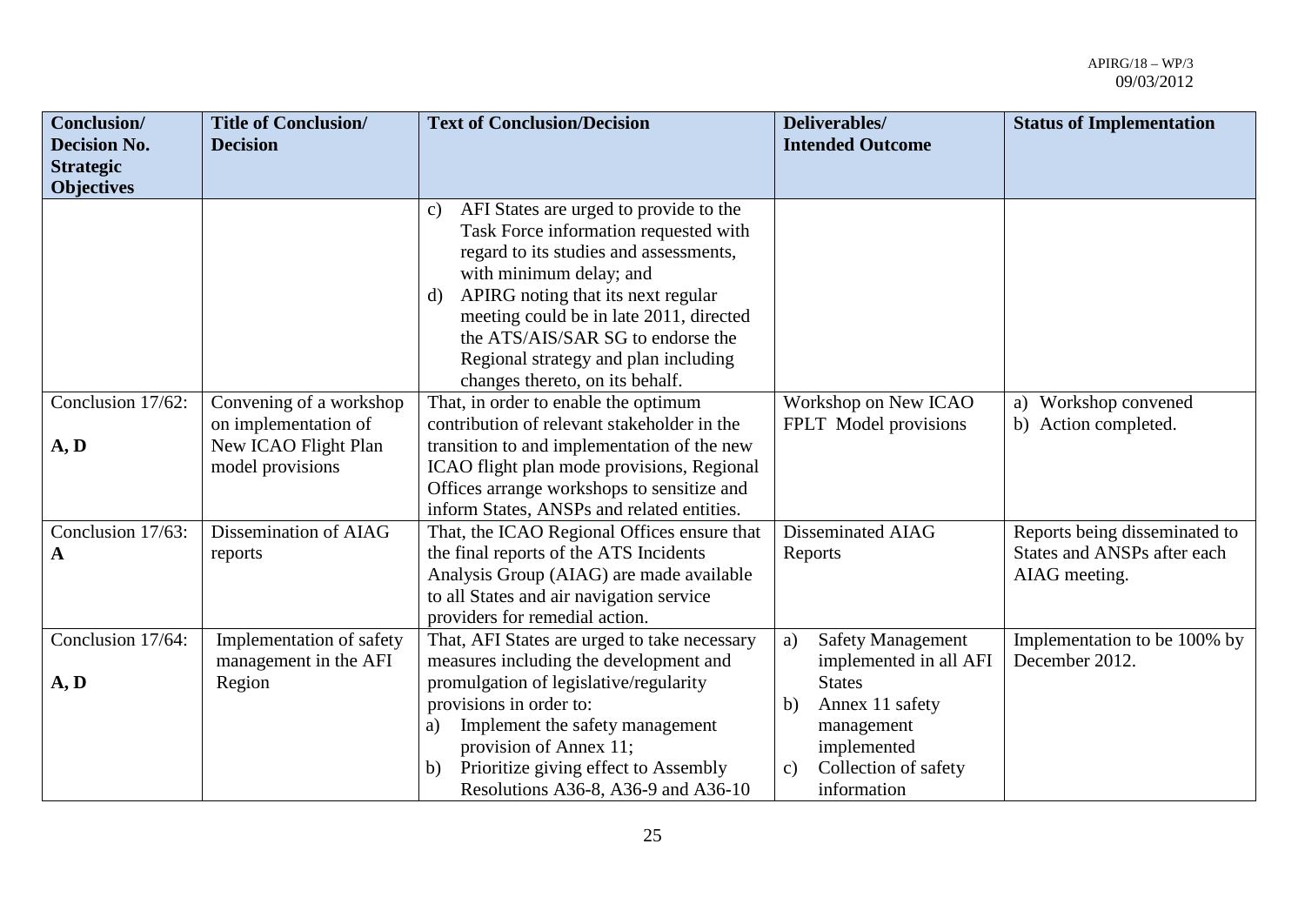| Conclusion/<br><b>Decision No.</b> | <b>Title of Conclusion/</b><br><b>Decision</b>                                      | <b>Text of Conclusion/Decision</b>                                                                                                                                                                                                                                                                                                                                                                                                                                                                                                                                                                                                                                                                                                                                                                                                                                                                                                                                                    | Deliverables/                                                                                                    | <b>Status of Implementation</b>                                                                                                                                                                                                                                                                                                                                                                                                              |
|------------------------------------|-------------------------------------------------------------------------------------|---------------------------------------------------------------------------------------------------------------------------------------------------------------------------------------------------------------------------------------------------------------------------------------------------------------------------------------------------------------------------------------------------------------------------------------------------------------------------------------------------------------------------------------------------------------------------------------------------------------------------------------------------------------------------------------------------------------------------------------------------------------------------------------------------------------------------------------------------------------------------------------------------------------------------------------------------------------------------------------|------------------------------------------------------------------------------------------------------------------|----------------------------------------------------------------------------------------------------------------------------------------------------------------------------------------------------------------------------------------------------------------------------------------------------------------------------------------------------------------------------------------------------------------------------------------------|
| <b>Strategic</b>                   |                                                                                     |                                                                                                                                                                                                                                                                                                                                                                                                                                                                                                                                                                                                                                                                                                                                                                                                                                                                                                                                                                                       | <b>Intended Outcome</b>                                                                                          |                                                                                                                                                                                                                                                                                                                                                                                                                                              |
| <b>Objectives</b>                  |                                                                                     |                                                                                                                                                                                                                                                                                                                                                                                                                                                                                                                                                                                                                                                                                                                                                                                                                                                                                                                                                                                       |                                                                                                                  |                                                                                                                                                                                                                                                                                                                                                                                                                                              |
| Conclusion 17/65:<br>A, D          | Status of implementation<br>of safety management<br>Provisions in the AFI<br>Region | regarding collection and protection of<br>safety information, and improving<br>accident prevention;<br>Take full advantage of the training<br>c)<br>opportunities availed by ICAO under the<br>ACIP and other programmes;<br>Make use of guidance material provided<br>d)<br>by ICAO including, the Safety<br>Management Manual (SMM) (Doc<br>9859) taking into consideration ICAO<br>improvements on such guidance<br>material from time to time.<br>That, in order to establish the status of<br>implementation of Annex 11 safety<br>management provisions in the AFI Region,<br>and in order to facilitate Regional planning<br>and implementation strategies:<br>The Regional Offices circulate a<br>a)<br>questionnaire aimed at collecting<br>detailed information on the status of<br>implementation in the AFI Region; and<br>States are urged to cooperate with the<br>b)<br>efforts of the Regional Offices and to<br>respond to the questionnaires with<br>minimum delay. | Use of ICAO guidance<br>$\mathbf{d}$<br>material<br>Data on safety management<br>implementation in AFI<br>Region | a) Implementation on-going.<br>b) State letter and<br>questionnaire circulated on<br>$23/2/11$ . Feedback<br>received from: Botswana,<br>Kenya, Mauritius and<br>South Africa.<br>Regional Offices to follow<br>c)<br>up with remaining States<br>on their implementation<br>status by July 2012. Data<br>collected will be further<br>evaluated to assess States'<br>effective implementation<br>and areas where assistance<br>is required. |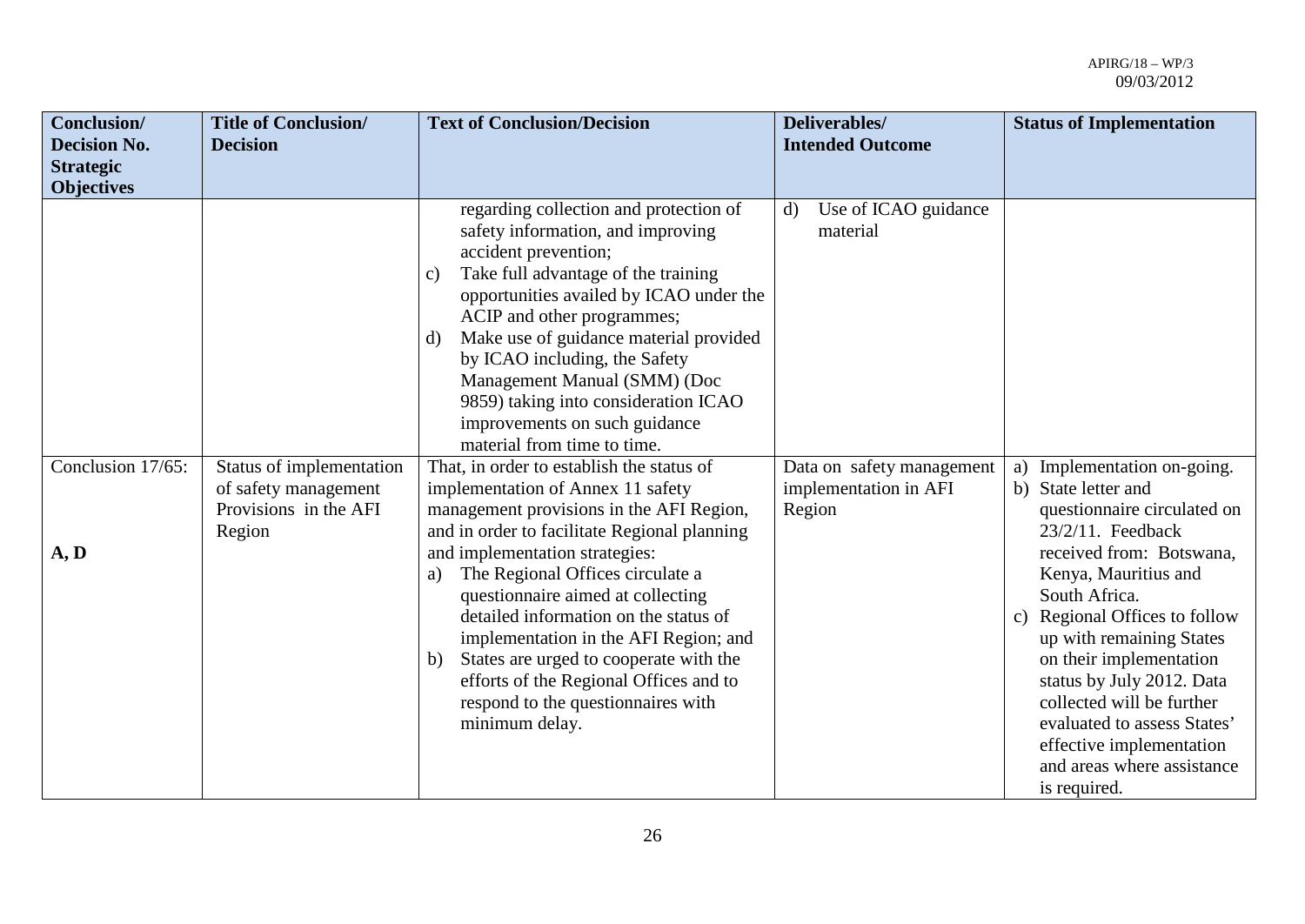| Conclusion/<br><b>Decision No.</b>    | <b>Title of Conclusion/</b><br><b>Decision</b>                       | <b>Text of Conclusion/Decision</b>                                                                                                                                                                                                                                                                                                                                                                                                                                                                                                                                                                                                                                                                                                      | Deliverables/<br><b>Intended Outcome</b> | <b>Status of Implementation</b>                                                                                                                                                                                                                                                                                                                                                                                                                                              |
|---------------------------------------|----------------------------------------------------------------------|-----------------------------------------------------------------------------------------------------------------------------------------------------------------------------------------------------------------------------------------------------------------------------------------------------------------------------------------------------------------------------------------------------------------------------------------------------------------------------------------------------------------------------------------------------------------------------------------------------------------------------------------------------------------------------------------------------------------------------------------|------------------------------------------|------------------------------------------------------------------------------------------------------------------------------------------------------------------------------------------------------------------------------------------------------------------------------------------------------------------------------------------------------------------------------------------------------------------------------------------------------------------------------|
| <b>Strategic</b><br><b>Objectives</b> |                                                                      |                                                                                                                                                                                                                                                                                                                                                                                                                                                                                                                                                                                                                                                                                                                                         |                                          |                                                                                                                                                                                                                                                                                                                                                                                                                                                                              |
| Conclusion 17/66:<br>D                | Development and<br>promulgation of<br>contingency plans              | That:<br>AFI States develop/update and<br>a)<br>promulgate contingency plans in<br>accordance with Annex 11 and Annex<br>15 provisions;<br>AFI States use available ICAO guidance<br>b)<br>material for the development and<br>promulgation of contingency plans<br>including the template at Appendix 3.4K<br>to this report;<br>ICAO Regional Offices carry out a<br>c)<br>survey on the status of development of<br>contingency plans in the AFI region in<br>order to take remedial actions as<br>necessary; and<br>ICAO Regional Offices expedite<br>$\mathbf{d}$<br>responses to States on matters related to<br>development of contingency plans, as<br>well processes for approval of<br>contingency plans submitted by States. | Developed contingency<br>plans.          | a) Contingency plans received<br>from: (ASECNA,<br>Botswana, Gaborone,<br>Eritrea, Mauritius,<br>Seychelles, South Africa<br>and Sudan).<br><b>Coordination difficulties</b><br>b)<br>are causing delays in some<br>States to complete their<br><b>Contingency Plans</b><br><b>Regional Offices</b><br>$\mathbf{c})$<br>following-up with<br>concerned States for<br>submission of their<br>Contingency Plans before<br>July 2012 for necessary<br>approval and publication. |
| Decision<br>17/67:<br>A, D            | <b>AFI SAR Services</b><br><b>Integration Task Force</b><br>(ASSVTF) | That, in order to progress the initiatives<br>taken at the Port Elizabeth Consultative<br>Conference of October 2007 on integration<br>of SAR services and similar other initiatives<br>in the AFI Region, and to support the<br>implementation of SAR provisions, the AFI<br><b>SAR Services Integration Task Force (ASSI)</b><br>TF) is established with the terms of reference                                                                                                                                                                                                                                                                                                                                                       | <b>Established ASSI TF</b>               | <b>ASSI TF established</b><br>a)<br>b) One TF meeting conducted<br>in 2011                                                                                                                                                                                                                                                                                                                                                                                                   |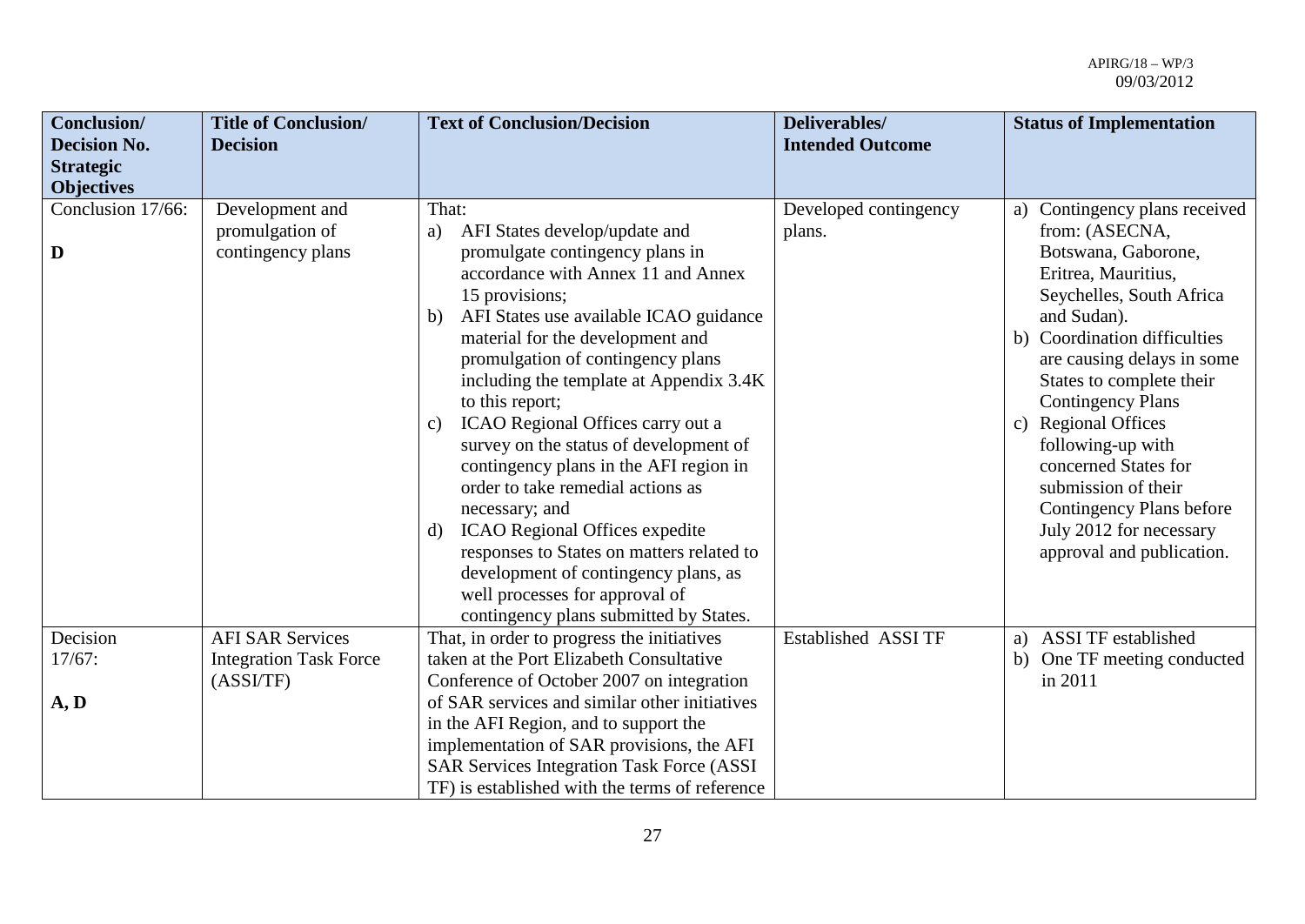| Conclusion/<br><b>Decision No.</b><br><b>Strategic</b><br><b>Objectives</b> | <b>Title of Conclusion/</b><br><b>Decision</b> | <b>Text of Conclusion/Decision</b>                                                                                                                                                                                                                                                                                                                                                                                                                                                                                                                                                                                                                                                                                                                                                                                                                   | Deliverables/<br><b>Intended Outcome</b>                      | <b>Status of Implementation</b>                                                                                                                                                                                                                                                                                                                                                                                                                                                                              |
|-----------------------------------------------------------------------------|------------------------------------------------|------------------------------------------------------------------------------------------------------------------------------------------------------------------------------------------------------------------------------------------------------------------------------------------------------------------------------------------------------------------------------------------------------------------------------------------------------------------------------------------------------------------------------------------------------------------------------------------------------------------------------------------------------------------------------------------------------------------------------------------------------------------------------------------------------------------------------------------------------|---------------------------------------------------------------|--------------------------------------------------------------------------------------------------------------------------------------------------------------------------------------------------------------------------------------------------------------------------------------------------------------------------------------------------------------------------------------------------------------------------------------------------------------------------------------------------------------|
|                                                                             |                                                | at Appendix 3.4L to this report.                                                                                                                                                                                                                                                                                                                                                                                                                                                                                                                                                                                                                                                                                                                                                                                                                     |                                                               |                                                                                                                                                                                                                                                                                                                                                                                                                                                                                                              |
| Conclusion 17/68:<br>D                                                      | Search and Rescue<br>Services                  | That, with the objective to foster the<br>implementation of SAR services and<br>improvement of SAR systems in the Region,<br>AFI states are:<br>Urged to establish joint<br>a)<br>aviation/maritime rescue coordination<br>centres (RCCs) in order to optimize<br>usage of resources and coordination;<br>Encouraged to establish sub-regional<br>b)<br>task forces to progress the development<br>SAR cooperative arrangements and<br>integration of SAR services;<br>Urged to consider entering into<br>$\mathbf{c})$<br>agreements with States that have<br>adequate facilities (within or outside the<br>sub-region) to assist in SAR operations;<br>and<br>Encouraged to include officials from<br>d)<br>other State organs who are part of the<br>States SAR organization, in their<br>delegations to relevant ICAO meetings<br>and workshops. | <b>SAR</b> services<br>implementation in AFI<br><b>States</b> | a) Implementation by States<br>on-going during 2011-2012<br>b) Meetings and training<br>conducted to sensitize<br><b>States of SAR</b><br>requirements, in<br>accordance with the<br>Chicago Convention.<br>c) Training provided to<br>SADC States through a<br>project funded y UAE in<br>2011. SADC member<br>States urged to enter into<br>agreements for SAR<br>services.<br>d) Regional Offices to follow-<br>up with States for<br>implementation of all<br>outstanding SAR<br>provisions by June 2013 |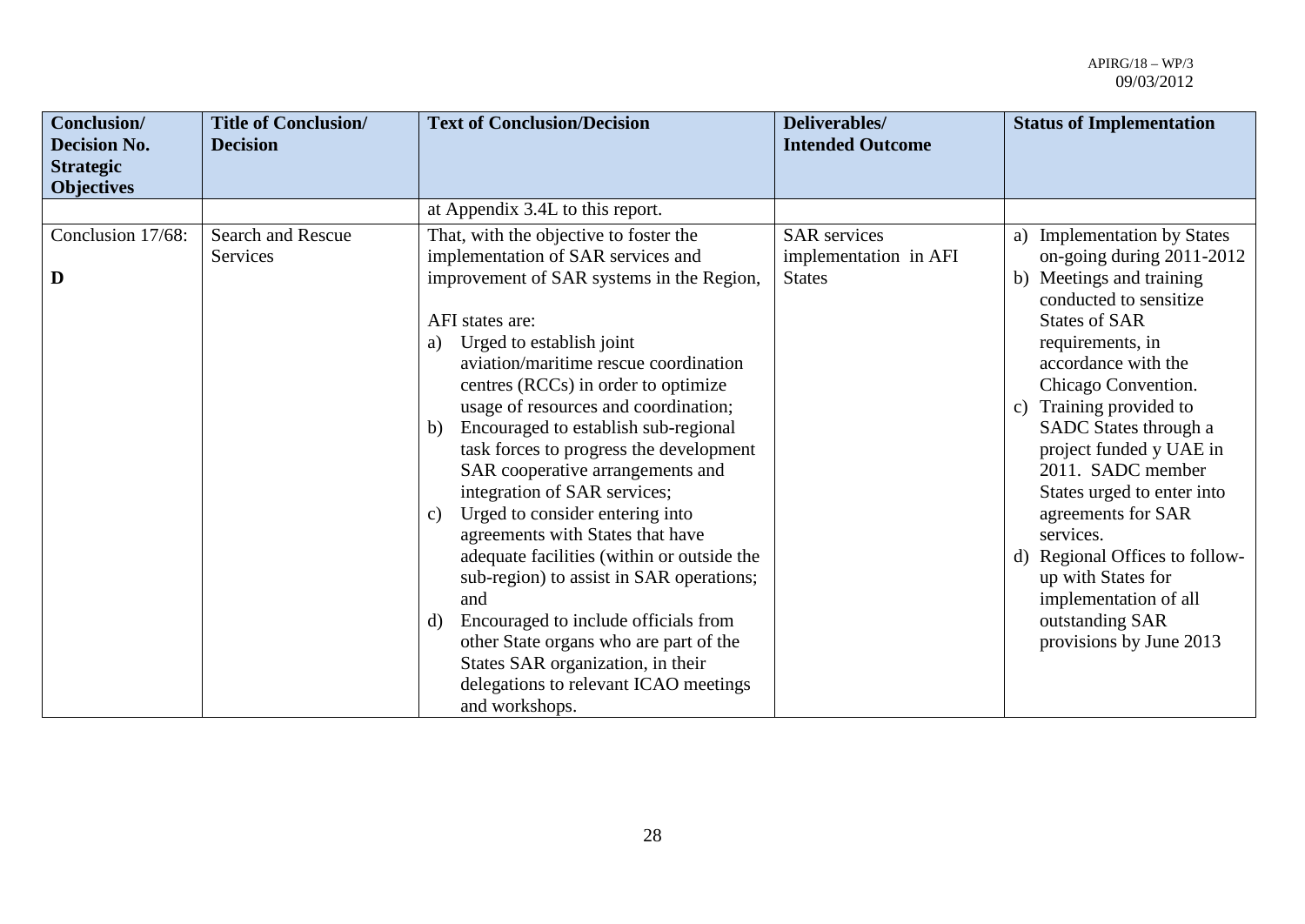| <b>Conclusion/</b><br><b>Decision No.</b><br><b>Strategic</b><br><b>Objectives</b> | <b>Title of Conclusion/</b><br><b>Decision</b> | <b>Text of Conclusion/Decision</b>                                                                                                                                                                                    | Deliverables/<br><b>Intended Outcome</b> | <b>Status of Implementation</b>                                                                                                                                                                                                                                                                           |
|------------------------------------------------------------------------------------|------------------------------------------------|-----------------------------------------------------------------------------------------------------------------------------------------------------------------------------------------------------------------------|------------------------------------------|-----------------------------------------------------------------------------------------------------------------------------------------------------------------------------------------------------------------------------------------------------------------------------------------------------------|
| Conclusion 17/69:<br>A                                                             | Timely response to TAG<br>queries              | That, States when responding to TAG<br>queries, make every effort to do so in a<br>timely manner, preferably within 14 days, in<br>compliance with the recommendation of the<br>Special AFI/RAN Meeting of 2008.      | Responses to TAG queries                 | Improvement noted in<br>a)<br>responses from certain<br>States with high UCRs.<br>Few States still have<br>b)<br>significant delays to<br>respond.<br>TAG and Regional Offices<br>$\mathbf{c}$<br>to follow-up with States in<br>order to have all<br>outstanding UCRs for 2011<br>resolved by July 2012. |
| Conclusion 17/70:<br>A, D                                                          | <b>Communication of TAG</b><br>focal points    | That, States that have not already done so,<br>provide their respective ICAO Regional<br>Offices with a TAG point of contact within<br>their State.                                                                   | TAG focal point contacts                 | <b>TAG Focal Points being</b><br>a)<br>updated monthly.<br>b) Few States have provided<br>POCs. Regional Offices to<br>follow-up with States to<br>have details of all TAG<br>Focal Points updated<br>before July 2012.                                                                                   |
| Conclusion 17/71:<br>D                                                             | Approval of TAG<br>visits                      | That, AFI States:<br>Make every effort to approve TAG<br>a)<br>requests for technical visits to the State<br>at the earliest available opportunity and<br>that the visits be held during regular<br>working days; and | Approved TAG visits                      | Approval being initiated on<br>a)<br>a case by case basis<br>b) Improvement noted and<br>appreciated, to be<br>continued. The States will<br>continue to be engaged by<br>ROs for better results.                                                                                                         |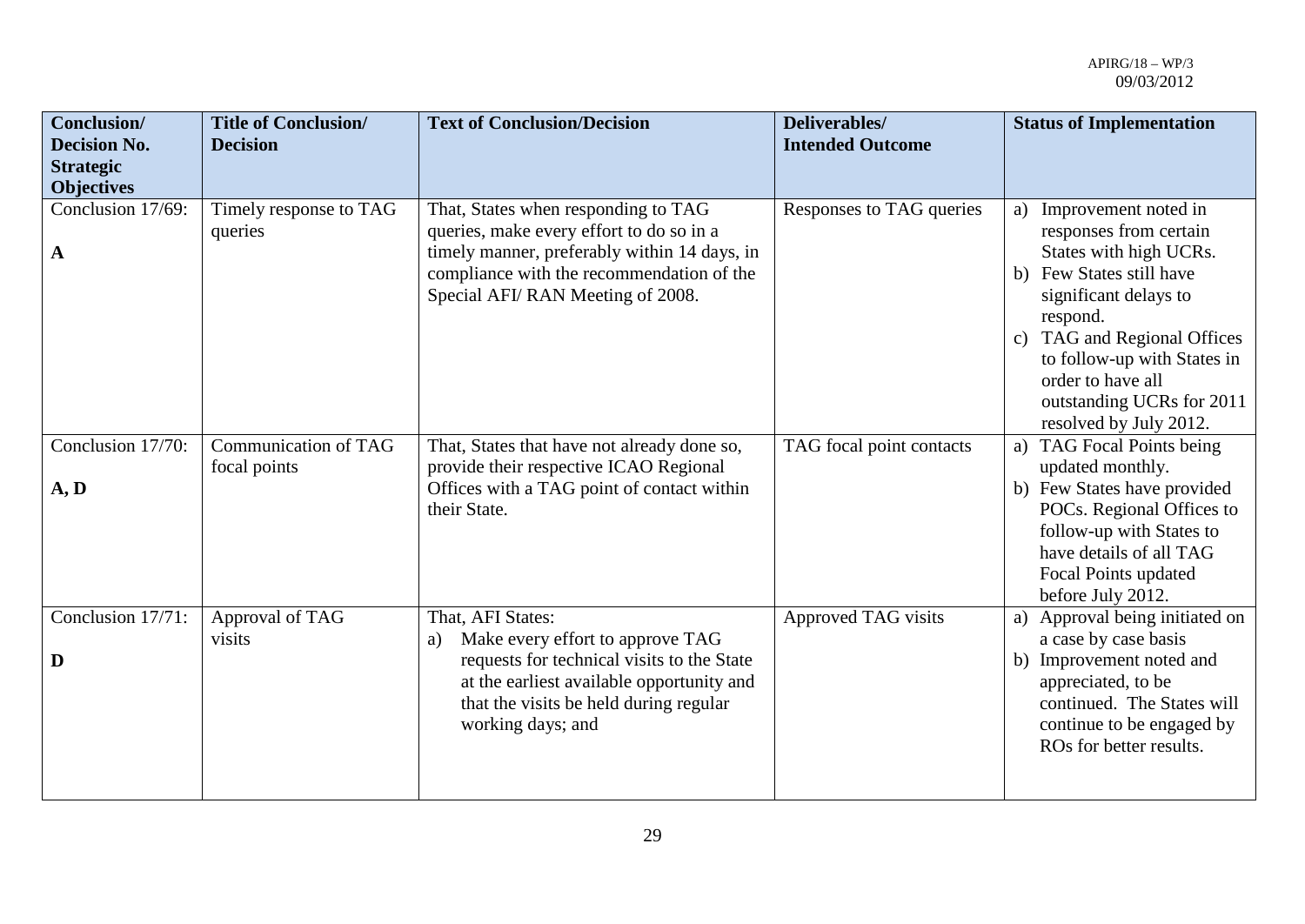| Conclusion/<br><b>Decision No.</b><br><b>Strategic</b><br><b>Objectives</b> | <b>Title of Conclusion/</b><br><b>Decision</b> | <b>Text of Conclusion/Decision</b>                                                                                                                                                                             | Deliverables/<br><b>Intended Outcome</b>                                                                                               | <b>Status of Implementation</b>                                                                                                                                                                                                                                            |
|-----------------------------------------------------------------------------|------------------------------------------------|----------------------------------------------------------------------------------------------------------------------------------------------------------------------------------------------------------------|----------------------------------------------------------------------------------------------------------------------------------------|----------------------------------------------------------------------------------------------------------------------------------------------------------------------------------------------------------------------------------------------------------------------------|
|                                                                             |                                                | Update the TAG contact list when<br>b)<br>requested and whenever there are<br>changes of the contact points in the<br>States.                                                                                  |                                                                                                                                        |                                                                                                                                                                                                                                                                            |
| Conclusion 17/72:<br>D                                                      | SADIS strategic assessment<br>tables           | That, the AFI SADIS strategic assessment<br>tables, as given in Appendix 3.5A to this<br>report be adopted and forwarded to the<br>SADISOPSG for planning the future SADIS<br>bandwidth requirements.          | <b>Enhanced</b> implementation<br>of the SADIS broadcast                                                                               | Completed                                                                                                                                                                                                                                                                  |
| Conclusion 17/73:<br>C, D                                                   | <b>Alternative SADIS 2G</b><br>hardware        | That, States review available new options for<br>the SADIS 2G systems in order to benefit<br>from such options by contacting vendors<br>directly.                                                              | <b>Updated SADIS 2G</b><br>a)<br>systems;<br>b) Improved delivery of<br>WAFS information and<br>availability of OPMET<br>at aerodromes | a) Only seven States in the<br>region are currently not<br>operating SADIS VSAT or<br>FTP.<br>b) Two States disconnected<br>for non-payment.<br>Five States have not yet<br>$\mathbf{c})$<br>made request to access.<br>However, the Secretariat is<br>making a follow-up. |
| Conclusion 17/74:<br>D                                                      | <b>SADIS</b> workstations<br>evaluations       | That, States ensure that their current<br>workstations fulfill the software<br>requirements outlined on the WAFSOPSG<br>website and take corrective action, as<br>necessary, with their workstation providers. | updated SADIS<br>a)<br>workstation software<br>Improved delivery of<br>b)<br>WAFS information and<br><b>OPMET</b> at aerodromes        | Only seven States in the region<br>are currently not operating<br>SADIS VSAT or FTP.                                                                                                                                                                                       |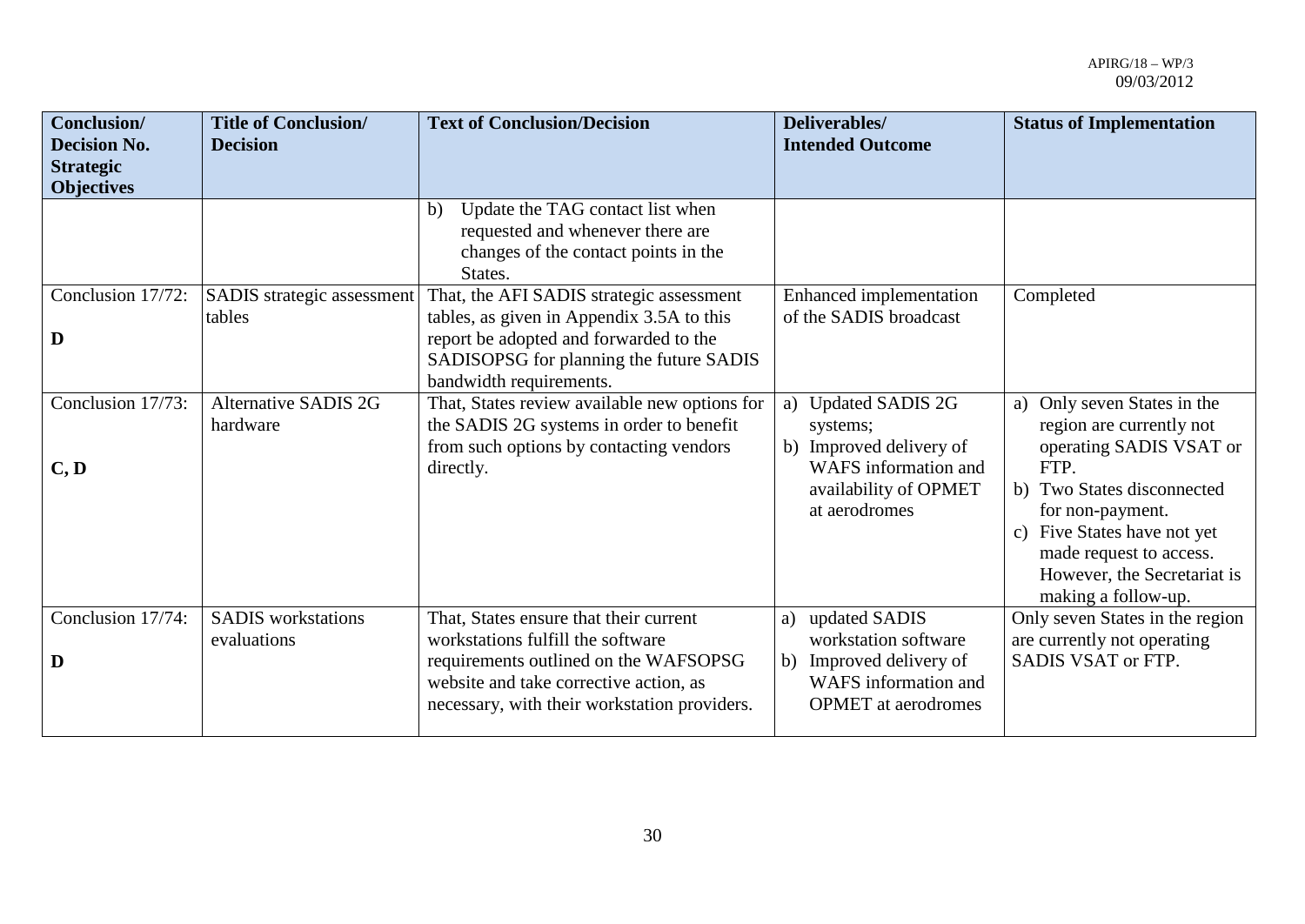| Conclusion/         | <b>Title of Conclusion/</b> | <b>Text of Conclusion/Decision</b>                                       | Deliverables/               | <b>Status of Implementation</b>                 |
|---------------------|-----------------------------|--------------------------------------------------------------------------|-----------------------------|-------------------------------------------------|
| <b>Decision No.</b> | <b>Decision</b>             |                                                                          | <b>Intended Outcome</b>     |                                                 |
| <b>Strategic</b>    |                             |                                                                          |                             |                                                 |
| <b>Objectives</b>   |                             |                                                                          |                             |                                                 |
| Conclusion 17/75:   | <b>OPMET</b> exchange       | That:                                                                    | a) Related AMBEX            | OPMET data type,<br>a)                          |
|                     | requirements and inter-     | The OPMET data type, OPMET<br>a)                                         | procedures                  | <b>OPMET</b> bulletins and types                |
|                     | regional OPMET gateway      | bulletins and types of OPMET exchange                                    | implemented;                | of OPMET exchange                               |
| D                   | (IROG) functions            | at Appendix 3.5C, be implemented by                                      | b) Improved availability of | implemented by Dakar and                        |
|                     |                             | Dakar and Pretoria Regional OPMET                                        | <b>OPMET</b> at AFI         | Pretoria RODBs;                                 |
|                     |                             | data banks (RODBs), AMBEX bulletin                                       | aerodromes                  | The above requirements are<br>b)                |
|                     |                             | compiling centres (BCCs) and National                                    |                             | also being implemented by<br>AFI BCCs and NOCs. |
|                     |                             | OPMET Centres (NOCs) as the OPMET<br>requirements in the AFI Region; and |                             |                                                 |
|                     |                             | The IROG functions and the<br>b)                                         |                             |                                                 |
|                     |                             | requirements for the exchange of                                         |                             |                                                 |
|                     |                             | OPMET between the AFI Region and                                         |                             |                                                 |
|                     |                             | adjacent Regions in Appendices 3.5D                                      |                             |                                                 |
|                     |                             | and 3.5E to this report be implemented                                   |                             |                                                 |
|                     |                             | by Dakar and Pretoria RODBs as the                                       |                             |                                                 |
|                     |                             | requirements for the interregional                                       |                             |                                                 |
|                     |                             | OPMET exchange in the AFI Region.                                        |                             |                                                 |
| Conclusion 17/76:   | Revision of OPMET data      | That, information related to the requirements                            | a) Updated AFI FASID        | Action completed.                               |
|                     | requirements                | of OPMET data from AOP Aerodromes as                                     | <b>MET Table 1A</b>         |                                                 |
| D                   |                             | given in Appendix 3.5F to this report be                                 | b) New OPMET                |                                                 |
|                     |                             | included in the AFI FASID MET Table 1A                                   | requirements included in    |                                                 |
|                     |                             | after the normal amendment of the FASID                                  | <b>AFI FASID</b>            |                                                 |
|                     |                             | Table.                                                                   |                             |                                                 |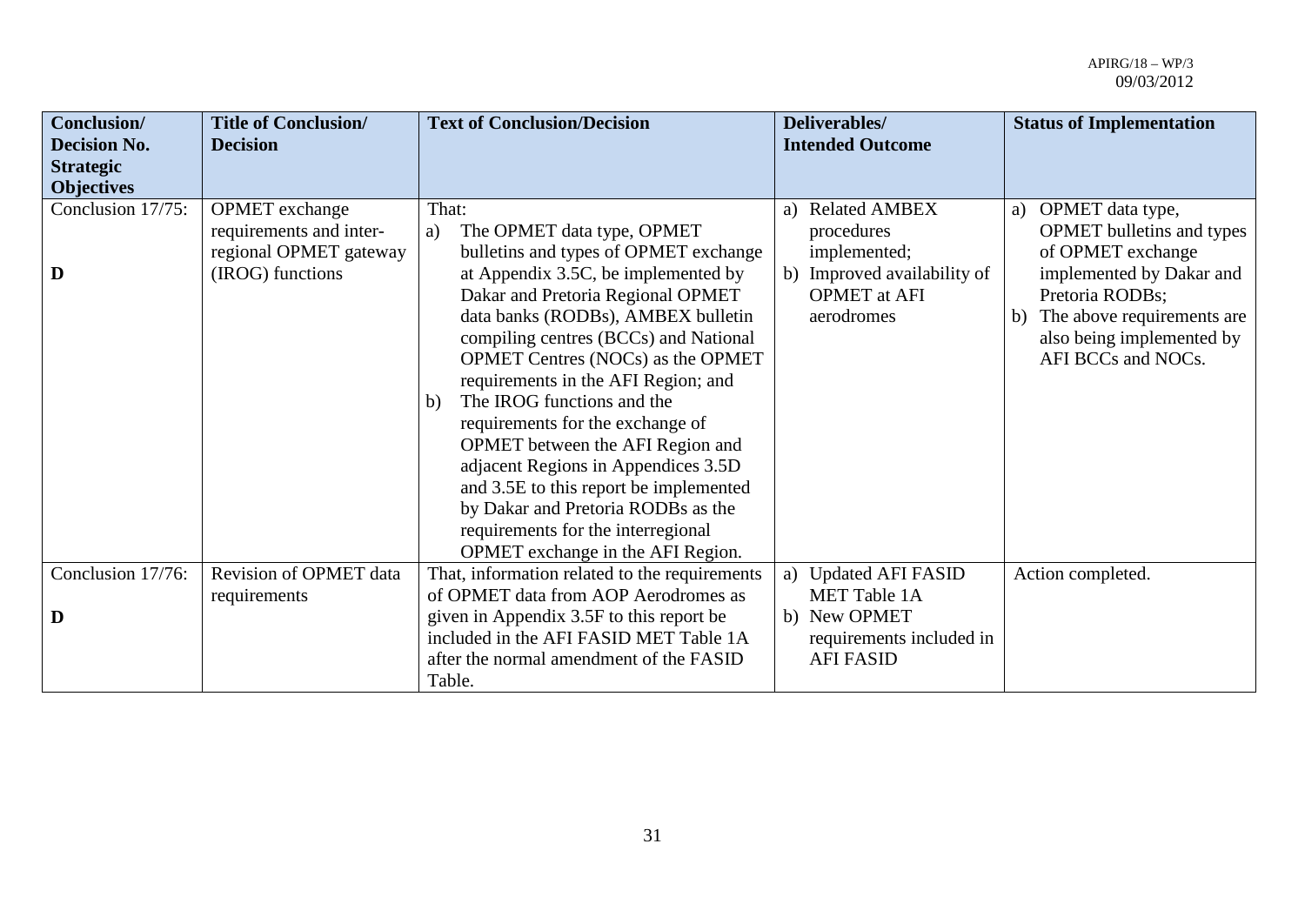| Conclusion/<br><b>Decision No.</b>    | <b>Title of Conclusion/</b><br><b>Decision</b>                                            | <b>Text of Conclusion/Decision</b>                                                                                                                                                                                                                              | Deliverables/<br><b>Intended Outcome</b>                                                                                                                                                                                                                 | <b>Status of Implementation</b>                                                                                                                                                                |
|---------------------------------------|-------------------------------------------------------------------------------------------|-----------------------------------------------------------------------------------------------------------------------------------------------------------------------------------------------------------------------------------------------------------------|----------------------------------------------------------------------------------------------------------------------------------------------------------------------------------------------------------------------------------------------------------|------------------------------------------------------------------------------------------------------------------------------------------------------------------------------------------------|
| <b>Strategic</b><br><b>Objectives</b> |                                                                                           |                                                                                                                                                                                                                                                                 |                                                                                                                                                                                                                                                          |                                                                                                                                                                                                |
| Conclusion 17/77:<br>D                | <b>OPMET</b> exchange<br>monitoring and<br>management procedures<br>at BCCS and RODBs     | That, the OPMET management and<br>monitoring procedures given in appendices<br>3.5I and 3.5J to this report be implemented<br>by the RODBS and the BCCS as the<br>requirements for OPMET exchange<br>monitoring and management procedures in<br>the AFI region. | a) Related AMBEX<br>procedures<br>implemented;<br>b) OPMET exchange<br>monitoring and<br>management procedures<br>Implemented at BCCs<br>and RODBs<br>Improved availability of<br>$\mathbf{c})$<br><b>OPMET</b> at AFI<br>aerodromes                     | a) Implementation of required<br>procedures on going;<br>Assessment of the<br>b)<br>implementation procedures<br>to be completed by the next<br>MTF/4 meeting (Third<br>quarter).              |
| Conclusion 17/78:<br>D                | Interface control<br>document (ICD) for AFI<br><b>OPMET</b> database access<br>procedures | That:<br>The procedures given in Appendix 3.5I<br>a)<br>to this report be implemented as the<br>Regional Interface Control Document<br>(ICD) access procedures for AFI<br>OPMET database; and<br>The ICD be published by the ICAO<br>b)<br>Regional Office(s).  | Implementation of the<br>a)<br>AFI Interface control<br>document (ICD) for AFI<br><b>OPMET</b> database access<br>procedures;<br>b) Implementation of<br>related AMBEX<br>procedures;<br>c) Improvement of<br>availability of OPMET<br>at AFI aerodromes | a) ICD published;<br>b) Implementation of required<br>procedures on going;<br>Assessment of the<br>$\mathbf{c}$ )<br>implementation procedures<br>to be completed by the next<br>MTF/4 meeting |
| Decision 17/79:<br>D                  | Future work programme<br>and composition of the<br>task force                             | That, the work programme and the<br>composition of the AFI OPMET<br>Management Task Force (MTF) be updated<br>as shown in Appendix 3.5L to this report.                                                                                                         | The work programme and<br>the composition of the AFI<br><b>OPMET Management Task</b><br>Force updated                                                                                                                                                    | Completed.                                                                                                                                                                                     |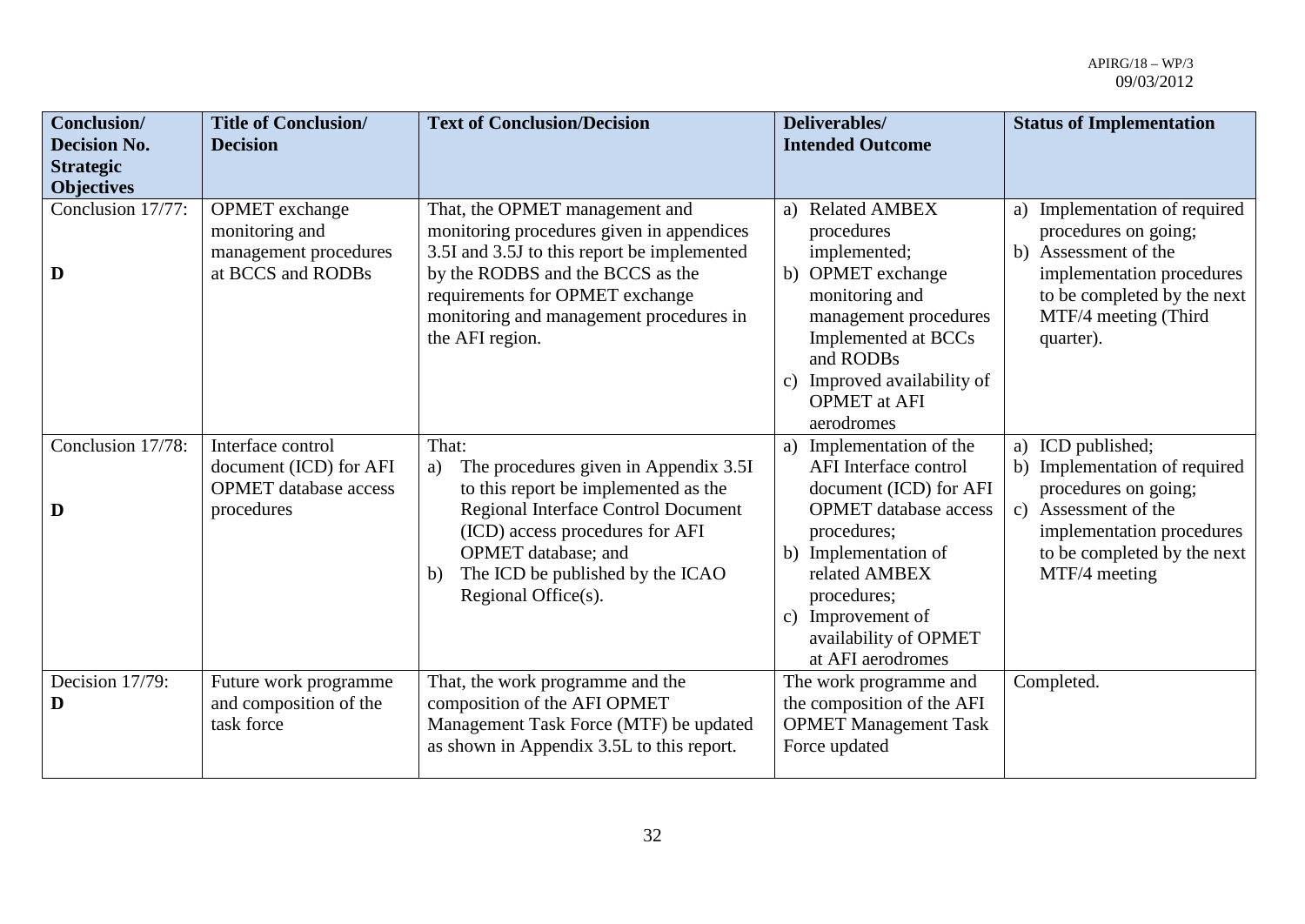| Conclusion/<br><b>Decision No.</b><br><b>Strategic</b><br><b>Objectives</b> | <b>Title of Conclusion/</b><br><b>Decision</b>                     | <b>Text of Conclusion/Decision</b>                                                                                                                                                                                                                                                                                                                                                                               | Deliverables/<br><b>Intended Outcome</b>                                                                                                                                                                          | <b>Status of Implementation</b>                                                                                                                                                                                                                                                                                                               |
|-----------------------------------------------------------------------------|--------------------------------------------------------------------|------------------------------------------------------------------------------------------------------------------------------------------------------------------------------------------------------------------------------------------------------------------------------------------------------------------------------------------------------------------------------------------------------------------|-------------------------------------------------------------------------------------------------------------------------------------------------------------------------------------------------------------------|-----------------------------------------------------------------------------------------------------------------------------------------------------------------------------------------------------------------------------------------------------------------------------------------------------------------------------------------------|
| Decision 17/80:<br>D                                                        | Frequency of meetings of<br>the AFI OPMET MTF                      | That, the Task Force meets once a year to<br>plan and assess progress on its work<br>programme. The yearly meetings will be<br>held alternatively between RODBs Dakar<br>and Pretoria.                                                                                                                                                                                                                           | The frequency of meetings<br>of the AFI OPMET MTF<br>established                                                                                                                                                  | Completed.                                                                                                                                                                                                                                                                                                                                    |
| Conclusion 17/81:<br>$\mathbf A$                                            | Improving the<br>dissemination of SIGMET                           | That:<br>a) Dakar ROBD provider State and<br>ASECNA take the required measures to<br>file automatically the SIGMET test<br>results using the appropriate procedures<br>in the SIGMET guide; and<br>b) Upon receipt of a VAA Message, the<br>MWOs in the AFI Region act promptly to<br>issue a corresponding SIGMET within<br>ten $(10)$ minutes.                                                                 | Improved dissemination<br>a)<br>of SIGMETs<br>b) Improved availability of<br><b>SIGMET</b> at aerodromes<br>and for en-route users                                                                                | Dakar RODB updated with<br>a)<br>regard to automatic filing<br>b) The yearly AFI SIGMET<br>tests results indicates that<br>most MWOs issue<br>SIGMETs within ten (10)<br>minutes                                                                                                                                                              |
| Conclusion 17/82:<br>A, D                                                   | Measures to improve the<br>issuance and<br>dissemination of SIGMET | That:<br>a) The ICAO Regional Offices of Dakar and<br>Nairobi evaluate the provision of<br><b>SIGMET</b> information in all AFI MWOs<br>through the RODB and State missions;<br>b) ICAO Regional Offices encourage States<br>to establish arrangements between<br>adjacent MWOs for the provision of<br>SIGMET information in MWOs where<br>telecommunications or organizational<br>issues are still inadequate; | a) Improved availability of<br><b>SIGMET</b> at aerodromes<br>and for en-route users;<br>b) Arrangements between<br>MWOs;<br>c) Training;<br>d) Update AFI SIGMET<br>Guide;<br>e) Address SIGMET<br>deficiencies. | a) Conducted evaluation of<br>SIGMET provision through<br><b>AFI SIGMET Tests</b><br>b) Two MWOs (Roberts field<br>and Kinshasa are yet to<br>fully comply with the<br>requirements of the<br>SIGMET preparation and<br>dissemination<br><b>Additional SIGMET</b><br>$\mathcal{C}$ )<br>training scheduled for<br>2012<br>d) AFI SIGMET Guide |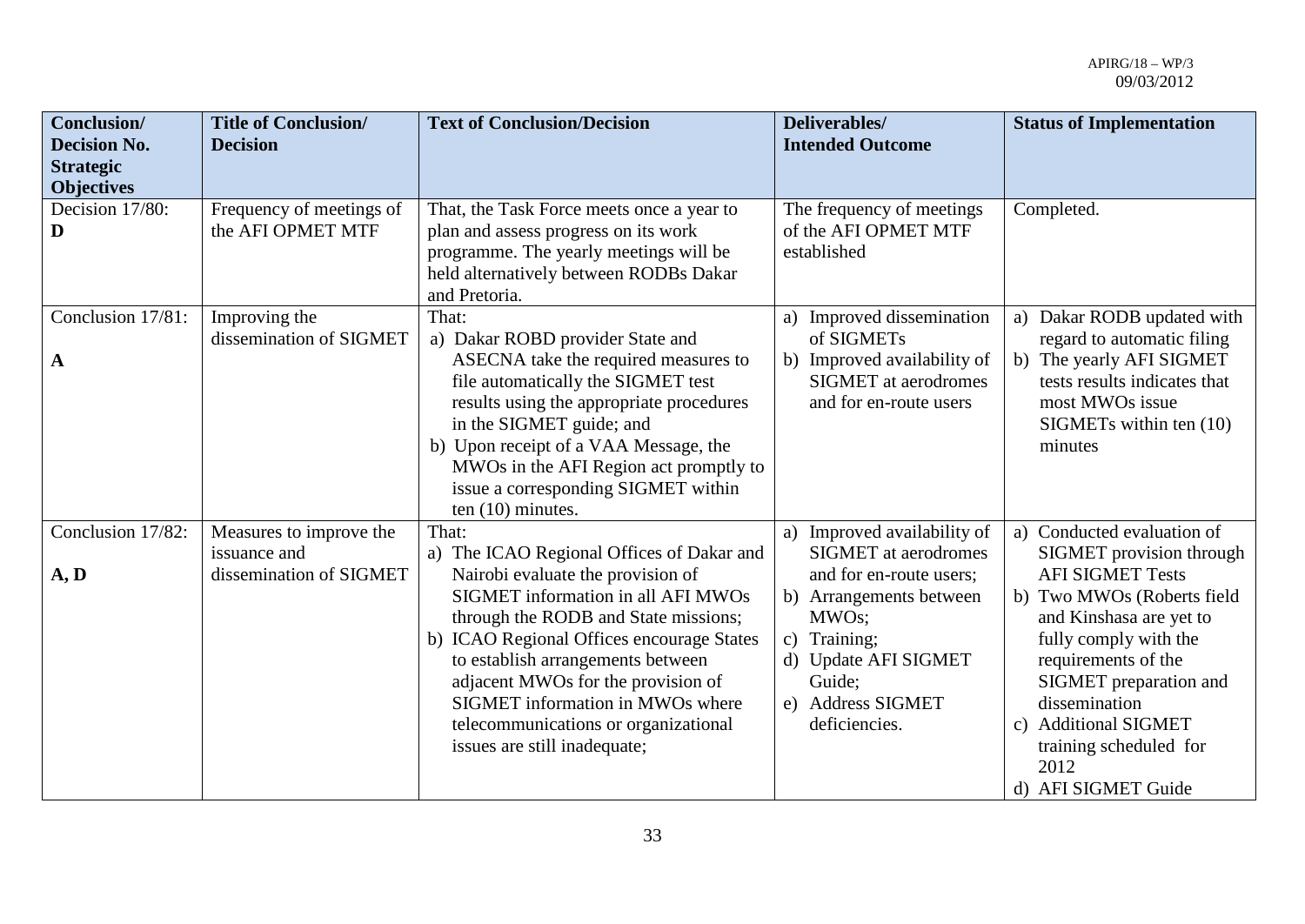| Conclusion/<br><b>Decision No.</b><br><b>Strategic</b> | <b>Title of Conclusion/</b><br><b>Decision</b>                                                | <b>Text of Conclusion/Decision</b>                                                                                                                                                                                                                                                                                                                                                                                                                                     | Deliverables/<br><b>Intended Outcome</b>                                                 | <b>Status of Implementation</b>                                                                                                                                                                     |
|--------------------------------------------------------|-----------------------------------------------------------------------------------------------|------------------------------------------------------------------------------------------------------------------------------------------------------------------------------------------------------------------------------------------------------------------------------------------------------------------------------------------------------------------------------------------------------------------------------------------------------------------------|------------------------------------------------------------------------------------------|-----------------------------------------------------------------------------------------------------------------------------------------------------------------------------------------------------|
| <b>Objectives</b>                                      |                                                                                               |                                                                                                                                                                                                                                                                                                                                                                                                                                                                        |                                                                                          |                                                                                                                                                                                                     |
|                                                        |                                                                                               | c) WMO in coordination with ICAO, be<br>invited to provide additional training in<br>the issuance of VA and TC SIGMETs to<br>some MWOs not able to issue the<br>required SIGMETs;<br>d) The ICAO Regional Offices of Dakar and<br>Nairobi update the AFI SIGMET guide<br>for additional details of VA and TC test<br>procedures; and<br>e) The MWOs provider States endeavor to<br>address the identified deficiencies in the<br>issuance and dissemination of SIGMET. |                                                                                          | updated and placed at the<br><b>ICAO AFI Regional</b><br>Offices website<br>State letter sent to<br>e)<br>concerned MWO Provider<br>States to endeavor to<br>address the identified<br>deficiencies |
| Conclusion 17/83:                                      | Improving availability of<br>non-regular OPMET                                                | That, AFI States be invited to organize<br>coordination meetings between ATM, MET                                                                                                                                                                                                                                                                                                                                                                                      | Improved availability of<br>a)<br>non-regular OPMET                                      | States have been encouraged<br>to organize such meetings as                                                                                                                                         |
| D                                                      | information                                                                                   | and Pilots on regular basis, to improve the<br>availability of non-regular OPMET                                                                                                                                                                                                                                                                                                                                                                                       | information<br>b) Improved coordination                                                  | necessary through States<br>letters and at MET/SG                                                                                                                                                   |
|                                                        |                                                                                               | information in the AFI Region.                                                                                                                                                                                                                                                                                                                                                                                                                                         | between ATM, MET<br>and Pilots                                                           | meetings.                                                                                                                                                                                           |
| Decision 17/84:<br>D                                   | Establishment of core<br>team of experts for the<br>global ATM global<br>operational concepts | That, a core team of experts be established<br>consisting of members from ASECNA,<br>Kenya, Morocco, South Africa and the<br>United Kingdom to collect and study<br>information on the impact of the global Air                                                                                                                                                                                                                                                        | Core team of experts for the<br>global ATM global<br>operational concepts<br>established | A Core Team of experts<br>established                                                                                                                                                               |
|                                                        |                                                                                               | Traffic Management operational concept on<br>the provision of Aeronautical Meteorological<br>Services at a Regional level (AFI Region).<br>Note 1: The team of experts will consist of<br>specialists in ATM, CNS and MET.                                                                                                                                                                                                                                             |                                                                                          |                                                                                                                                                                                                     |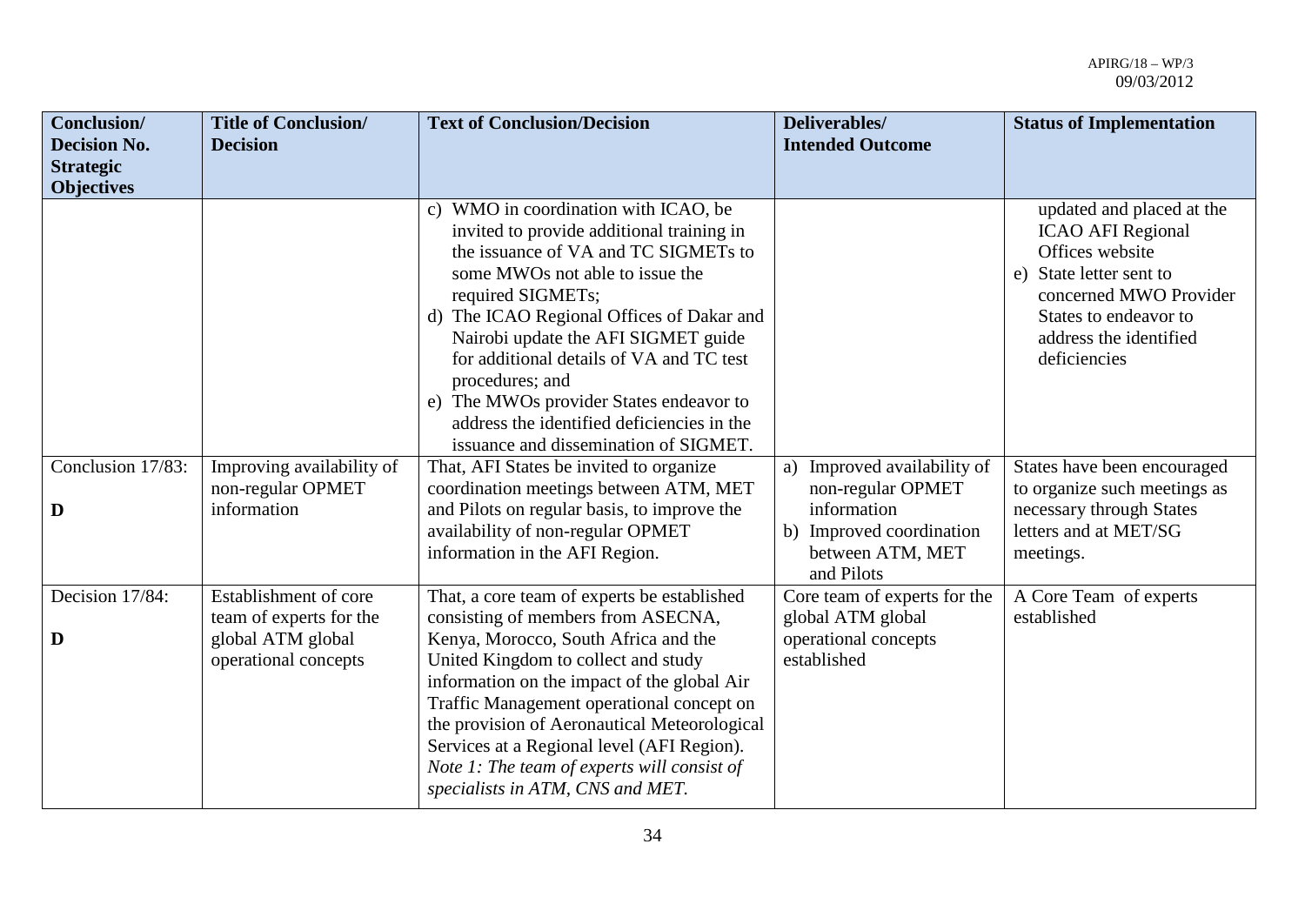| Conclusion/<br><b>Decision No.</b><br><b>Strategic</b><br><b>Objectives</b> | <b>Title of Conclusion/</b><br><b>Decision</b> | <b>Text of Conclusion/Decision</b>                                                                                                                                                                                                                                                                                                                                                                                                                                                                                                                                                                                                                                            | Deliverables/<br><b>Intended Outcome</b>                                                                                                                                                                                              | <b>Status of Implementation</b>                          |
|-----------------------------------------------------------------------------|------------------------------------------------|-------------------------------------------------------------------------------------------------------------------------------------------------------------------------------------------------------------------------------------------------------------------------------------------------------------------------------------------------------------------------------------------------------------------------------------------------------------------------------------------------------------------------------------------------------------------------------------------------------------------------------------------------------------------------------|---------------------------------------------------------------------------------------------------------------------------------------------------------------------------------------------------------------------------------------|----------------------------------------------------------|
| Decision 17/85:<br>D                                                        | Future work programme<br>of the MET/SG         | That, the work programme of the MET/SG<br>be updated as shown in Appendix 3.5L to<br>this report.                                                                                                                                                                                                                                                                                                                                                                                                                                                                                                                                                                             | MET/SG future work<br>programme Updated                                                                                                                                                                                               | Completed                                                |
| Conclusion 17/86:<br>D                                                      | Transition from AIS to<br>AIM                  | That, recognizing the limitations of the<br>current AIS, which does not meet the new<br>global ATM system requirements envisioned<br>by the ATM operational concept, and taking<br>into consideration the ICAO roadmap for the<br>transition from AIS to AIM:<br>States that have not yet done so, are<br>a)<br>urged to develop national plans to<br>implement the transition from AIS to<br>AIM and send them to the ICAO ESAF<br>and WACAF Regional Offices before<br>31October 2011; and<br>AFI AIM implementation task force<br>b)<br>monitors the progress of transition from<br>AIS to AIM in the AFI Region and<br>support regional and national planning<br>efforts. | a) Collaborate with States<br>in the development of<br>performance goals for<br>the transition from AIS<br>to AIM in the AFI<br>Region and identify<br>achievable milestones;<br>b) Monitor/support<br>transition from AIS to<br>AIM. | <b>Implementation in Progress</b><br>$(On\text{-going})$ |
| Decision 17/87:                                                             | Planning for the<br>Transition from AIS to     | That, based on the ICAO global ATM<br>operational concept and the ICAO roadmap                                                                                                                                                                                                                                                                                                                                                                                                                                                                                                                                                                                                | a) The Performance goals<br>for the Transition from                                                                                                                                                                                   | Action Completed.                                        |
| D                                                                           | <b>AIM</b>                                     | for the transition from AIS to AIM, the AFI<br>AIM Implementation Task Force (AFI AIM<br>TF):<br>Develop performance goals for the<br>a)<br>transition from AIS to AIM in the AFI<br>Region and identify achievable                                                                                                                                                                                                                                                                                                                                                                                                                                                           | AIS to AIM in the AFI<br>Region developed and<br>updated by the AFI AIM<br>TF/1 Meeting.<br>b) Planning material<br>related to the transition                                                                                         |                                                          |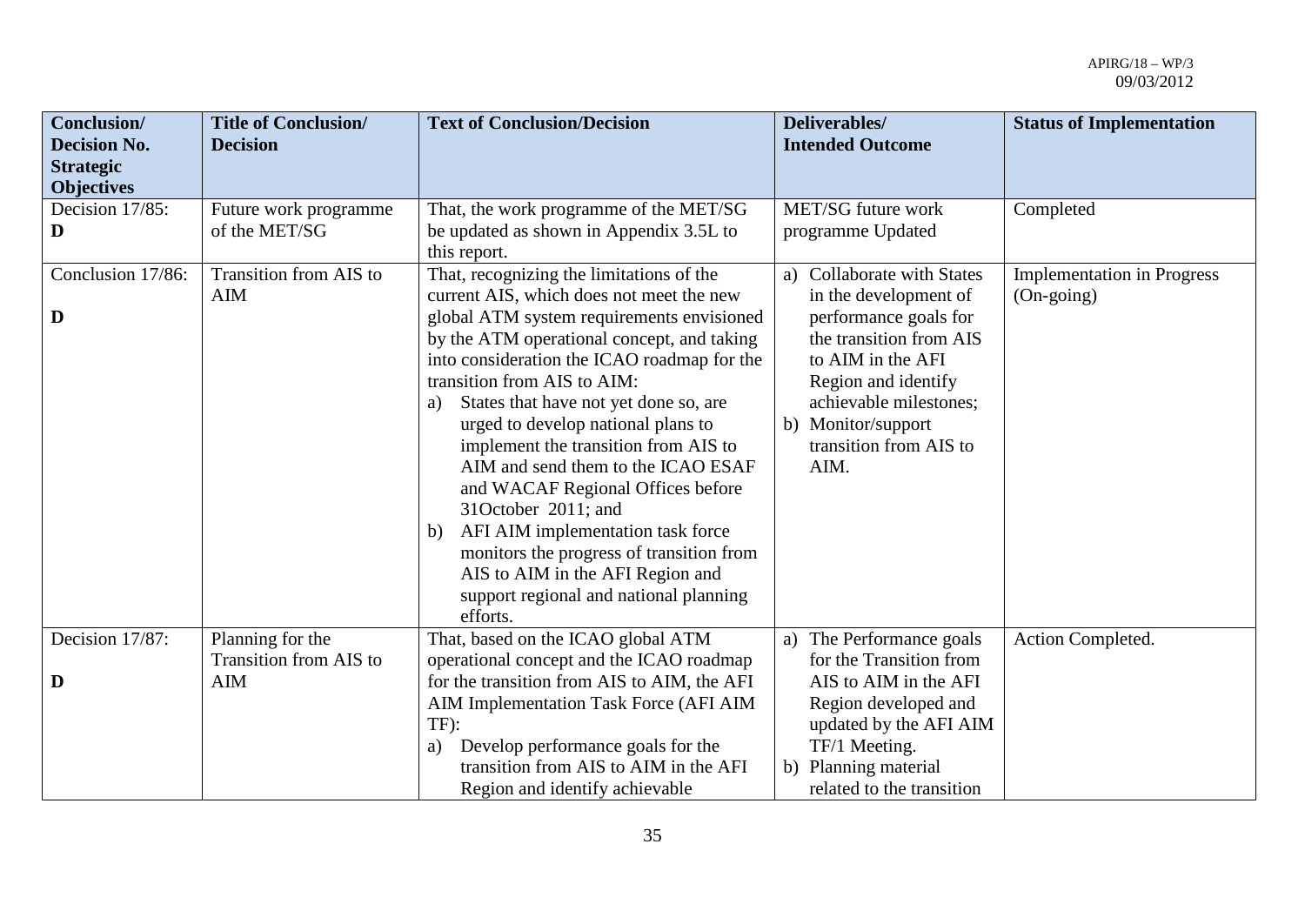| Conclusion/                           | <b>Title of Conclusion/</b> | <b>Text of Conclusion/Decision</b>                              | Deliverables/                           | <b>Status of Implementation</b> |
|---------------------------------------|-----------------------------|-----------------------------------------------------------------|-----------------------------------------|---------------------------------|
| <b>Decision No.</b>                   | <b>Decision</b>             |                                                                 | <b>Intended Outcome</b>                 |                                 |
| <b>Strategic</b><br><b>Objectives</b> |                             |                                                                 |                                         |                                 |
|                                       |                             | milestones; and<br>Carry out a review of the AIS parts of<br>b) | from AIS to AIM<br>developed by the AFI |                                 |
|                                       |                             | the AFI basic ANP and FASID in order                            | AIM TF/1 Meeting in                     |                                 |
|                                       |                             | to introduce/develop planning material                          | order to amend the AFI                  |                                 |
|                                       |                             | related to the transition from AIS to                           | <b>Basic ANP/FASID</b>                  |                                 |
|                                       |                             | AIM.                                                            | documents for the                       |                                 |
|                                       |                             |                                                                 | introduction of new                     |                                 |
|                                       |                             |                                                                 | AIM Tables.                             |                                 |
| Conclusion 17/88:                     | e-TOD Checklist             | That, States be encouraged to use the e-TOD                     | Improved planning for                   | This Conclusion has been        |
|                                       |                             | checklist at Appendix 3.6C to this report in                    | implementation of e-TOD                 | integrated in the e-TOD         |
| D                                     |                             | order to assist them in the process of                          | provisions.                             | Implementation strategy.        |
|                                       |                             | planning and implementation of the e-TOD<br>provisions.         |                                         |                                 |
| Conclusion 17/89:                     | Adoption of the e-TOD       | That states be encouraged to use the:                           | Improved planning for                   | This Conclusion has been        |
|                                       | implementation plan         | e-TOD implementation plan template at<br>a)                     | implementation of e-TOD                 | integrated in the e-TOD         |
| D                                     | template as a regional      | Appendix 3.6D to this report as regional                        | provisions.                             | Implementation strategy.        |
|                                       | model                       | model in order to assist them in the                            |                                         |                                 |
|                                       |                             | process of planning and implementation                          |                                         |                                 |
|                                       |                             | of the e-TOD provisions.                                        |                                         |                                 |
|                                       |                             | national e-TOD implementation plan at<br>b)                     |                                         |                                 |
|                                       |                             | Appendix 3.6E to this report as a                               |                                         |                                 |
|                                       |                             | sample when developing their national                           |                                         |                                 |
| Conclusion 17/90:                     | Implementation of WGS-      | e-TOD plans<br>That:                                            | e-TOD Implementation                    | This Conclusion has been        |
|                                       | 84 and electronic terrain   | States adopt the revised AIM<br>a)                              | Strategy.                               | integrated in the e-TOD         |
| D                                     | and obstacle data           | performance objective "Implementation                           |                                         | Implementation strategy.        |
|                                       |                             | of WGS-84 and Electronic Terrain and                            |                                         |                                 |
|                                       |                             | Obstacle Data" as contained in the                              |                                         |                                 |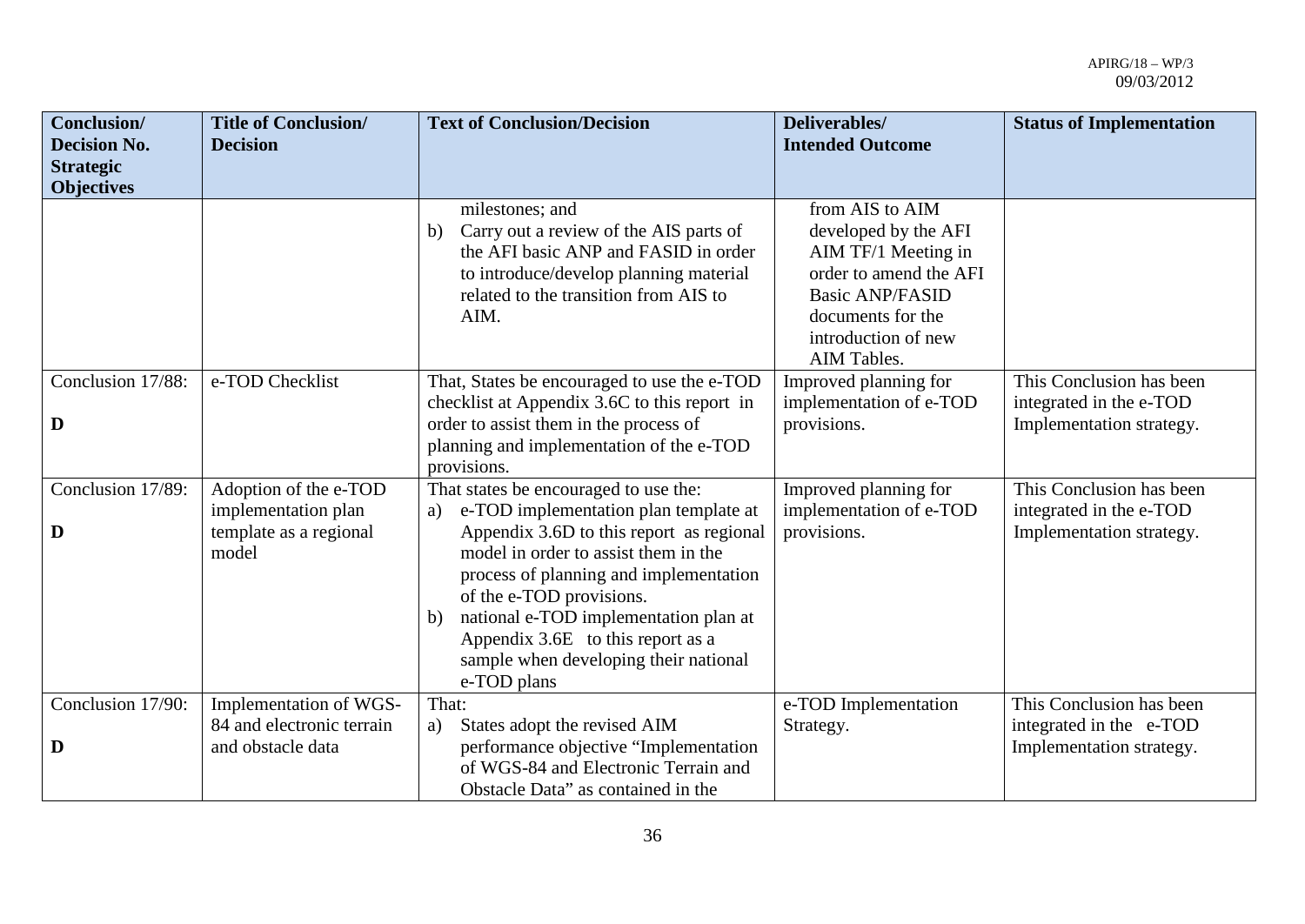| Conclusion/<br><b>Decision No.</b><br><b>Strategic</b> | <b>Title of Conclusion/</b><br><b>Decision</b>       | <b>Text of Conclusion/Decision</b>                                                                                                                                                                                                                                                                                                                                                                                                                                                                                                | Deliverables/<br><b>Intended Outcome</b>                                  | <b>Status of Implementation</b>                                      |
|--------------------------------------------------------|------------------------------------------------------|-----------------------------------------------------------------------------------------------------------------------------------------------------------------------------------------------------------------------------------------------------------------------------------------------------------------------------------------------------------------------------------------------------------------------------------------------------------------------------------------------------------------------------------|---------------------------------------------------------------------------|----------------------------------------------------------------------|
| <b>Objectives</b>                                      |                                                      |                                                                                                                                                                                                                                                                                                                                                                                                                                                                                                                                   |                                                                           |                                                                      |
|                                                        |                                                      | Performance Framework Form in the<br>Appendix 3.6F to this report, as a<br>strategy for implementation;<br>The proposed FASID table at Appendix<br>b)<br>F be adopted for inclusion as a<br>requirement in the AFI FASID<br>(Document 7474, Vol. II);<br>The AFI Region e-TOD implementation<br>C)<br>strategy under Appendix 3.6G to this<br>report be adopted for implementation;<br>and<br>The revised Terms of Reference of the<br>d)<br>AFI Region e-TOD working group are<br>at Appendix 3.6H to this report be<br>adopted. |                                                                           |                                                                      |
| Conclusion 17/91:                                      | e-TOD implementation                                 | That, States' AIS should take the lead and                                                                                                                                                                                                                                                                                                                                                                                                                                                                                        | e-TOD Implementation                                                      | This Conclusion has been                                             |
| D                                                      | awareness campaigns                                  | carry out awareness campaigns at national<br>level to promote a better understanding of<br>the planning and implementation issues<br>related to e-TOD and training programmes.                                                                                                                                                                                                                                                                                                                                                    | Strategy.                                                                 | integrated in the e-TOD<br>Implementation strategy.                  |
| Conclusion 17/92:                                      | Development and<br>Management of a<br>National e-TOD | That, States, in accordance with sound<br>management principles and procedures,<br>should:                                                                                                                                                                                                                                                                                                                                                                                                                                        | Collaborative approach, in<br>the implementation of e-<br>TOD provisions. | Implementation in progress<br>(Time frame is between 2010 -<br>2012) |
| D                                                      | Programme                                            | Develop a framework and a detailed<br>a)<br>planning including priorities and<br>timelines, for the implementation of a<br>national e-TOD programme;                                                                                                                                                                                                                                                                                                                                                                              |                                                                           |                                                                      |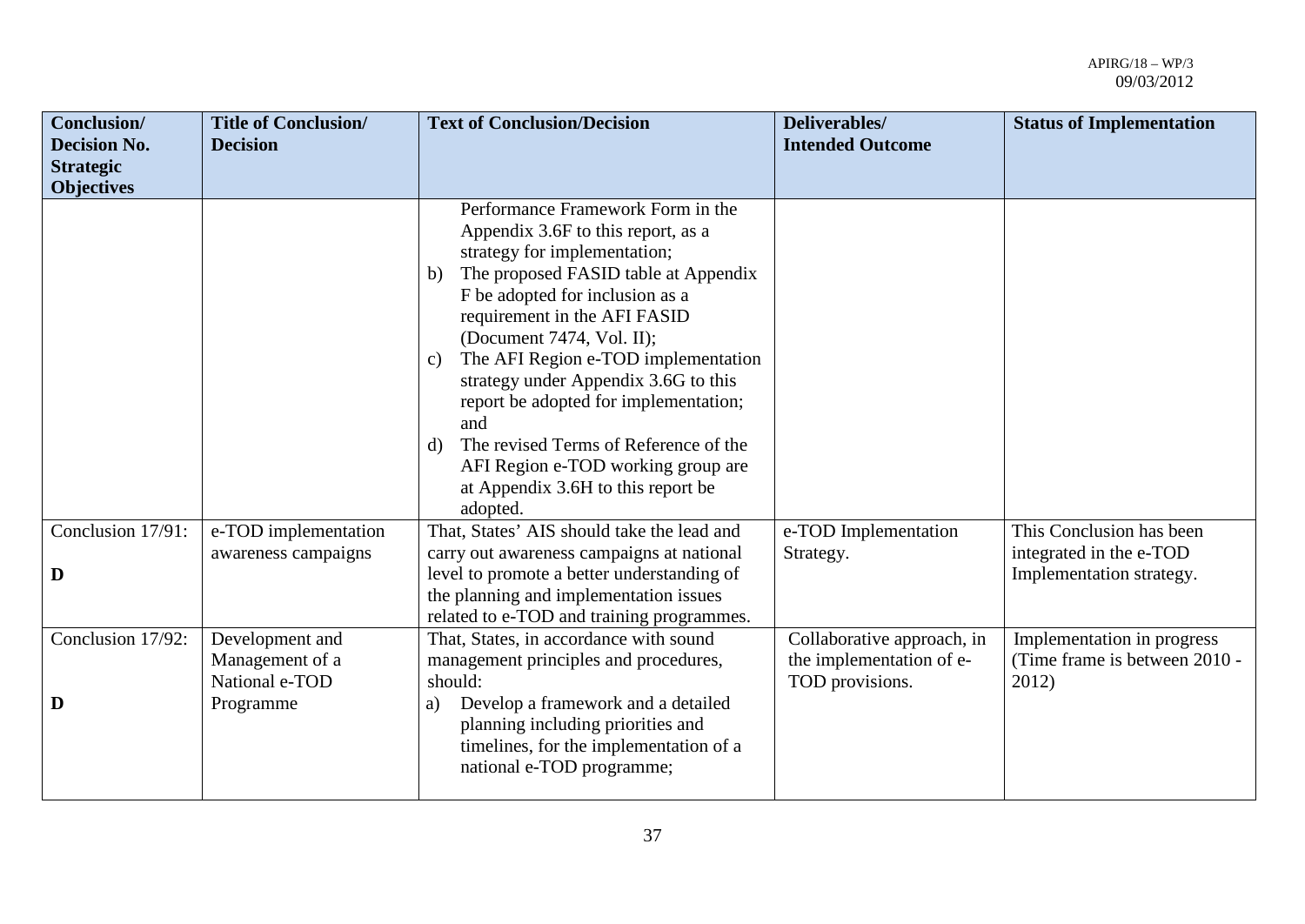| <b>Conclusion/</b><br><b>Decision No.</b><br><b>Strategic</b> | <b>Title of Conclusion/</b><br><b>Decision</b>                                                             | <b>Text of Conclusion/Decision</b>                                                                                                                                                                                                                                                                                                                                                                                                                                                                                                                               | Deliverables/<br><b>Intended Outcome</b> | <b>Status of Implementation</b>                                                 |
|---------------------------------------------------------------|------------------------------------------------------------------------------------------------------------|------------------------------------------------------------------------------------------------------------------------------------------------------------------------------------------------------------------------------------------------------------------------------------------------------------------------------------------------------------------------------------------------------------------------------------------------------------------------------------------------------------------------------------------------------------------|------------------------------------------|---------------------------------------------------------------------------------|
| <b>Objectives</b>                                             |                                                                                                            |                                                                                                                                                                                                                                                                                                                                                                                                                                                                                                                                                                  |                                          |                                                                                 |
| Conclusion 17/93:<br>D                                        | Coordination between<br>States and data<br>providers/integrators for                                       | Adopt/follow a collaborative approach,<br>b)<br>involving all concerned parties, in the<br>implementation of e-TOD provisions;<br>and<br>Make an inventory of and evaluate the<br>$\mathbf{c}$<br>quality of existing terrain and obstacle<br>data sources, and in the case of data<br>collection, consider carefully the<br>required level of details of collected<br>terrain and obstacle data with particular<br>emphasis on obstacle data and<br>associated cost.<br>That:<br>Collaboration between States and data<br>a)<br>providers/integrators should be | e-TOD Implementation<br>Strategy.        | This Conclusion has been<br>integrated in the e-TOD<br>Implementation strategy. |
|                                                               | the provision of e-TOD<br>and exchange of<br>experience for the<br>implementation of e-TOD<br>requirements | considered in the process of e-TOD<br>provision; and<br>Implementation of e-TOD provisions<br>b)<br>should be considered a global matter<br>concerning all ICAO Regions, which<br>thereby necessitates coordination and<br>exchange of experience between States,<br>ICAO and other national/international<br>organizations and industry partners<br>involved.                                                                                                                                                                                                   |                                          |                                                                                 |
| Conclusion 17/94:                                             | Responsibility for the                                                                                     | That, States, while maintaining the                                                                                                                                                                                                                                                                                                                                                                                                                                                                                                                              | e-TOD Implementation                     | This Conclusion has been                                                        |
| D                                                             | provision of e-TOD                                                                                         | responsibility for data quality and<br>availability, should consider                                                                                                                                                                                                                                                                                                                                                                                                                                                                                             | Strategy.                                | integrated in the e-TOD<br>Implementation strategy.                             |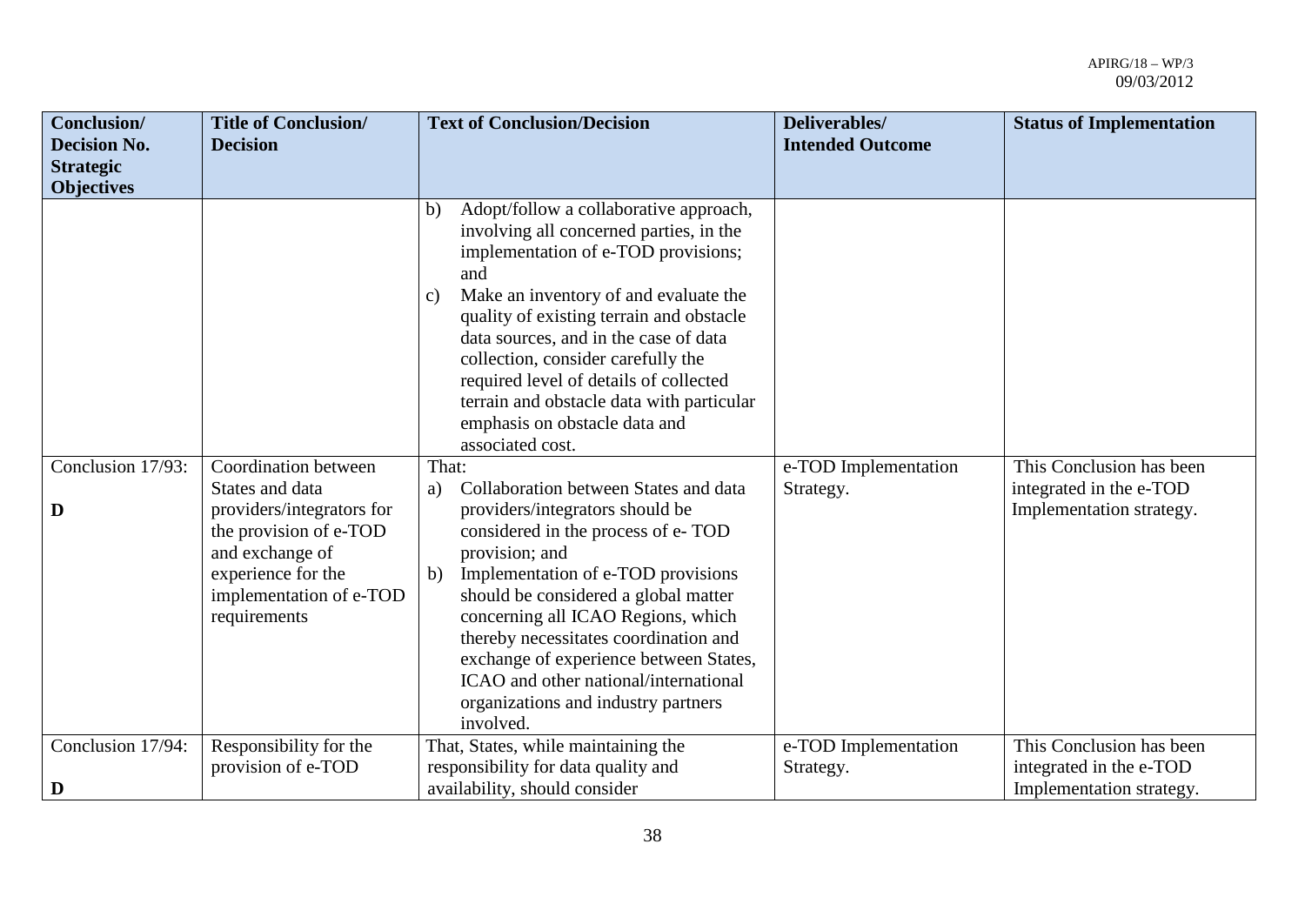| <b>Conclusion</b> /<br><b>Decision No.</b> | <b>Title of Conclusion/</b><br><b>Decision</b>                                           | <b>Text of Conclusion/Decision</b>                                                                                                                                                                                                                                                                                                                                                                                                                          | Deliverables/<br><b>Intended Outcome</b>                                                                                                                                      | <b>Status of Implementation</b>                                                 |
|--------------------------------------------|------------------------------------------------------------------------------------------|-------------------------------------------------------------------------------------------------------------------------------------------------------------------------------------------------------------------------------------------------------------------------------------------------------------------------------------------------------------------------------------------------------------------------------------------------------------|-------------------------------------------------------------------------------------------------------------------------------------------------------------------------------|---------------------------------------------------------------------------------|
| <b>Strategic</b><br><b>Objectives</b>      |                                                                                          |                                                                                                                                                                                                                                                                                                                                                                                                                                                             |                                                                                                                                                                               |                                                                                 |
|                                            |                                                                                          | the extent to which provision of electronic<br>terrain and obstacle data could be delegated<br>to national<br>geodetic institutes/ agencies, based on<br>Service Level Agreement (SLA) reflecting<br>such delegation.                                                                                                                                                                                                                                       |                                                                                                                                                                               |                                                                                 |
| Conclusion 17/95:<br>D                     | Provision of financial<br>resources and assistance<br>for the implementation of<br>e-TOD | That:<br>a) e-TOD implementation should be<br>managed by each State as a national e-<br>TOD programme supported by necessary<br>resources, a high level framework and a<br>detailed national plan including priorities<br>and timelines for the implementation of<br>the programme; and<br>States encountering difficulties in the<br>b)<br>implementation of e-TOD may seek<br>assistance (individually or collectively)<br>from ICAO and/or other States. | e-TOD Implementation<br>Strategy.                                                                                                                                             | This Conclusion has been<br>integrated in the e-TOD<br>Implementation strategy. |
| Conclusion 17/96:<br>D                     | Project to complete WGS-<br>84 implementation in the<br><b>AFI</b> Region                | That, ICAO takes necessary action to initiate<br>a project for the completion of<br>implementation of WGS-84 within AFI<br>States having difficulties to complete WGS-<br>84 implementation.                                                                                                                                                                                                                                                                | ICAO HQ has approved a<br>SIP-Seminar/Workshop to<br>be held in October 2012 in<br>order to assist AFI States<br>having difficulties to<br>complete WGS-84<br>implementation. | Approved for Implementation<br>in 2012                                          |
| Conclusion 17/97:<br>D                     | Adoption of the AIS to<br>AIM transition roadmap                                         | That, States adopt the roadmap as guidance<br>material to plan, manage and facilitate the<br>global transition from AIS to AIM within the                                                                                                                                                                                                                                                                                                                   |                                                                                                                                                                               | Implementation on-going<br>(Time frame is between 2010 -<br>2012).              |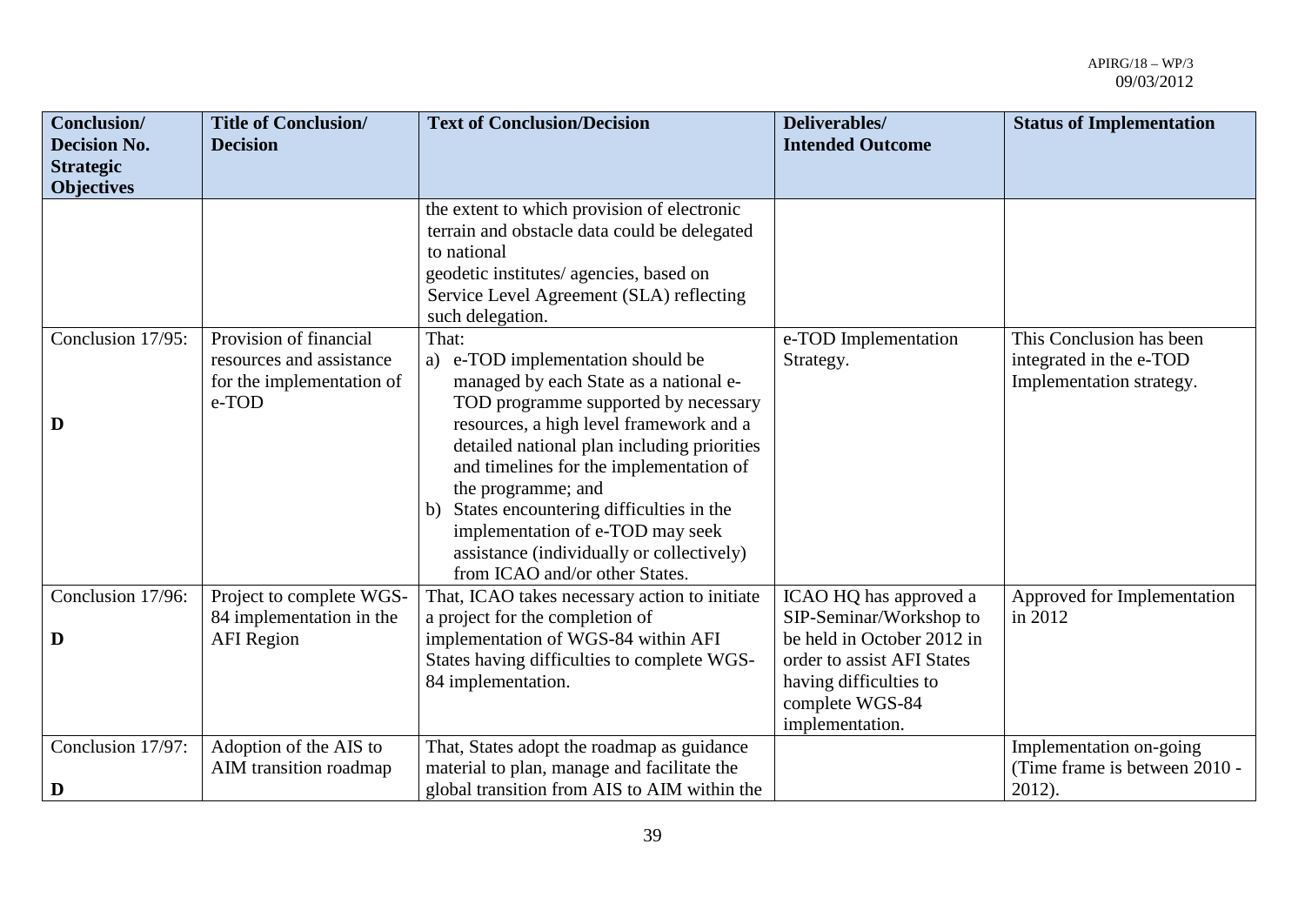| <b>Conclusion/</b><br><b>Decision No.</b><br><b>Strategic</b><br><b>Objectives</b> | <b>Title of Conclusion/</b><br><b>Decision</b>                                                         | <b>Text of Conclusion/Decision</b>                                                                                                                                                                                                                                                                                                                                                                                                                                                                                                                                        | Deliverables/<br><b>Intended Outcome</b>                           | <b>Status of Implementation</b>                                                                                                                                                              |
|------------------------------------------------------------------------------------|--------------------------------------------------------------------------------------------------------|---------------------------------------------------------------------------------------------------------------------------------------------------------------------------------------------------------------------------------------------------------------------------------------------------------------------------------------------------------------------------------------------------------------------------------------------------------------------------------------------------------------------------------------------------------------------------|--------------------------------------------------------------------|----------------------------------------------------------------------------------------------------------------------------------------------------------------------------------------------|
|                                                                                    |                                                                                                        | AFI Region including planning of the scope<br>and prioritizing projects and actions for the<br>transition to AIM.                                                                                                                                                                                                                                                                                                                                                                                                                                                         |                                                                    |                                                                                                                                                                                              |
| Conclusion 17/98:<br>D                                                             | Review of methodology<br>for the development of the<br>list of deficiencies in the<br><b>AOP</b> Field | That, ICAO should develop a more efficient<br>methodology for the compiling, validating<br>and tracking of deficiencies at international<br>airports including other air navigation<br>facilities and services that would ensure the<br>list of deficiencies is reasonably up to date at<br>all times.                                                                                                                                                                                                                                                                    | Database of deficiencies in<br>the AOP field in the AFI<br>Region. | Database has been developed.<br>Updating slow due to lack of<br>response from States. AOP/SG<br>to work on this.                                                                             |
| Conclusion 17/99:<br>$\mathbf{A}, \mathbf{D}$                                      | <b>Elimination Of Air</b><br><b>Navigation Deficiencies</b><br>In The ATM AIS/MAP<br>and SAR Fields    | That, in order to facilitate the updating of the<br>deficiency database by the Regional offices,<br>and to foster the elimination of deficiencies<br>in the AFI Region:                                                                                                                                                                                                                                                                                                                                                                                                   | Detailed deficiencies<br>database.                                 | a) Database being developed<br>and to be available by<br>December 2012.<br>b) The database will                                                                                              |
|                                                                                    |                                                                                                        | APIRG subsidiary bodies and secretariat<br>a)<br>establish a comprehensive list<br>comprising all air navigation<br>deficiencies consistent with the ICAO<br>definition of deficiency as approved by<br>Council, for necessary attention;<br><b>States and International Organizations</b><br>b)<br>(including IATA, IFALPA, IFATCA)<br>are urged to actively contribute towards<br>updating the deficiency database, by<br>providing to the Regional Offices,<br>information on the implementation<br>status of SARPs and Air Navigation<br>Plan (ANP) requirements and; |                                                                    | incorporate all identifiable<br>deficiencies affecting air<br>navigation relating to ATM,<br>AIS/MAP and SAR fields.<br>c) To be integrated in the<br><b>Centralized Data Base at</b><br>HQ. |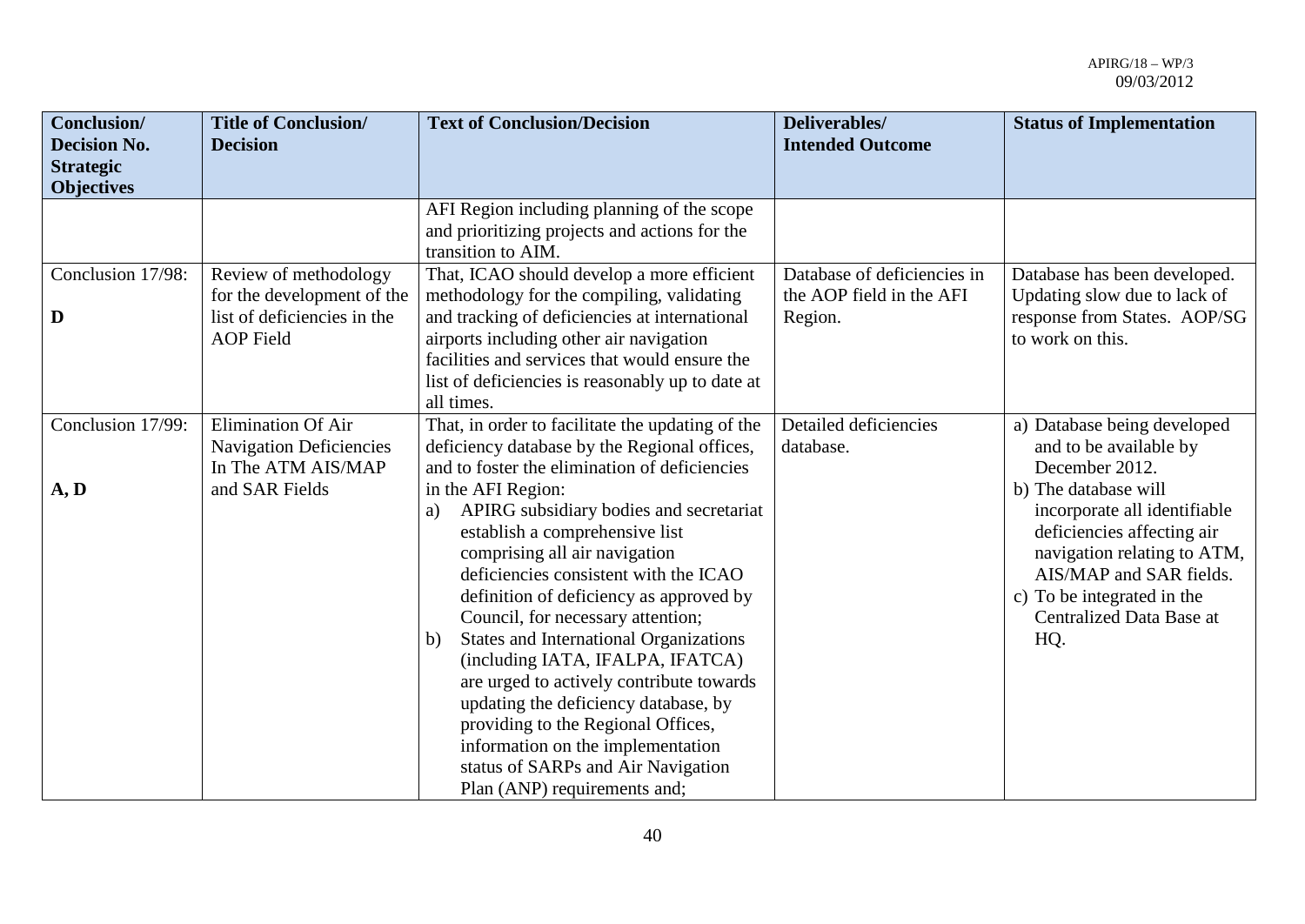| <b>Conclusion</b> /<br><b>Decision No.</b><br><b>Strategic</b><br><b>Objectives</b> | <b>Title of Conclusion/</b><br><b>Decision</b>                                               | <b>Text of Conclusion/Decision</b>                                                                                                                                                                                                                                                                                                                                                                                                                                                                    | Deliverables/<br><b>Intended Outcome</b>                                                                                                                                                       | <b>Status of Implementation</b>                                                                                                                                                                                                                                                                                                                                                                                                                                  |
|-------------------------------------------------------------------------------------|----------------------------------------------------------------------------------------------|-------------------------------------------------------------------------------------------------------------------------------------------------------------------------------------------------------------------------------------------------------------------------------------------------------------------------------------------------------------------------------------------------------------------------------------------------------------------------------------------------------|------------------------------------------------------------------------------------------------------------------------------------------------------------------------------------------------|------------------------------------------------------------------------------------------------------------------------------------------------------------------------------------------------------------------------------------------------------------------------------------------------------------------------------------------------------------------------------------------------------------------------------------------------------------------|
|                                                                                     |                                                                                              | States provide copies of action plans<br>c)<br>developed in pursuant to SP AFI/08<br>RAN Recommendation 6/25 to the<br>concerned APIRG subsidiary bodies and<br>the Regional Offices.                                                                                                                                                                                                                                                                                                                 |                                                                                                                                                                                                |                                                                                                                                                                                                                                                                                                                                                                                                                                                                  |
| Conclusion<br>17/100:<br>$\mathbf{A}$                                               | Development Of The AFI<br>Web-Based Air<br><b>Navigation Deficiency</b><br>Database          | That, in order to enable States and<br>International Organizations to contribute<br>directly to the Deficiency database on a<br>continuous basis, ICAO Regional Offices<br>expedite the development of a web-based<br>AFI Air Navigation Deficiencies Data Base<br>(AANDD).                                                                                                                                                                                                                           | The AFI Air Navigation<br>database developed.                                                                                                                                                  | Plans in place to switch to<br>a)<br>the Global database;<br>b) AFI database developed.                                                                                                                                                                                                                                                                                                                                                                          |
| Conclusion<br>$17/101$ :<br>D                                                       | Participation to the<br>activities of the Training<br><b>Experts Working Group</b><br>(TEWG) | That:<br>States identify points of contact to<br>a)<br>coordinate efforts required in the<br>collection and dissemination of data<br>related to training needs and capacities<br>and provide ICAO with the necessary<br>information; and<br>States, training organizations and<br>b)<br>aviation services providers in the AFI<br>Region, participate in the activities of<br>the Training Experts Working Group<br>(TEWG) and contribute towards the<br>implementation of the<br>Recommendation 5/8. | a) Optimization of the<br>participation of States in<br>the collection of data on<br>training needs and<br>resource<br>b) Inclusive process for the<br>implementation of<br>Recommendation 5/8 | a) As of 31 December 2011, a<br>total of 75 States civil<br>aviation authorities and<br>aviation services providers<br>have provided data on their<br>training needs while 35<br>training institutions have<br>provided information on<br>training resources.<br>A total of 82 delegates<br>b)<br>from 18 States civil<br>aviation authorities, 11<br>aviation services providers,<br>18 aviation training<br>organizations, and 6<br>regional and international |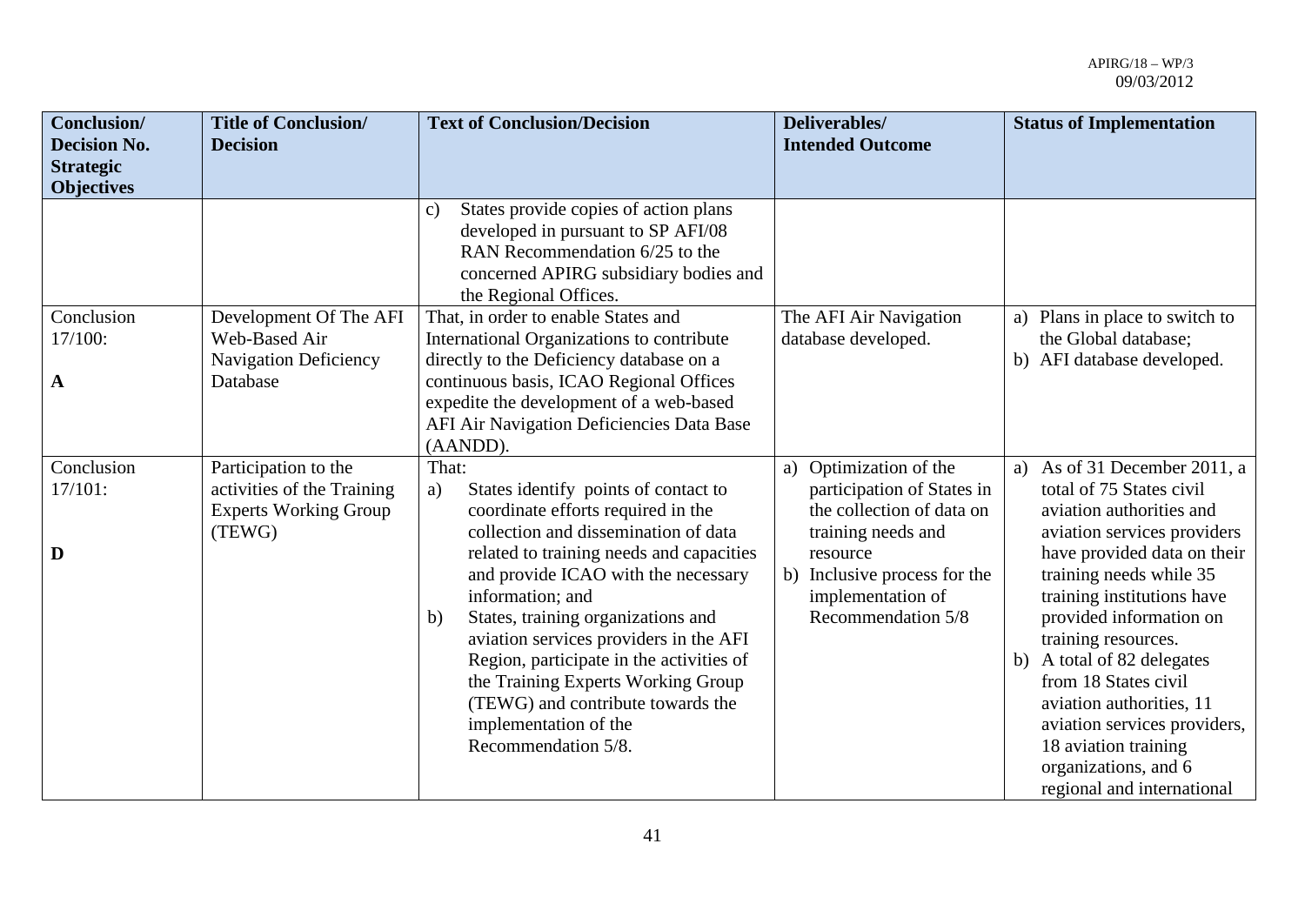| Conclusion/<br><b>Decision No.</b><br><b>Strategic</b> | <b>Title of Conclusion/</b><br><b>Decision</b>                                                                      | <b>Text of Conclusion/Decision</b>                                                                                                                                                                                                                                                                                           | Deliverables/<br><b>Intended Outcome</b>                                                                             | <b>Status of Implementation</b>                                                                                                                                                                                                                                                                      |
|--------------------------------------------------------|---------------------------------------------------------------------------------------------------------------------|------------------------------------------------------------------------------------------------------------------------------------------------------------------------------------------------------------------------------------------------------------------------------------------------------------------------------|----------------------------------------------------------------------------------------------------------------------|------------------------------------------------------------------------------------------------------------------------------------------------------------------------------------------------------------------------------------------------------------------------------------------------------|
| <b>Objectives</b><br>Conclusion<br>17/102:             | Training of<br>meteorological offices                                                                               | That, the following programmes be accorded<br>high priority in ACIP;                                                                                                                                                                                                                                                         | Trained meteorological<br>offices personnel for:                                                                     | organizations participated<br>in the activities of the<br>TEWG leading to the<br>adoption of the framework<br>for the harmonization of<br>training in the AFI Region,<br>in line with<br>recommendation 5/8 of SP<br>AFI RAN (2008).<br>The project for training on<br>a)<br>SIGMET deferred to 2012 |
| A, D                                                   | personnel for the<br>implementation of quality<br>management system<br>(QMS) and issuance of<br>SIGMETs under ACIP. | Selected aeronautical MET personnel be<br>a)<br>trained as trainers in Quality<br>Management System (QMS); and<br>Meteorological Watch Offices (MWOs)<br>b)<br>personnel be provided with additional<br>training in the preparation and issuance<br>of SIGMETs.<br>Note: Report on Tactical Action Group<br>(TAG) Activities | a) The implementation of<br>quality management<br>system (QMS) and<br>b) The preparation and<br>issuance of SIGMETs. | b) 3Training of trainers on<br>QMS undertaken through<br>ESAF/WACAF regular and<br>special budgets in 2011.<br>c) 1 training on QMS<br>conducted in January 2012<br>at request of the State<br>d) 5 training events on QMS<br>planned for 2012                                                       |
| Conclusion<br>17/103:<br>D                             | <b>Technical Assistance</b>                                                                                         | That States should note the possibilities of<br>assistance under the ICAO technical<br>cooperation programme and take advantage<br>of its services while ensuring necessary<br>financial and institutional support to the<br>projects developed for providing assistance.                                                    | Continuing and new TCB<br>assisted projects                                                                          | Assistance continuing in<br>a)<br>Cape Verde, Equatorial<br>Guinea, Namibia, Somalia,<br>Banjul Accord States,<br><b>CEMAC States, UEMOA</b><br>States, SADC States, and<br><b>AAMAC</b> States.                                                                                                     |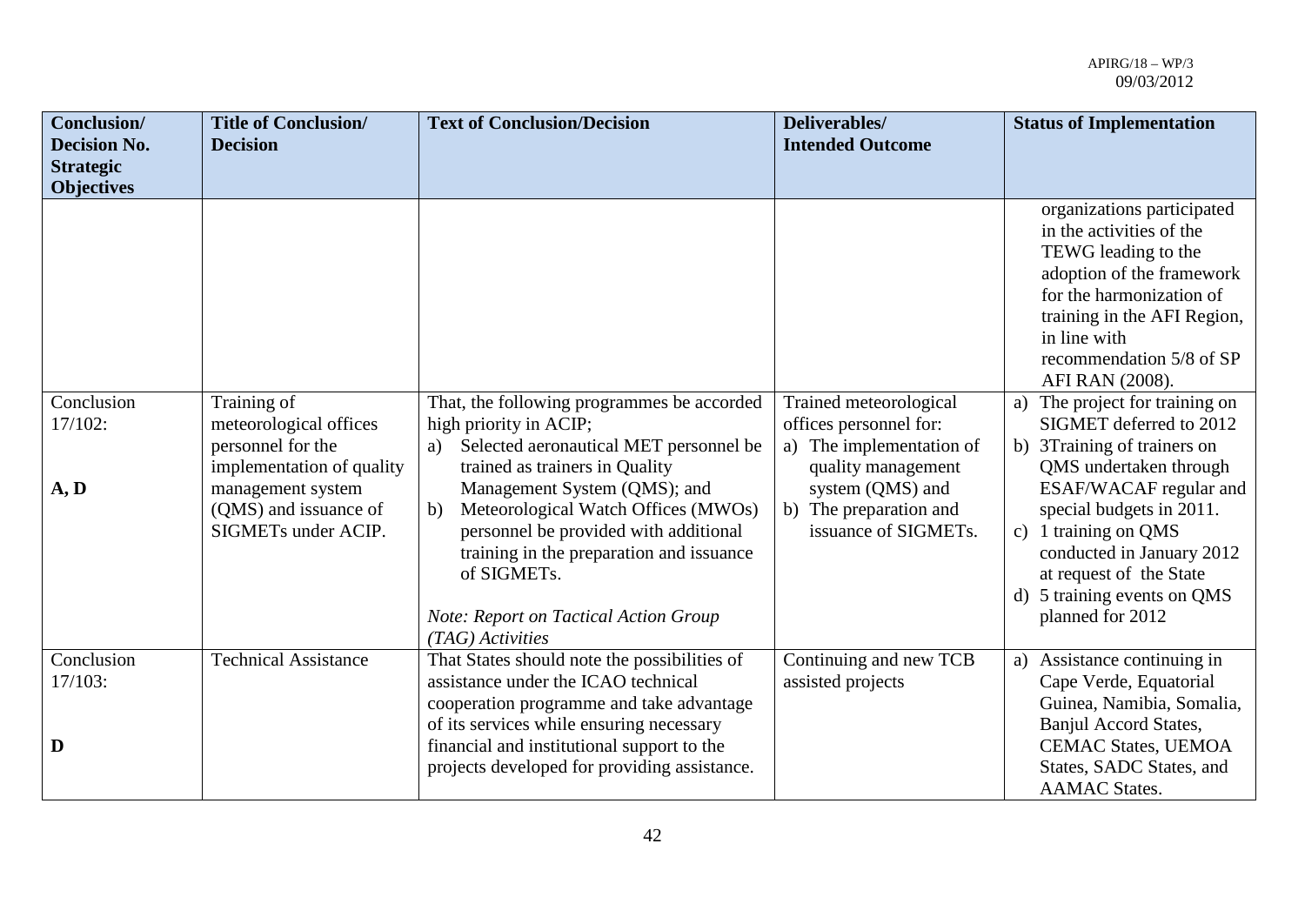| Conclusion/<br><b>Decision No.</b>    | <b>Title of Conclusion/</b><br><b>Decision</b>             | <b>Text of Conclusion/Decision</b>                                                                                                                                                                                                                                                                                                                                                                                                                                                                                                                                                                                                        | Deliverables/<br><b>Intended Outcome</b>                                                                                                                         | <b>Status of Implementation</b>                                                                                                                                                                                                                                                                                                                                                                                                                                                                                                                                                      |
|---------------------------------------|------------------------------------------------------------|-------------------------------------------------------------------------------------------------------------------------------------------------------------------------------------------------------------------------------------------------------------------------------------------------------------------------------------------------------------------------------------------------------------------------------------------------------------------------------------------------------------------------------------------------------------------------------------------------------------------------------------------|------------------------------------------------------------------------------------------------------------------------------------------------------------------|--------------------------------------------------------------------------------------------------------------------------------------------------------------------------------------------------------------------------------------------------------------------------------------------------------------------------------------------------------------------------------------------------------------------------------------------------------------------------------------------------------------------------------------------------------------------------------------|
| <b>Strategic</b><br><b>Objectives</b> |                                                            |                                                                                                                                                                                                                                                                                                                                                                                                                                                                                                                                                                                                                                           |                                                                                                                                                                  |                                                                                                                                                                                                                                                                                                                                                                                                                                                                                                                                                                                      |
|                                       |                                                            |                                                                                                                                                                                                                                                                                                                                                                                                                                                                                                                                                                                                                                           |                                                                                                                                                                  | b) New projects have been<br>developed and<br>implementation<br>commenced for Angola<br>ASECNA, Ethiopia,<br>Mozambique, and Rwanda.                                                                                                                                                                                                                                                                                                                                                                                                                                                 |
| Conclusion<br>17/104:<br>D            | Support for and<br>participation in assistance<br>Projects | States interested in the CODEVMET<br>a)<br>Project should submit a formal<br>application to the ICAO WACAF office,<br>for enrollment to the project. Appendix<br>6A to this report refers;<br>States were urged to join the PBN<br>b)<br>project. Interested States should submit<br>a formal application to the ICAO ESAF<br>office, for enrollment to the project.<br>Appendix 6B to this report refers; and<br>States are urged to join the CAPSCA<br>C)<br>Africa Project in accordance with<br>Recommendation 6/27 (Pandemic<br>Preparedness Planning in the Aviation<br>Sector) of the Special AFI RAN<br>Meeting of November 2008. | States to join the<br>a)<br><b>CODEVMET Projects</b><br>States to join the PBN<br>b)<br>Projects.<br>States to join<br>$\mathbf{c}$<br>CAPSCA-Africa<br>project: | a) No new applications to join<br>the CODEVMET project<br>have been received since<br>APIRG/17.<br>No applications to join the<br>b)<br>PBN project have been<br>received, so far 17 States<br>are currently members of<br>the CAPSCA-Africa<br>project: Angola, Cape<br>Verde, Chad, Cote<br>d'Ivoire, Democratic<br>Republic of Congo, Gabon,<br>Gambia, Kenya, Lesotho,<br>Mali, Nigeria,<br>Mozambique, South<br>Africa, Tanzania, Togo,<br>Zambia, and Zimbabwe.<br><b>State/Airport Assistance</b><br>c)<br>visits in the development<br>and implementation of<br>ICAO and WHO |